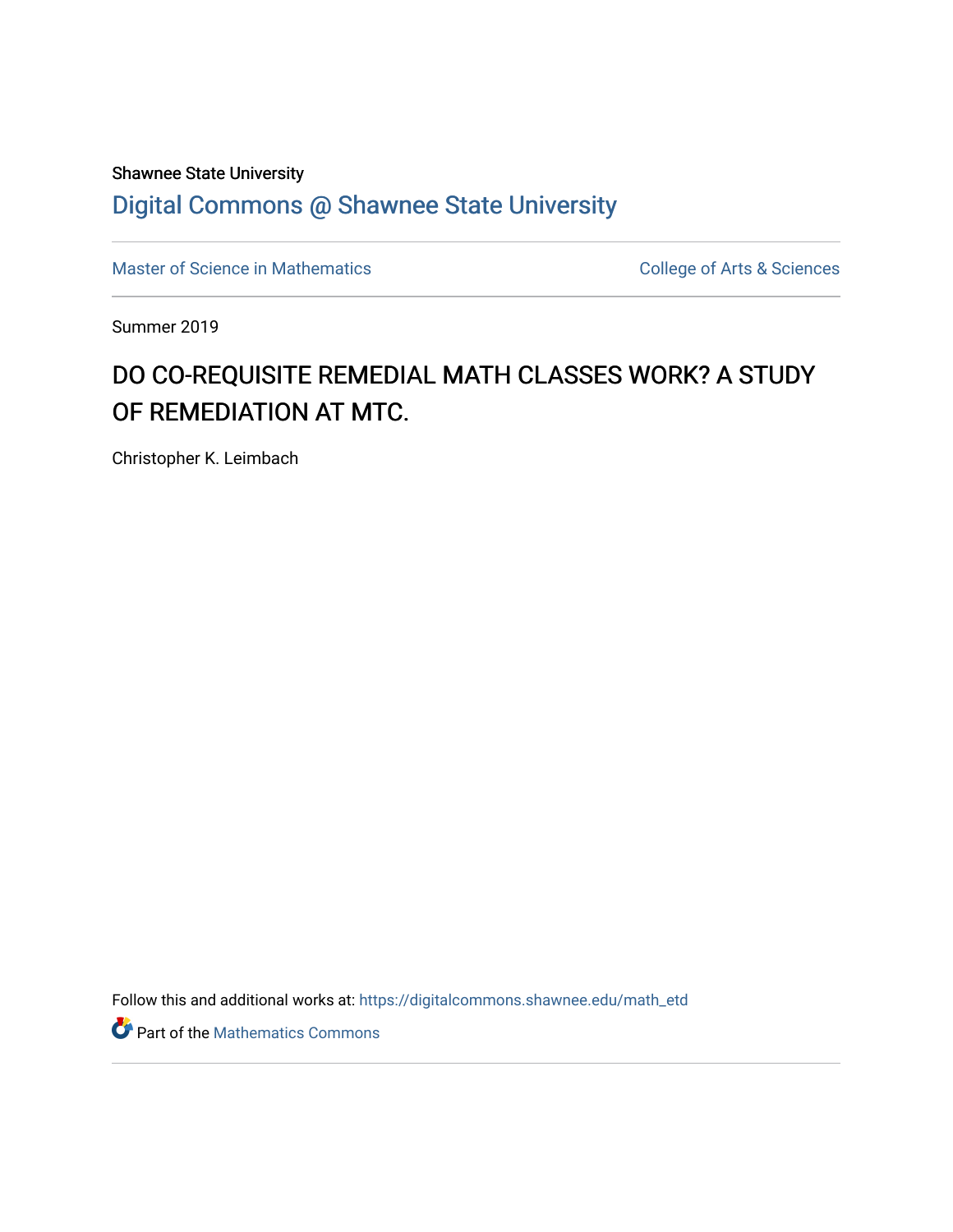# **SHAWNEE STATE UNIVERSITY**

# **DO CO-REQUISITE REMEDIAL MATH CLASSES WORK? A STUDY OF REMEDIATION AT MTC.**

A Thesis

By

**Christopher K. Leimbach**

Department of Mathematical Sciences

Submitted in partial fulfillment of the requirements for the degree of

Master of Science, Mathematical Sciences

**June 27, 2019**

Accepted by the Graduate Department

Denyle 11 Del 8/5/2019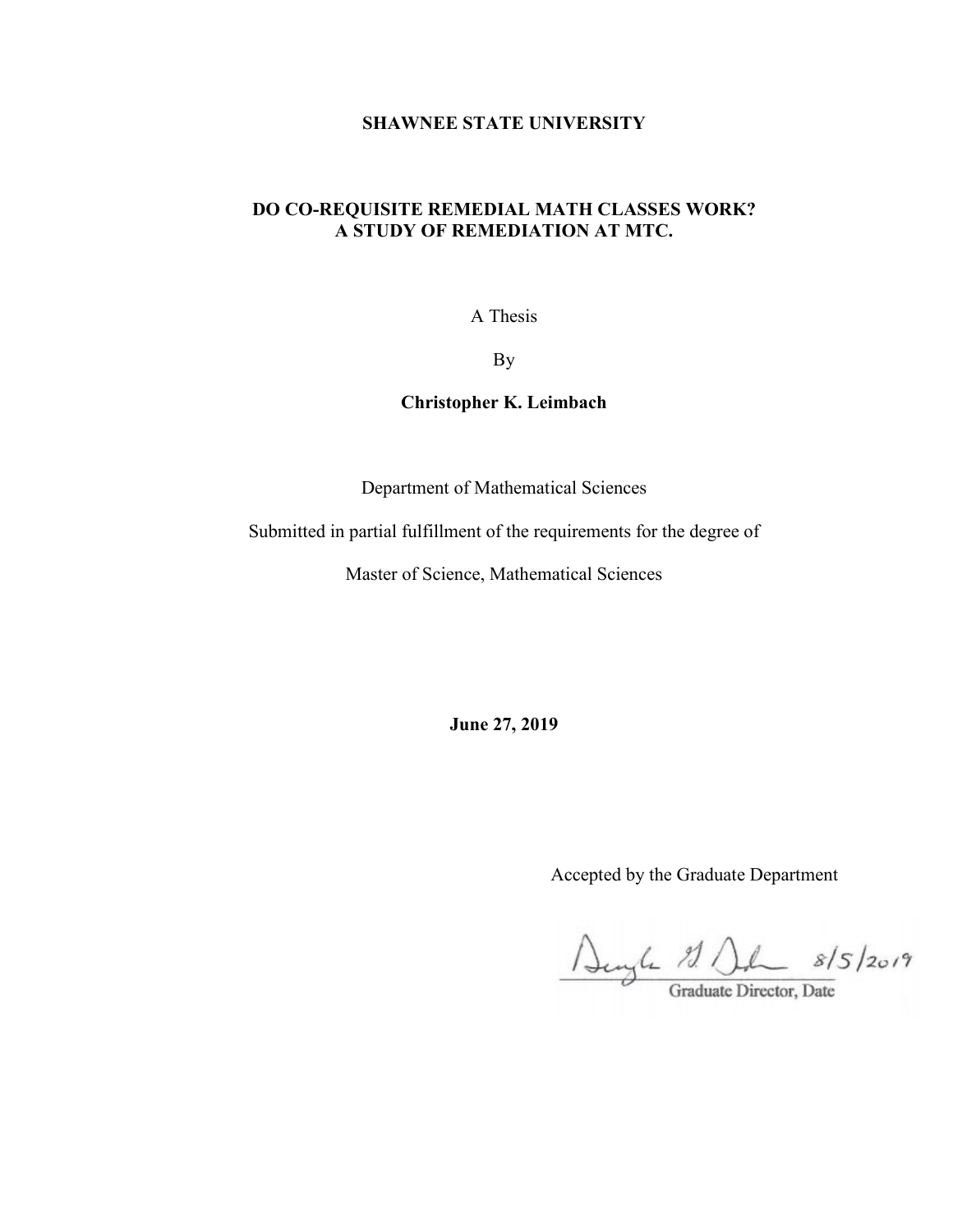The thesis entitled '**DO CO-REQUISITE REMEDIAL MATH CLASSES WORK? A STUDY OF REMEDIATION AT MTC.**' presented by **CHRISTOPHER K. LEIMBACH**, a candidate for the degree of **Master of Science in Mathematical Sciences,** has been approved and is worthy of acceptance.

 $8/5/2019$ 

 $210$ 

Date Graduate Director



**June 27, 2019** 

Date Student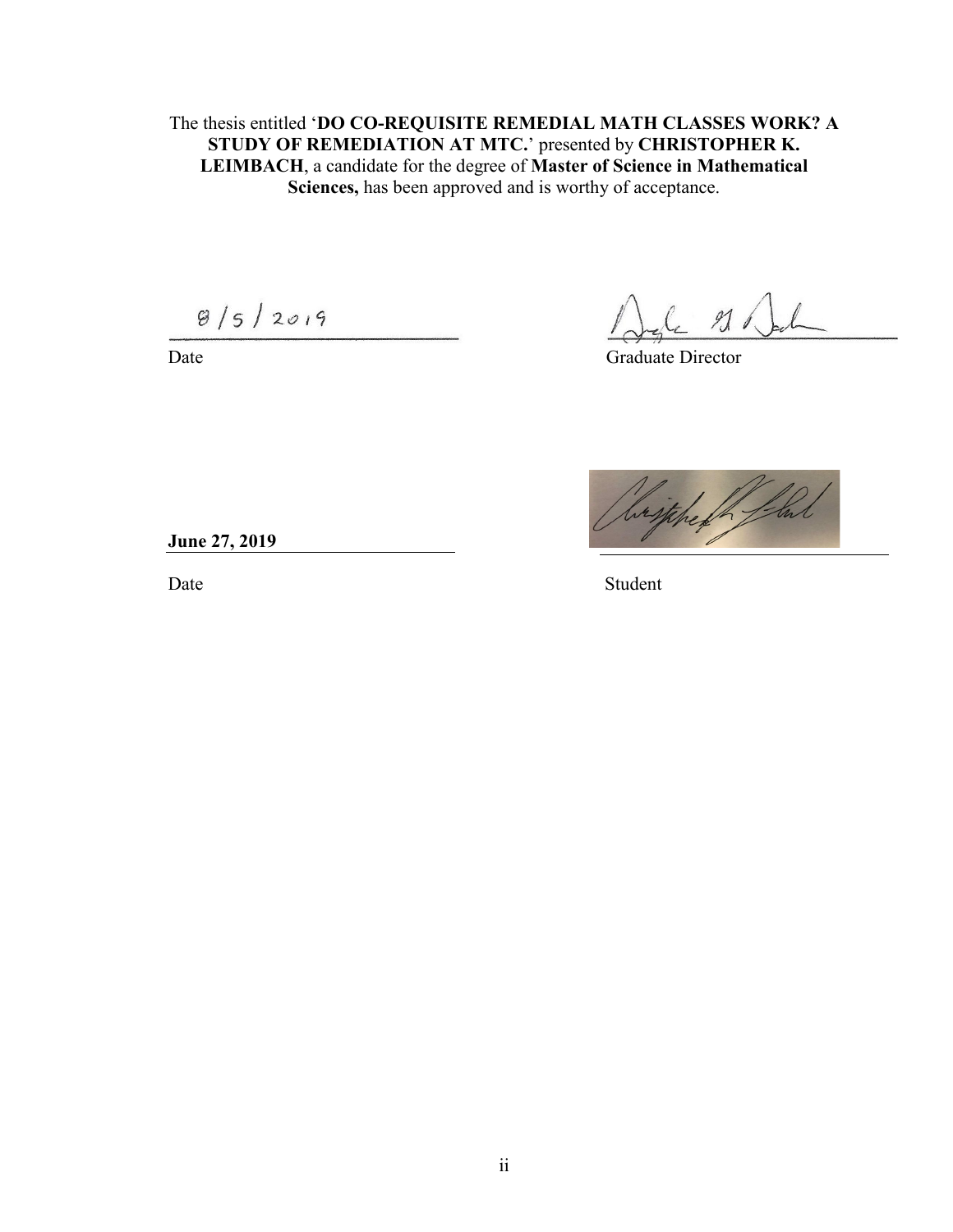# **ABSTRACT**

<span id="page-3-0"></span>As post-secondary institutions look to reform remediation in mathematics, the concept of co-requisite remediation has been widely discussed. This is especially important for community colleges and other open access institutions who receive a large percentage of students that are not yet ready for the college level material. This study observed two years of students at Marion Technical College who received remediation in one of two styles: pre-requisite and co-requisite remediation. This study looked at a STEM course and Non-STEM course. Using logistic regression the study sought to predict the success of students using the remediation style received among other demographic and academic variables. Results were mostly inconclusive, however there is evidence that students who received co-requisite remediation performed as well or better than students who received prerequisite remediation, supporting theories that it is more efficient for students to receive co-requisite remediation in a college course rather than work on pre-requisite courses that are not at the college level before enrolling in a college course.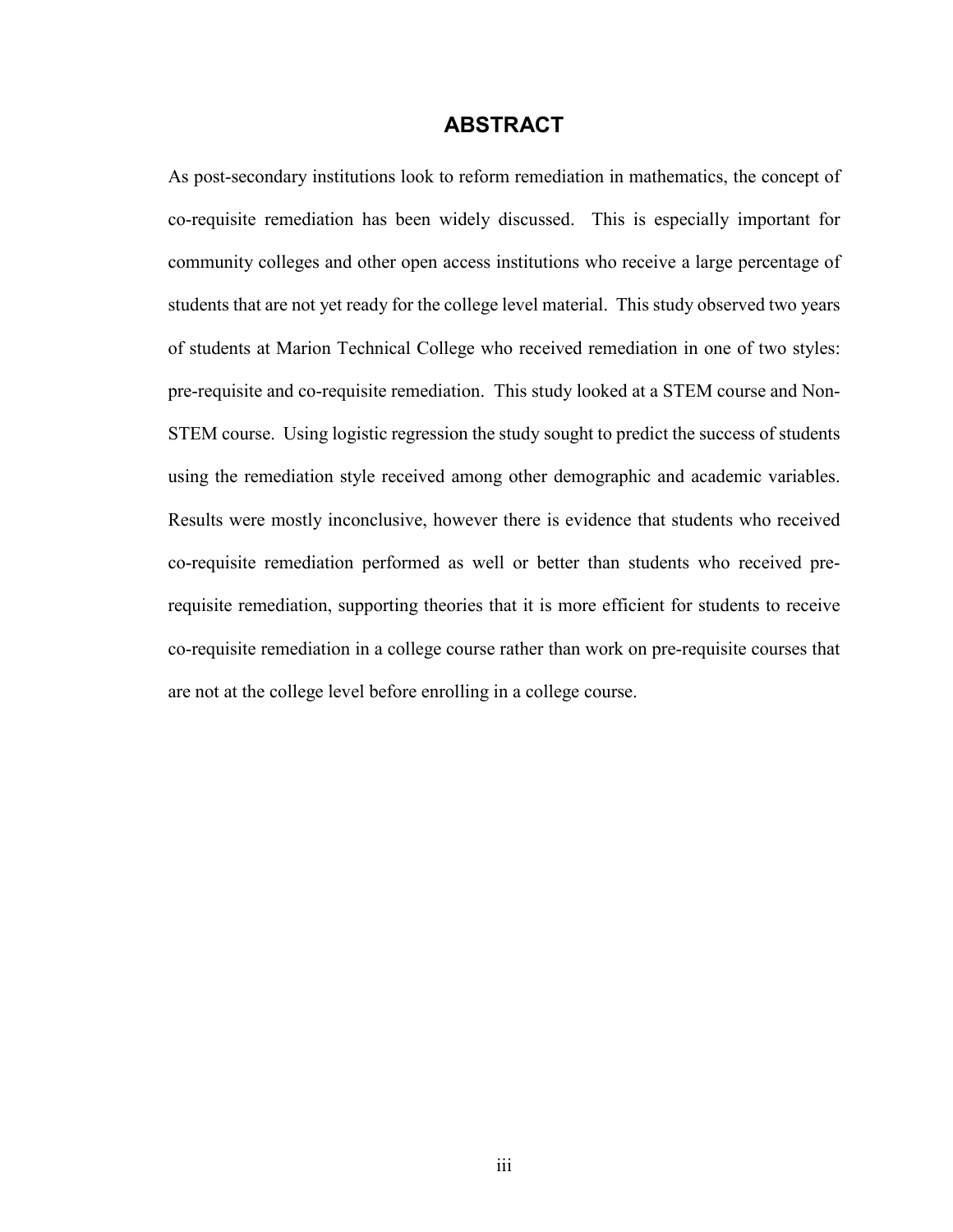# **ACKNOWLEDGMENTS**

<span id="page-4-0"></span>First and foremost I want to thank God for the talents and abilities he has given me. This thesis would not have been written without the continued relationship between Creator and creation. Next, I have to thank the most amazing woman I have ever met, my wife, Caitlyn Leimbach. Thank you for all the sacrifices you have made and all the times you pushed me and supported me. This thesis is as much a testament to your presence in my life as it is my abilities. I want to thank my parents for their support and encouragement (and their genes). Their example of the importance of faith and education have shaped me into who I am today. I need to thank my in-laws for their support and encouragement and their constant belief in Caitlyn and I. I want to thank my professors at Shawnee State for their patience and encouragement. Finally, I have to thank my colleague Tyler Maley for his constant encouragement and support through the craziness of completing this thesis and the master's degree itself.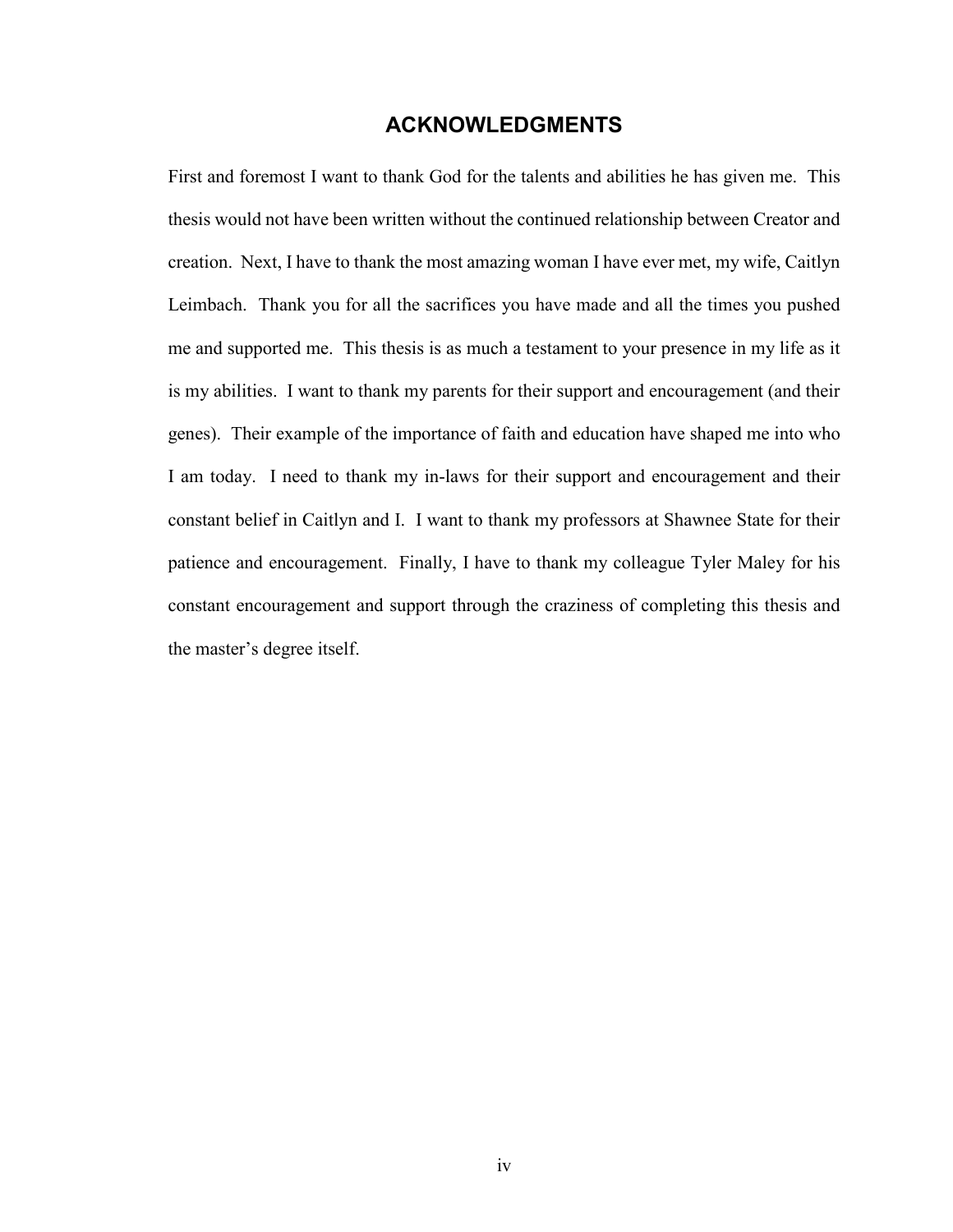# TABLE OF CONTENTS

<span id="page-5-0"></span>

| Chapter | Page |
|---------|------|
|         |      |
|         |      |
|         |      |
|         |      |
|         |      |
|         |      |
|         |      |
|         |      |
|         |      |
|         |      |
|         |      |
|         |      |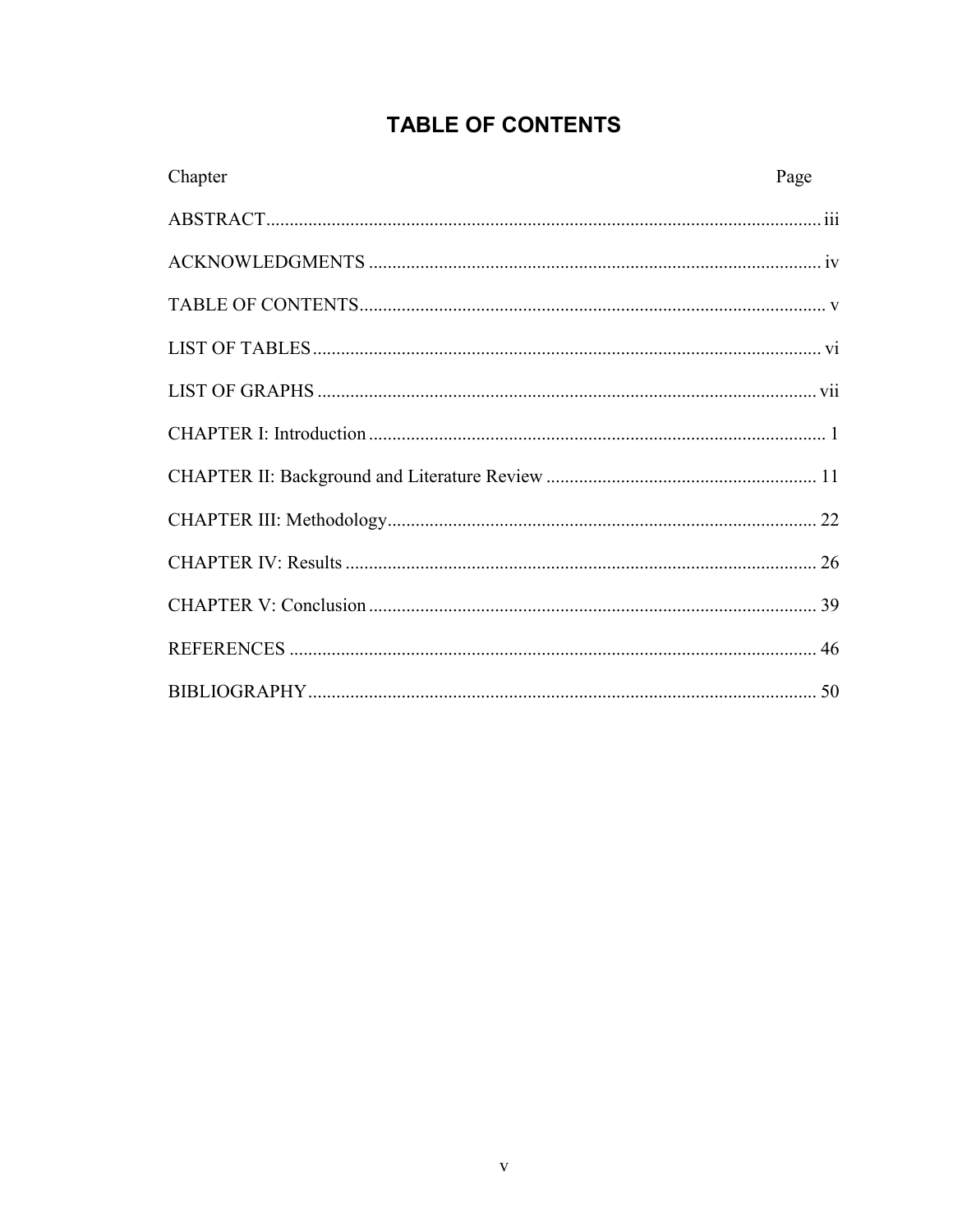# **LIST OF TABLES**

<span id="page-6-0"></span>

| Table<br>Page                                                                        |
|--------------------------------------------------------------------------------------|
| Table 1. Descriptive Statistics of Quantitative Variables MTH1245 College Algebra 28 |
|                                                                                      |
|                                                                                      |
| Table 4. Logistic Pegression applying of Success as a function of the Co Pequisite   |

| Table 4. Logistic Regression analysis of Success as a function of the Co-Requisite        |
|-------------------------------------------------------------------------------------------|
| Table 5. Logistic Regression analysis of Success as a function of demographic variables   |
| Table 6. Logistic Regression analysis of Success as a function of academic variables for  |
| Table 7. Logistic Regression analysis of Success as a reduced function of academic        |
|                                                                                           |
| Table 9. Logistic Regression analysis of Success as a function of the Co-Requisite        |
| Table 10. Logistic Regression analysis of Success as a function of demographic variables  |
| Table 11. Logistic Regression analysis of Success as a function of demographic variables  |
| Table 12. Logistic Regression analysis of Success as a function of academic variables for |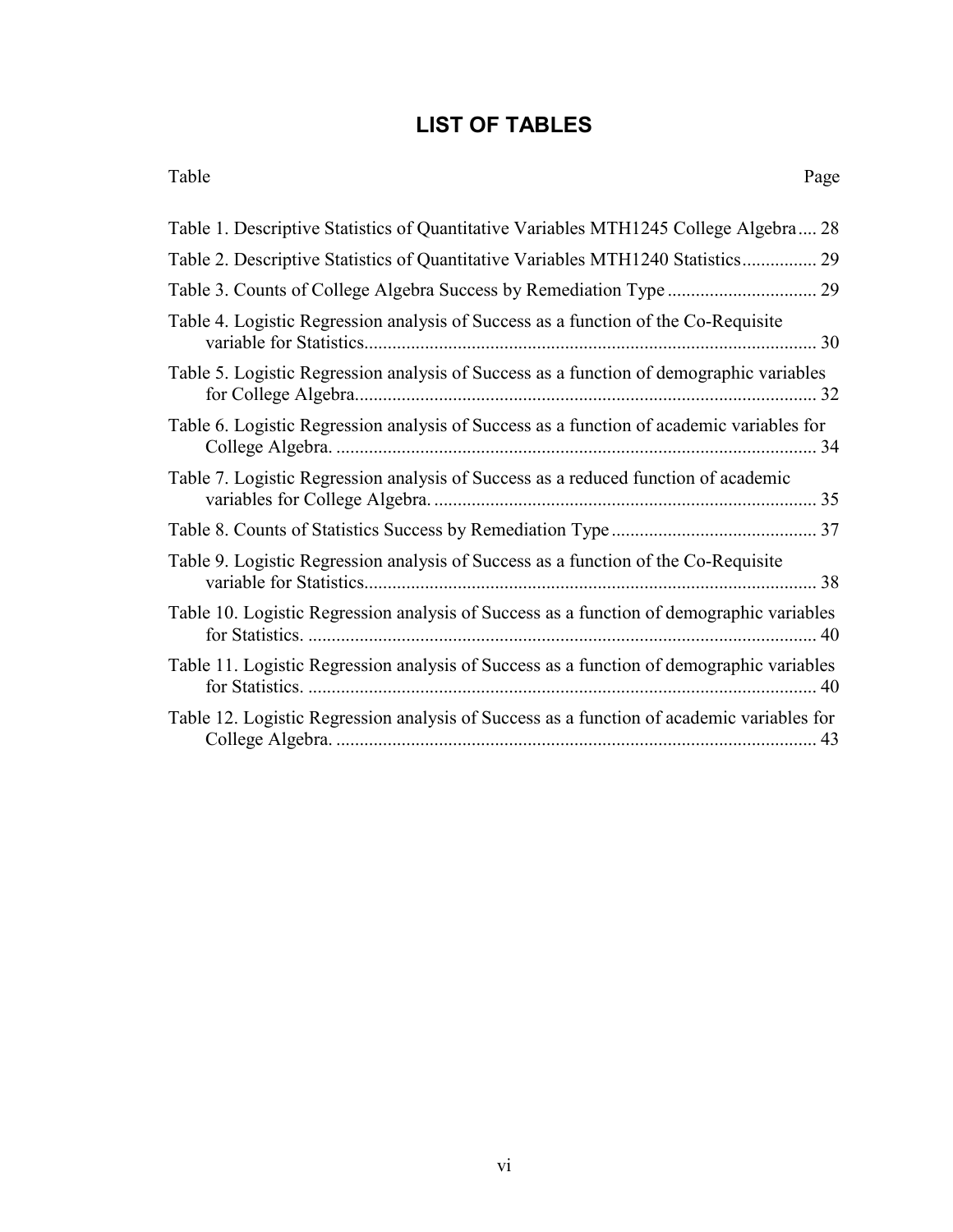# **LIST OF GRAPHS**

<span id="page-7-0"></span>

| Graph                                                                              | Page |
|------------------------------------------------------------------------------------|------|
| Graph 1. College Algebra Co-Requisite ROC                                          | 31   |
| Graph 2. College Algebra Demographic ROC                                           | 33   |
| Graph 3. College Algebra Academic ROC                                              | 36   |
| Graph 4. College Algebra Academic Specificity and Sensitivity Graph, Reduced Model |      |
|                                                                                    | 36   |
| Graph 5. Statistics Co-Requisite ROC                                               | 38   |
| Graph 6. Statistics Demographic ROC                                                | 41   |
| Graph 7. Statistics Demographic Sensitivity and Specificity, Reduced Model         | 42   |
| Graph 8. Statistics Academic ROC                                                   | 44   |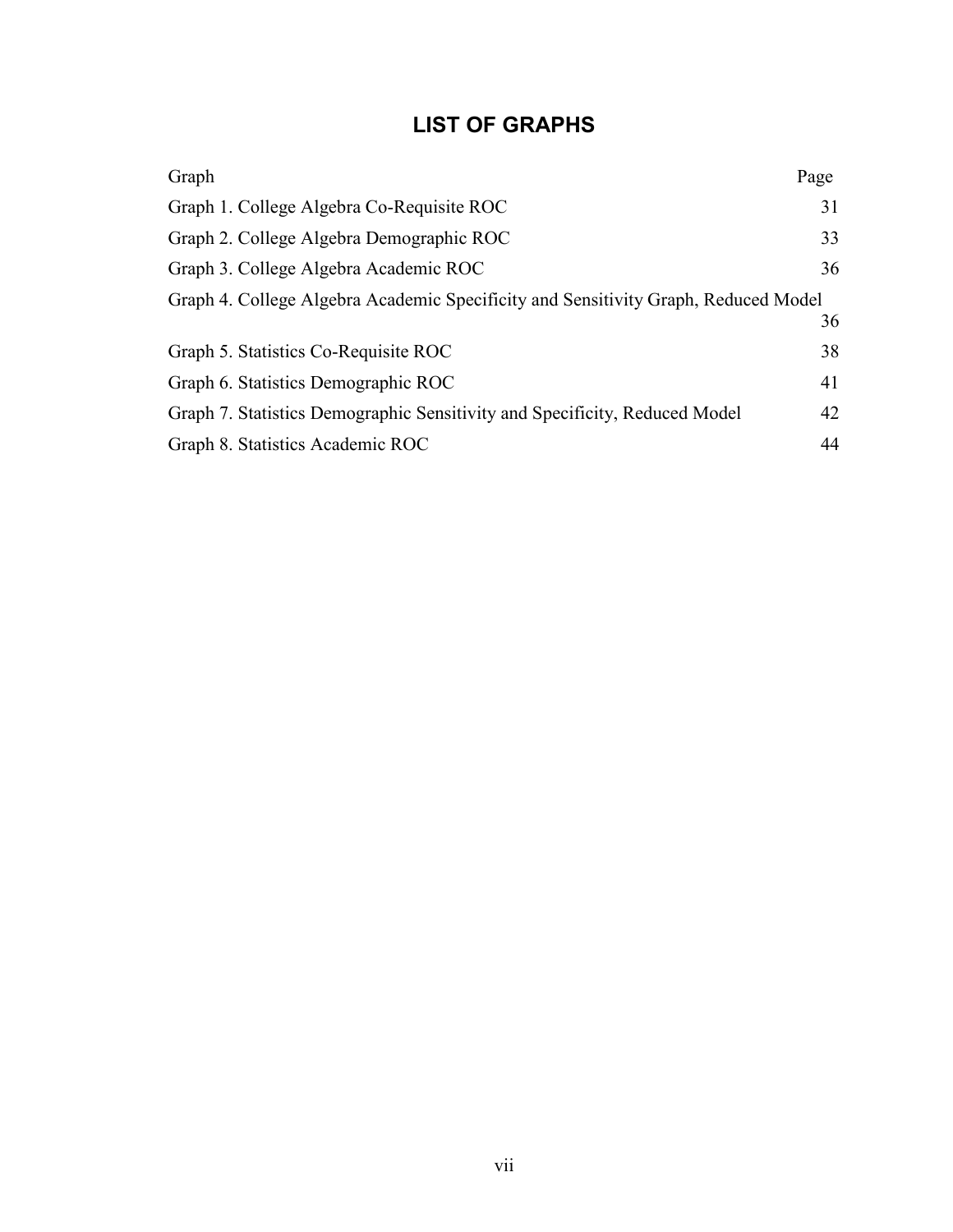# **CHAPTER 1: Introduction**

## **Introductory Paragraph**

The purpose of this chapter is to provide the reader a thorough introduction to this study. This chapter will include the necessary background for the study before continuing to stating the problem at hand. Further information will then be given about the purpose and significance of the study, including the research questions this study seeks to answer. The study's hypothesis and theoretical framework are then offered, finishing with the scope, limitations, and assumptions this study makes.

#### **Background of the problem**

There is a great focus on progress efficiency in higher education, whether you are a student trying to graduate, an institution seeking funding and status, or a governmental agency trying to best steward the tax dollars with which they oversee. For a student, repeating a course can set their graduation behind by a semester causing the student to spend more time and money for their degree. Institutions that are government funded based on completion of certificates/ degrees are financially motivated to improve efficient paths from enrollment to graduation. However, even without the motivation of finances, institutions that wish to attract the top talent need to show an ability to get that talent to their goals. Regardless of the motivation, there is pressure to improve the efficiency in which we produce quality certificate holders, degree holders, or degree for transfer students. Recent data indicates that only 24% of students attending a public twoyear institution graduated in 3 years. (McFarland et al., 2018)

In 2010, President Obama set a goal for the United States of America to once again lead the world in producing college graduates by 2020. Included in this goal was a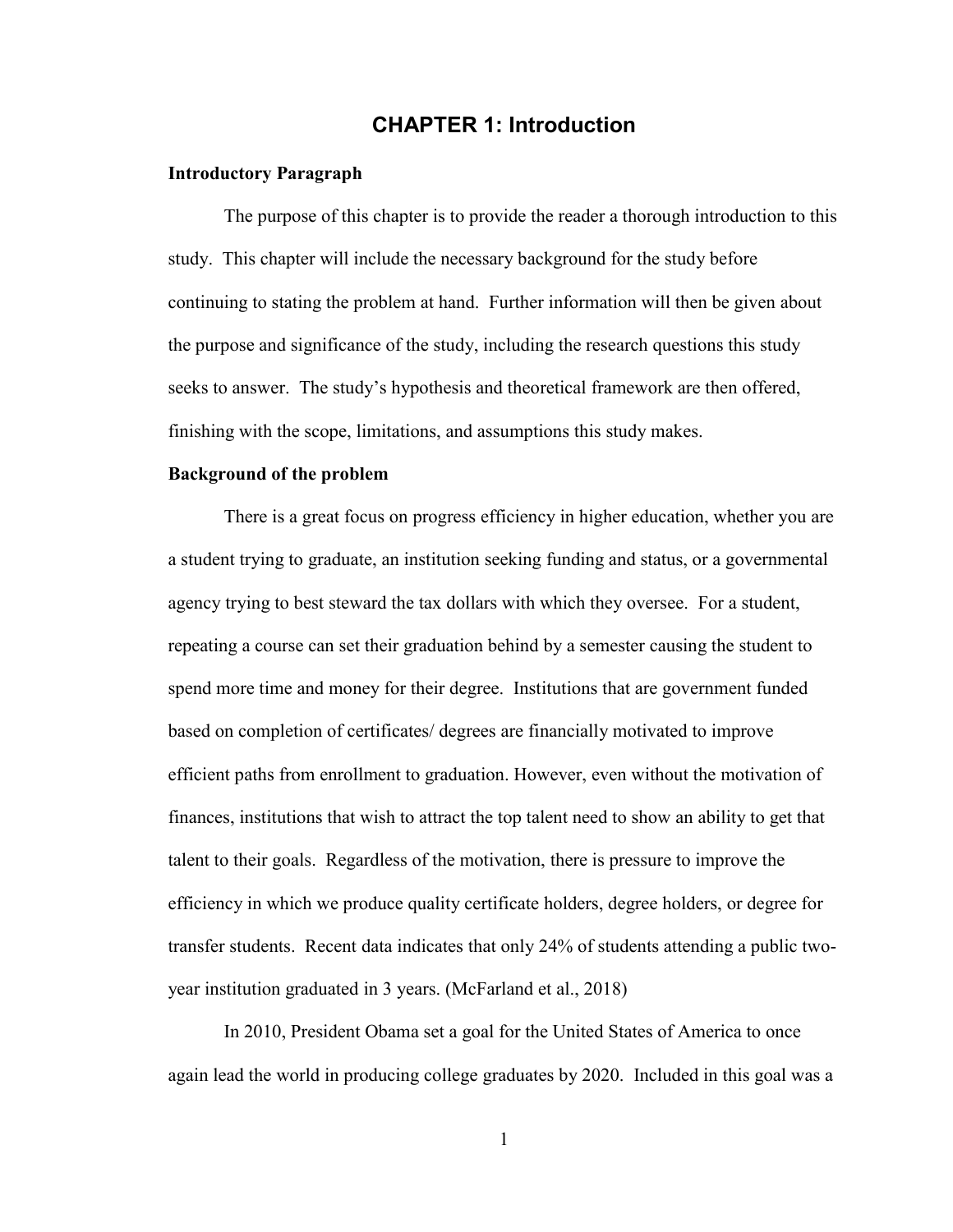goal for community colleges to produce 5 million degrees and certificates. (White House, 2011) Additionally, over 30 states (including Ohio) have moved toward outcome based funding rather than enrollment based funding, creating a financial motivation for colleges to increase graduation rates without decreasing quality (Quinton, 2016).

The added intensity to add more college graduates is contrasted by the fact that research shows that a major barrier for success in higher education is the college level mathematics course. In community colleges, completing a college level mathematics course increased the likelihood that the student would graduate by 11.5% and increased the likelihood of transfer by 22.7% (Moore & Shulock, 2009). However, according to the American Association of Community Colleges (AACC), 67% of community college students are placed in at least one developmental Math and/or English course. Further, only 50% of the students in public two-year institutions complete all of the remedial math requirements. This is partially because there could be as many as five levels of mathematics remediation (CCCSE, 2016). Therefore, a focus has been placed on how mathematics is currently being taught and how it can be improved.

The system that requires remediation to be completed before a college level mathematics course can be completed is known as the pre-requisite model. This is the model that was first introduced in the 1960s to help students who were deemed underprepared for college academics. (CCCSE, 2016) The flaw in this model, is that students placed in the lowest level of remediation would need at least six semesters of mathematics (five remedial and one college level course) to fulfill the mathematics requirement of their two-year degree. This means a typical student that takes a course every fall and spring will need at least 3 years of mathematics before earning their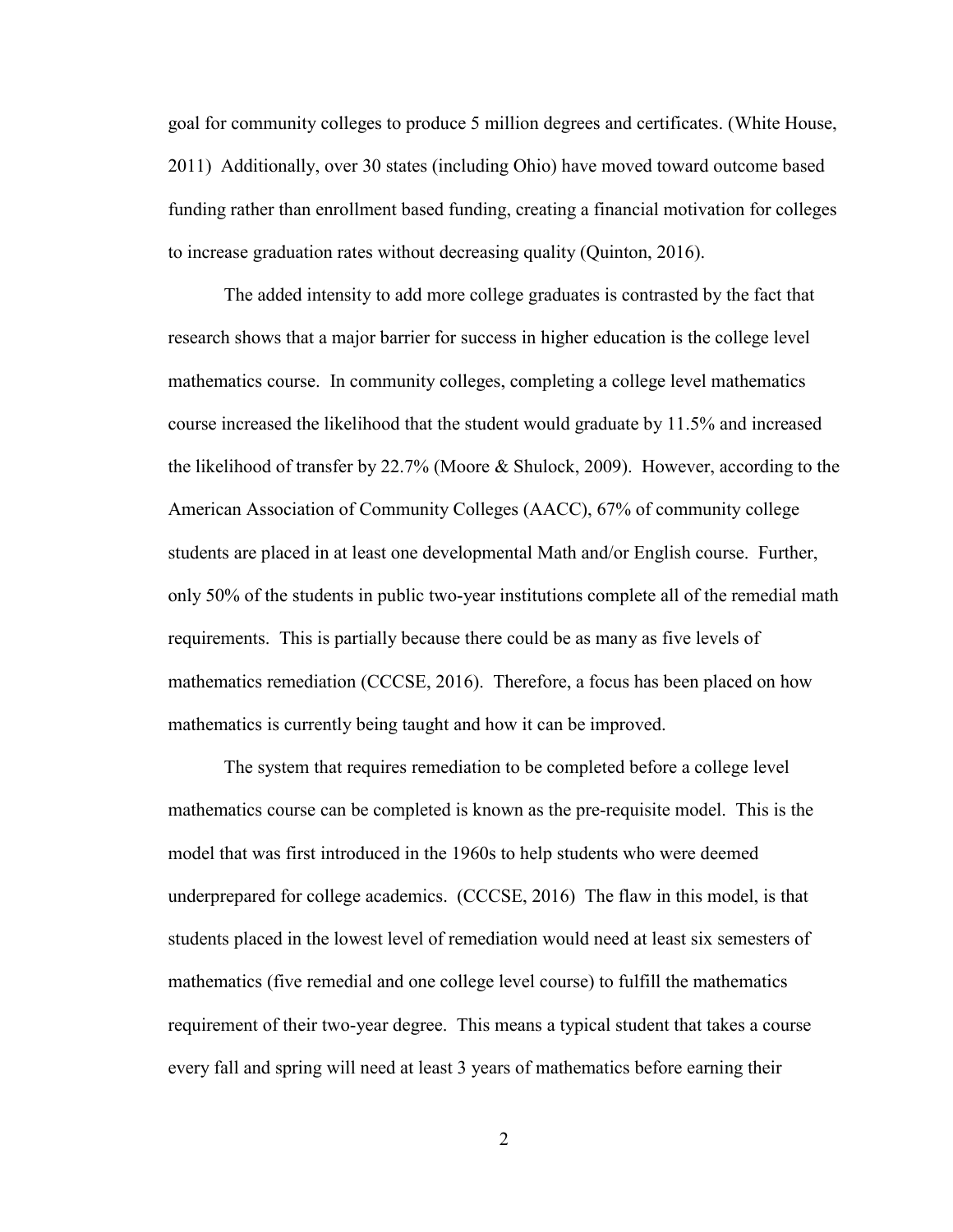degree. Adding summer courses, the student could finish in the summer following their second spring. As stated earlier, however, 50% of these students will not complete their remedial math semesters, leaving the student without a degree and possible student loan debt.

An alternative model has recently been explored in Ohio known as the corequisite model. This new model has been an emphasis in the Ohio Department of Higher Education with the Mathematics Bridges to Success initiative and Co-requisite Remediation was a major focal point of the Ohio Mathematical Association of Two Year Colleges Annual Conference in March 2019. This model of remediation involves taking a remedial math class concurrently with the college level class. This "just in time" remediation style aims to build the necessary foundational knowledge just before it would be needed in the college level course. This would allow students who need remediation to receive the help they need and also enroll in the college level course all in one semester.

A logistic hurdle to co-requisite remediation is how to place students appropriately. The current placement system generally involves a single placement test of some sort taken before the student's first semester. This one measure test proved to be inadequate in properly determining success in college. Many students are unprepared for this test and/or they are unsure how to properly prepare. Further, this test only measured the students' abilities at the time of the test, rather than a comprehensive view of the students' abilities. (CCCSE, 2016)

A study done by Davidson County Community College (North Carolina) in 2013 showed that high school performance was significantly more predictive of success than a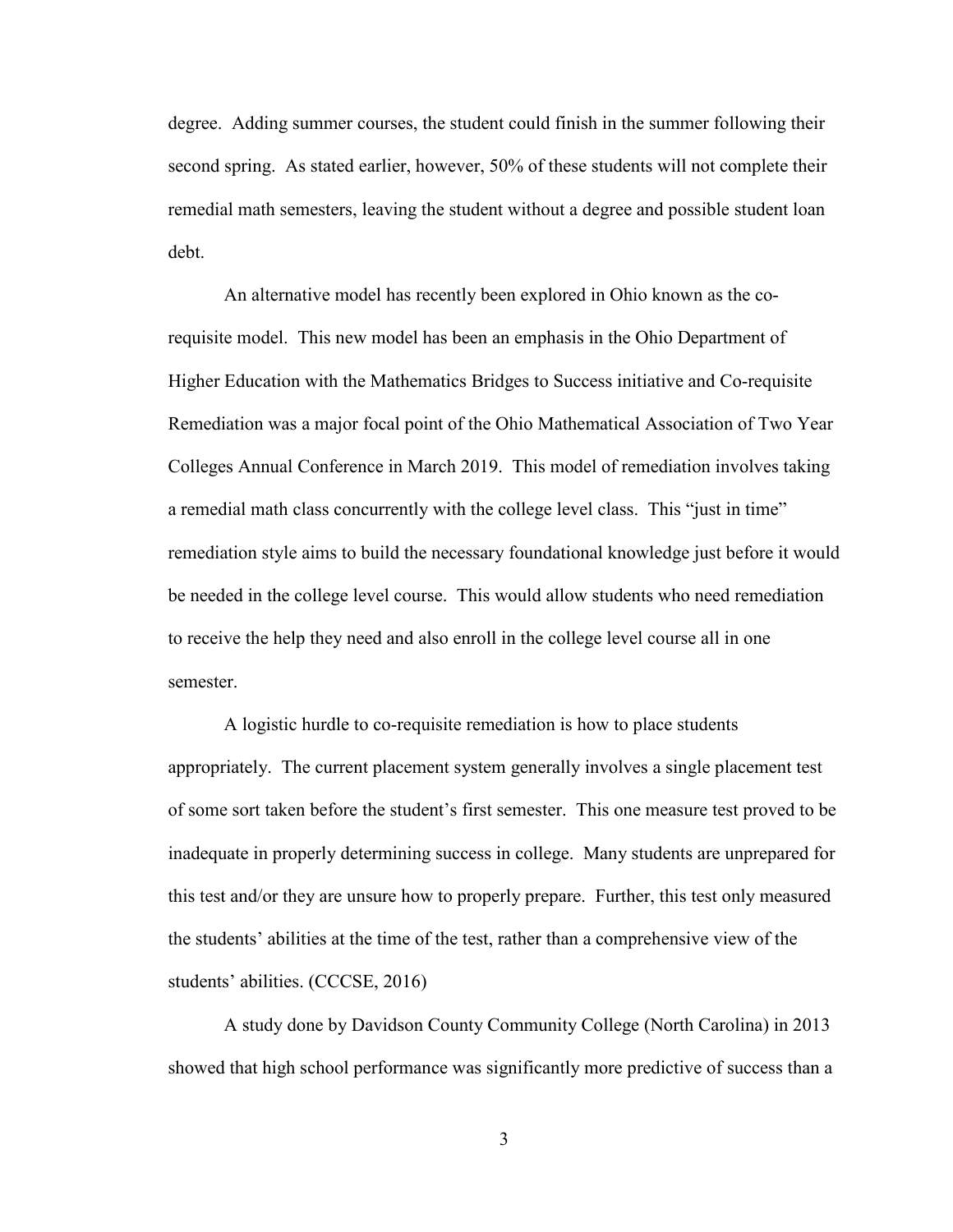single measure test. (CCCSE, 2016) They designed a hierarchy of measurements that placed high school GPA and math courses in high school as the first criteria, ACT/SAT score next, previous college credits, and then a placement test, virtually relegating the single measure test as a last resort. The study showed 65% of students placed using the high school GPA were successful in the college course, compared to 48% of students who placed with other metrics.

## **Statement of the problem**

Despite the early success co-requisite remediation has had in New York (Louge, 2018), California (Rodriguez, O., Mejia, M.C. & Johnson, H., 2018), and in a limited amount of time in Ohio, some are hesitant to make the switch to a full-scale co-requisite model without any pre-requisite courses. One particular hurdle to overcome is the idea that this will be harmful to the students and that they will be unable to succeed in a college level class right away. As always, the students' success should be the goal of any academic institution.

#### **Purpose of the Study**

Currently, Marion Technical College provides a pre-requisite pathway and a corequisite pathway for mathematics completion. This study will examine the success rates of students in the college level mathematics class based on whether they took a prerequisite or co-requisite remediation. Additionally, the study will examine the success rates of these two remediation groups in the context of a STEM and non-STEM pathway.

A secondary purpose of the study is to examine other factors, such as academic and demographic variables, which are outside of remediation that may also predict success rates. The study will seek to determine which variables are significant predictors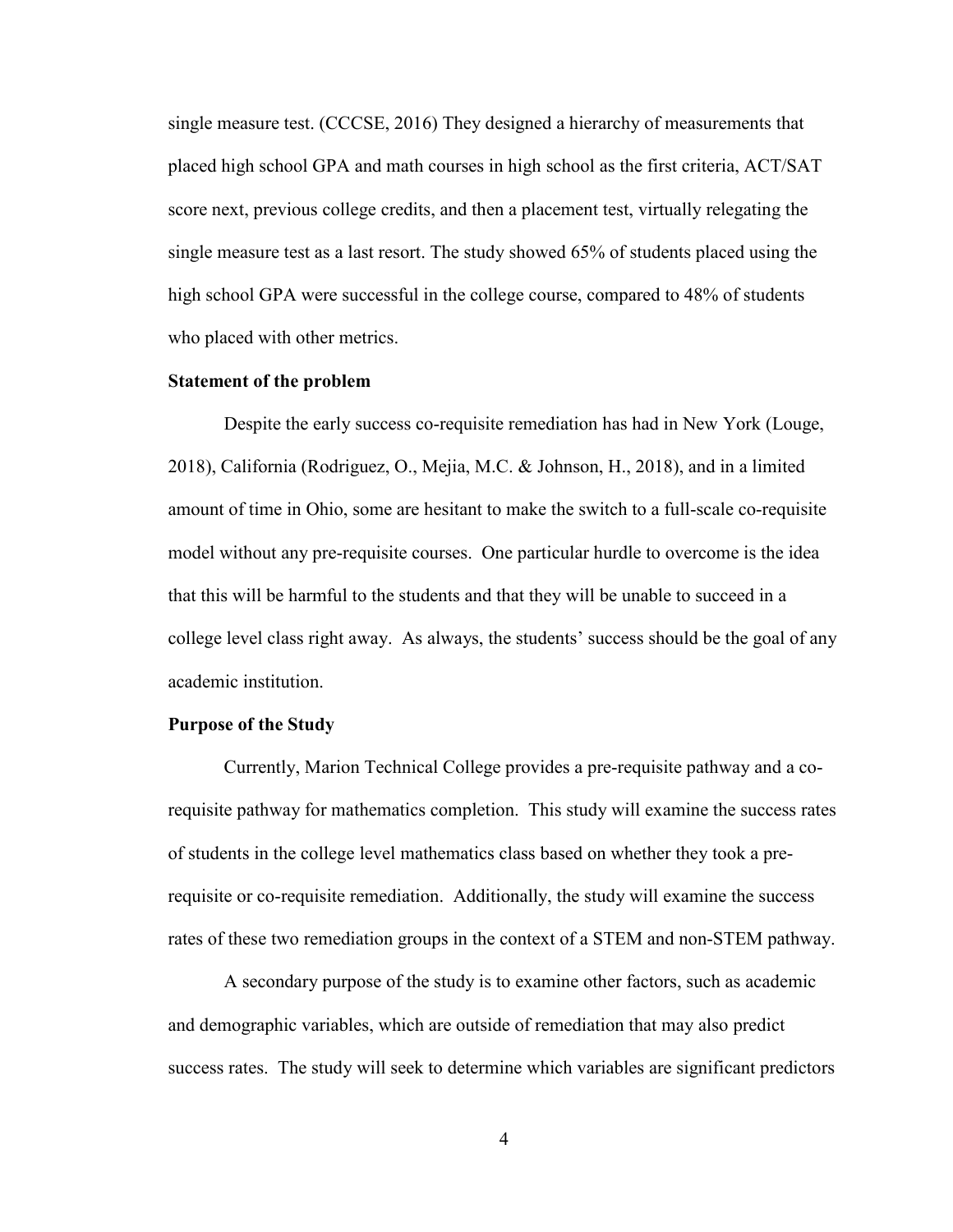of success. These variables, both quantitative and qualitative, have been gathered from the Institutional Research department of MTC.

This study will largely utilize logistical regression to predict success or failure in the college level course. The population is limited to on campus classes and excludes any high school students seeking dual credit. The population for the STEM course will be students enrolled in MTH1245 College Algebra beginning in the fall semester of 2017 through spring of 2019. The population for the non-STEM course will be any students enrolled in MTH1240 Statistics beginning in the fall semester of 2017 through spring of 2019. The academic variables collected for this study include: cumulative high school GPA, composite ACT score, math ACT score, and college level course grade as a letter grade  $(A, B, C, etc.)$  and as a point designation  $(A=4, B=3, etc.).$  Demographic variables include: years since high school graduation, age of the student, gender, Pell Award Eligibility, high school attended, and whether the student is considered a non-traditional student.

#### **Definition of Terms**

**College Algebra –** A course as defined by the Ohio Department of Higher Education Transfer Module that meets the criteria for TMM 001 – College Algebra **Co-Requisite Remediation** – A style of remediation that is taken concurrently with a

college level course in an effort to deliver just in time remediation

**Non-traditional Student –** defined for the purposes of this study any student that is at least one of the following: Minority (as defined by OBR/ODHE), 25 years of age or older, enrolled in a non-degree seeking program, Pell Grant eligible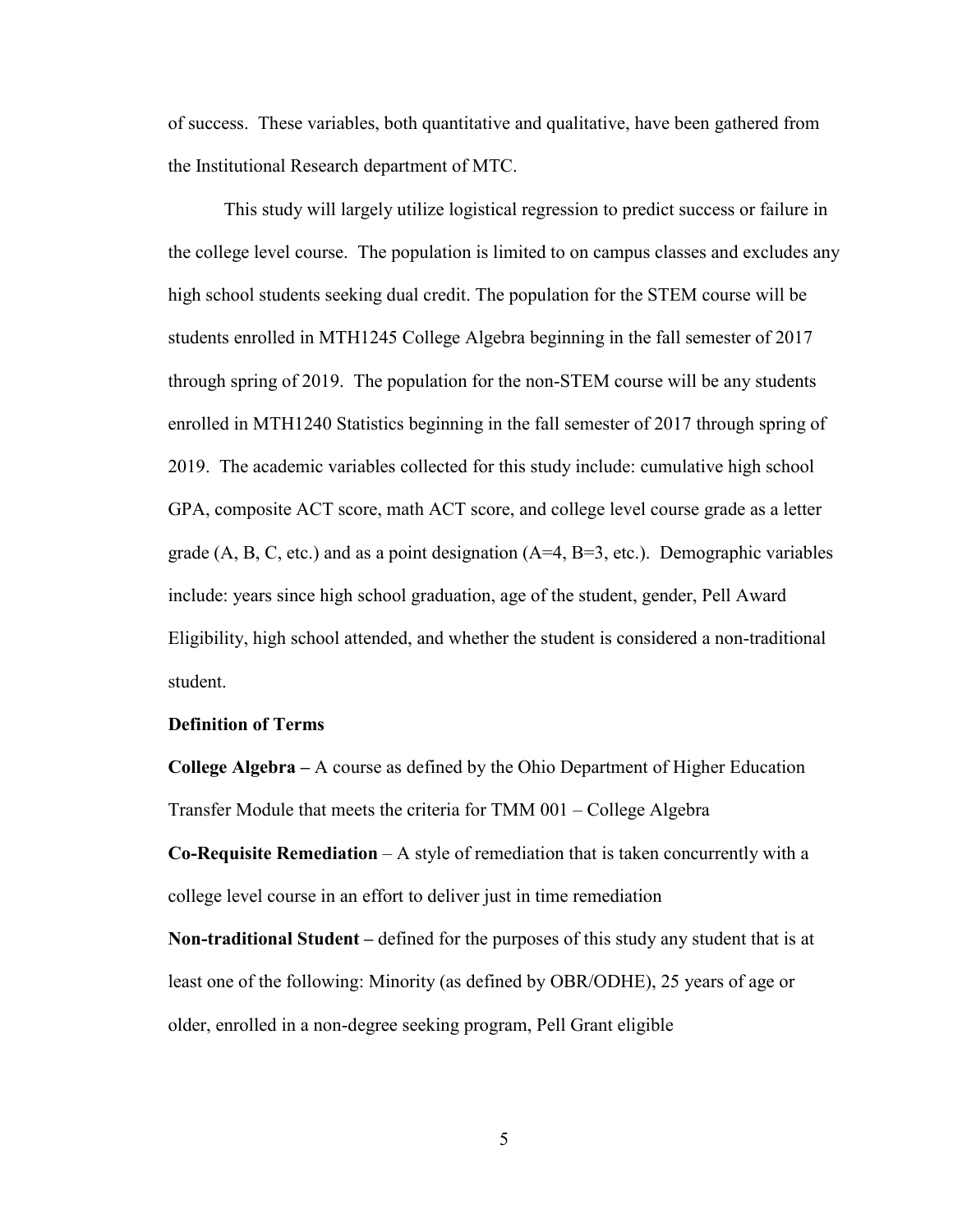**Pre-requisite Remediation** – The traditional model of remediation requiring students to pass at least one remedial course before enrolling in a college level course

**Statistics –** A course as defined by the Ohio Department of Higher Education Transfer Module that meets the criteria for TMM 010 - Introductory Statistics **STEM** – abbreviation for Science Technology Engineering and Mathematics

**Success –** defined for the purposes of this study as earning a final grade of A, B, or C in the college level course

#### **Significance of the Study**

This study will be performed at a public, open access, two-year institution. As such, there is no artificial floor for the participants' abilities. Additionally, since students were unaware that a study on the data would be performed, there is no performance bias. Furthermore, the makeup of the college classes at MTC are such that students are not segregated based on remedial status, meaning it is possible (and likely) that students from the pre-requisite, co-requisite, and neither groups could all take the college level course together, diminishing some of the bias associated with the professor, time of day, or location.

The may be used by institutions considering the implementation or scaling of corequisite remediation as well as offer insight on proper placement of students into remedial courses. Ideally this can prompt further research into remediation and placement on a larger scale. Additionally, this study gives insight to the viability of scaling a co-requisite model for STEM or non-STEM pathways.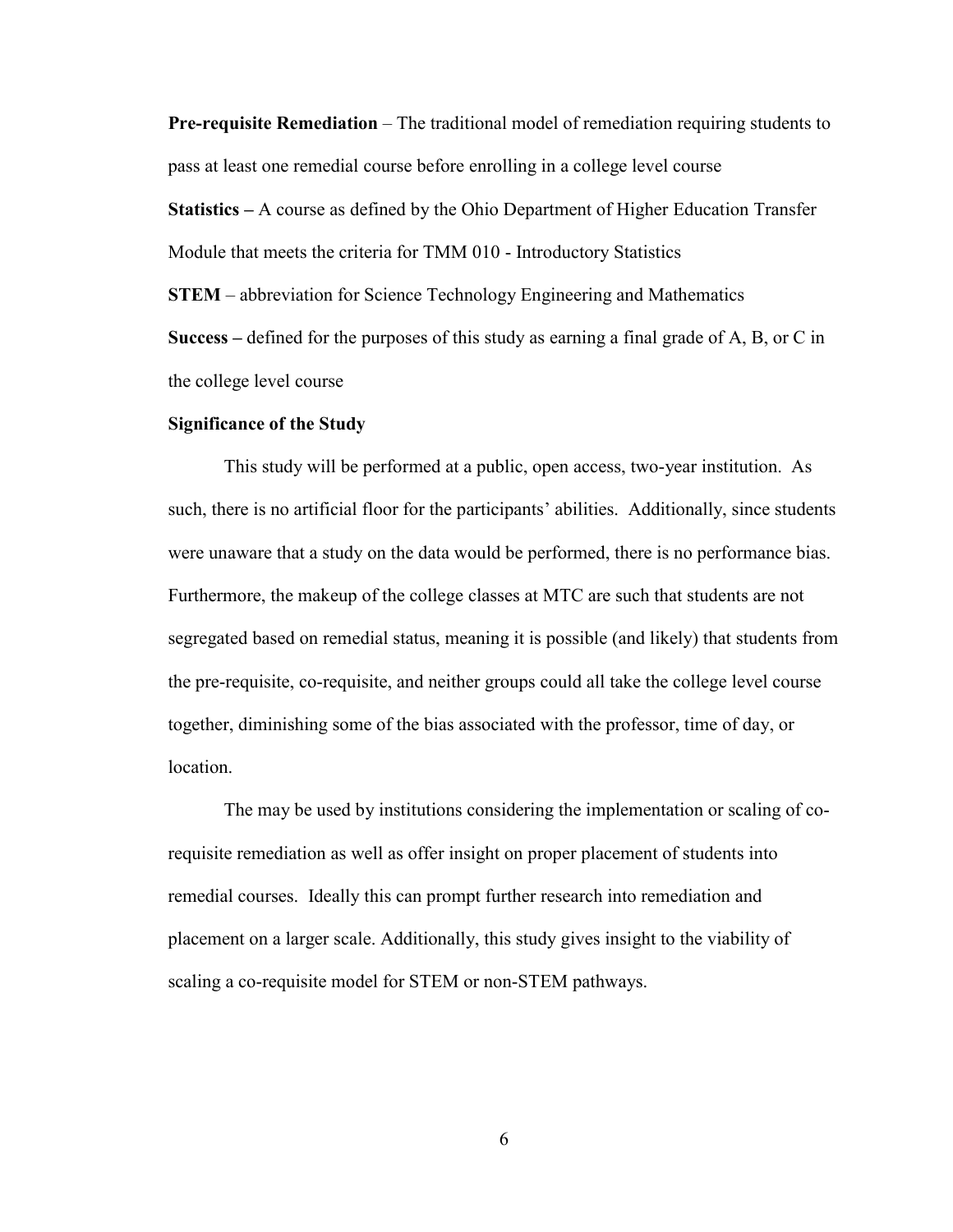## **Primary Research Questions**

This study will seek to answer the following questions.

- 1. Is there a significant difference in success rates across types of remediation for students in a STEM gateway math class?
- 2. Is there a significant difference in success rates across types of remediation for students in a non-STEM gateway math class
- 3. What influence do demographic predictors have on student success in a STEM class?
- 4. What influence do demographic predictors have on student success in a non-STEM class?
- 5. What influence do previous academic predictors have on student success in a STEM class?
- 6. What influence do previous academic predictors have on student success in a non-STEM class?

## **Hypotheses**

Students in the co-requisite group will have a higher success rate than those in the pre-requisite group. Demographic variables included in the study are years since high school/ GED completion, age of the student, gender, Pell Award Eligibility, high school attended, and whether the student is considered a non-traditional student. Student high school attended and years since high school/GED will be significant predictors. Other demographic variables will not.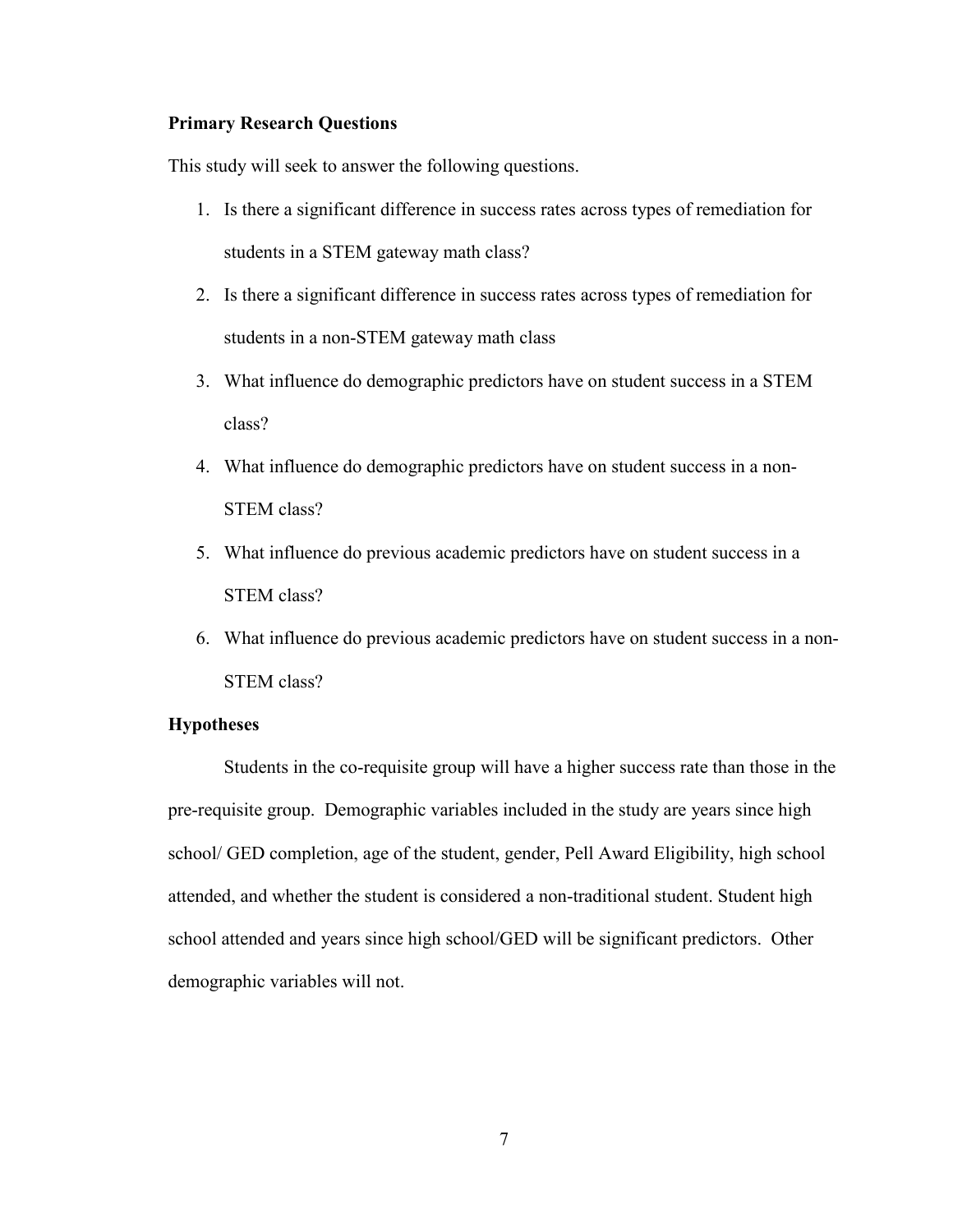The academic predictive variables collected for this study include: cumulative high school GPA, composite ACT score, and math ACT score. All of these will be significant predictors.

## **Research Design**

This research is an ex post facto research design. Students are not manipulated in any way. As this was truly after the fact research, neither student nor instructor were biased in any way. Predictive variables have been collected for students who were enrolled at MTC in MTH1240 Statistics and MTH1245 College Algebra in the Fall 2017 semester through the Spring 2019 semesters inclusively. Student final grades are collected for all students at the conclusion of the Spring 2019 semester. The study is designed to predict the success of the students based on the predictive variables.

As there was no student involvement in the collecting of data, all predictive variables come from MTC's Institutional Research Department. This data was provided to the institution at enrollment at the college. Final grades were collected by the institution after the course was completed.

#### **Theoretical Framework**

Education creates a path to a better life socially, economically, and personally. In the pursuit of this better life, too many are placed into developmental mathematics. 60% of those entering developmental mathematics never earn a degree (Grubb et al., 2011). The framework of this study is rooted in the assumption that removing the barrier of prerequisite style remediation, more students will succeed. Creating a system that provides remediation at the moment it is needed while still allowing the student to work on earning college credit at the beginning of the student's college career, we reduce the number of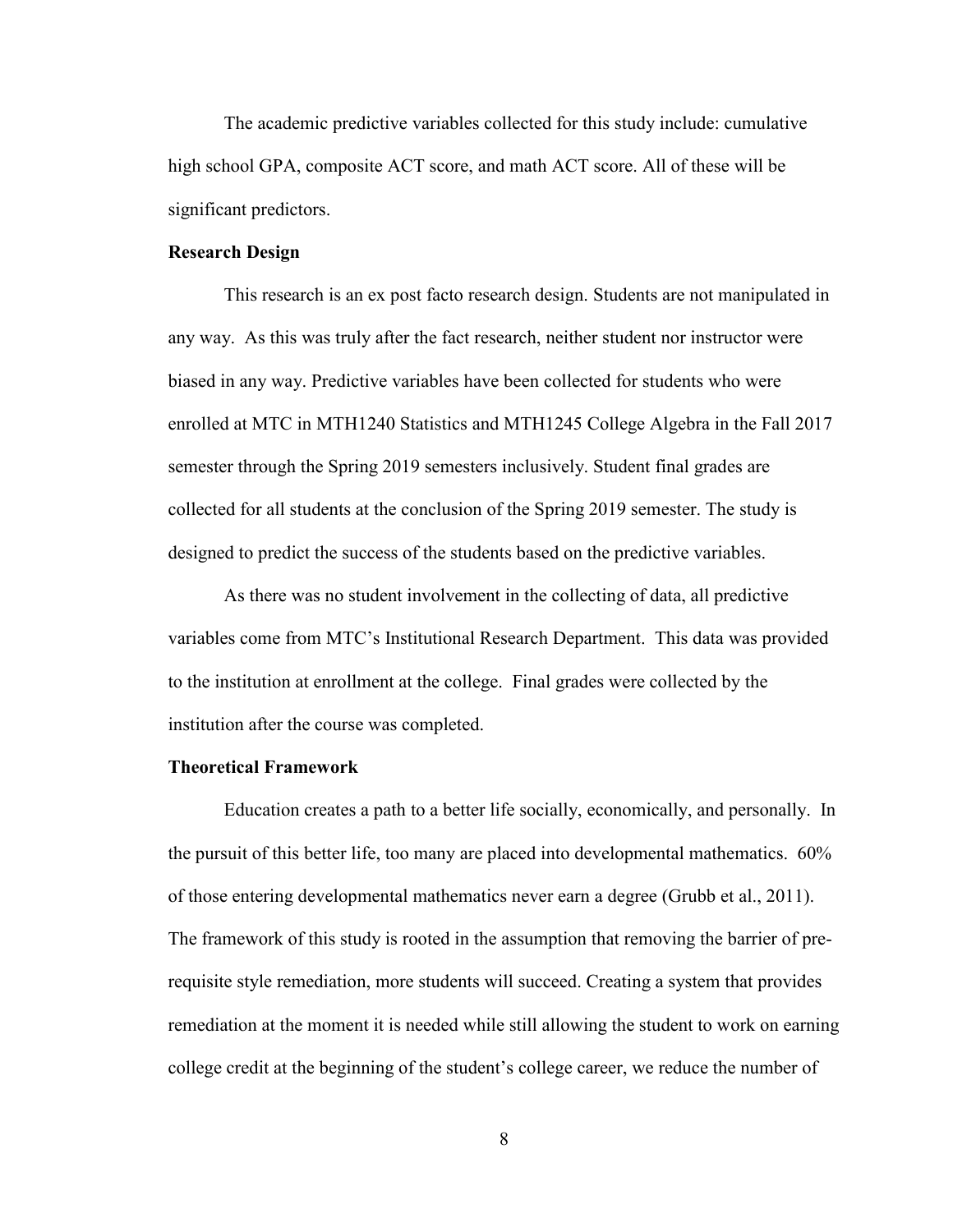students exiting college with less social mobility, more debt, and failure; the opposite of education's goal.

While this study does not examine the psychology of the students, it should be noted that a student's attitude and grit have been correlated with college success. Many community college students had poor experiences in K-12 schooling or have been out of schooling for some period of time (CCCSE, 2016). At best in pre-requisite remediation, it will take you two semesters of mathematics to complete the college credit. The corequisite model gives students the opportunity to receive college credit after one semester.

#### **Assumptions, Limitations, and Scope**

Certain limitations do exist in the data, specifically missing data, small sample size, and potential predictors not available for the study. Since community colleges are open access, it is possible a student has not taken the ACT. In the case of missing data, those records will be removed before data is analyzed. The small sample size is due to the fact that only one school was observed and there is only two years of data available. Finally, because this is an ex post facto study, the study is limited to only using data points that MTC collects for all students. No questionnaires or other demographics known only to the student could be used.

The study has implications for those researching co-requisite remediation in the state of Ohio and beyond. By examining both STEM and non-STEM courses, the study seeks to educate those interested in full scale implementation across all gateway mathematics courses. Additionally, the study will provide insight to those researching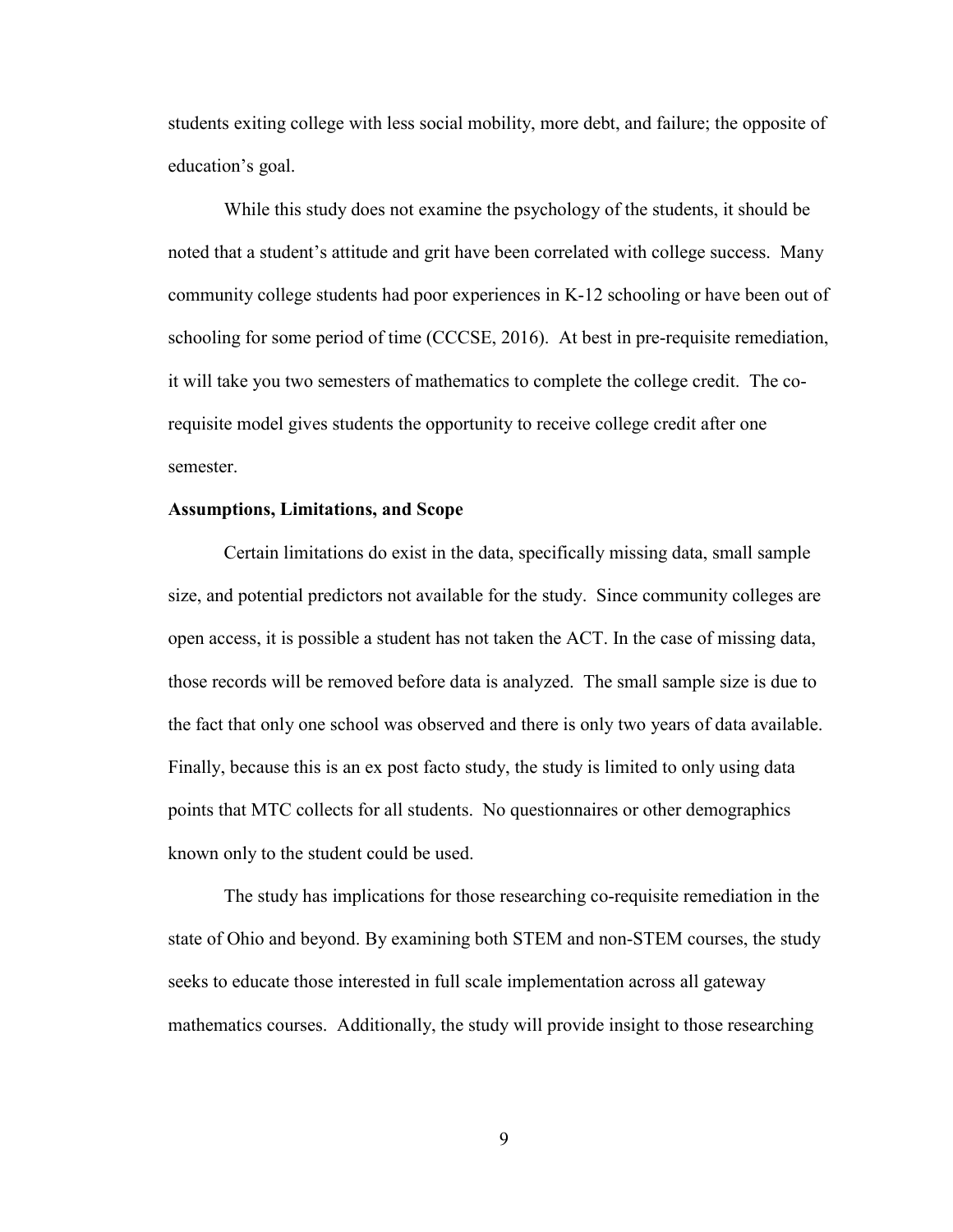new methods of placement into co-requisite remediation versus direct placement into the college level course.

## **Summary**

The purpose of this chapter was to provide the reader a thorough introduction to this study. This chapter showed as students and institutions seek a more efficient path to success, the delivery method of developmental mathematics is under review. It is known that mathematics is a barrier for many students, so educators are looking for new solutions to help students effectively and efficiently navigate the mathematics requirements for degrees. This study will evaluate the success of students in co-requisite remediation and secondarily evaluate academic and demographic predictors of success in both STEM and non-STEM pathways.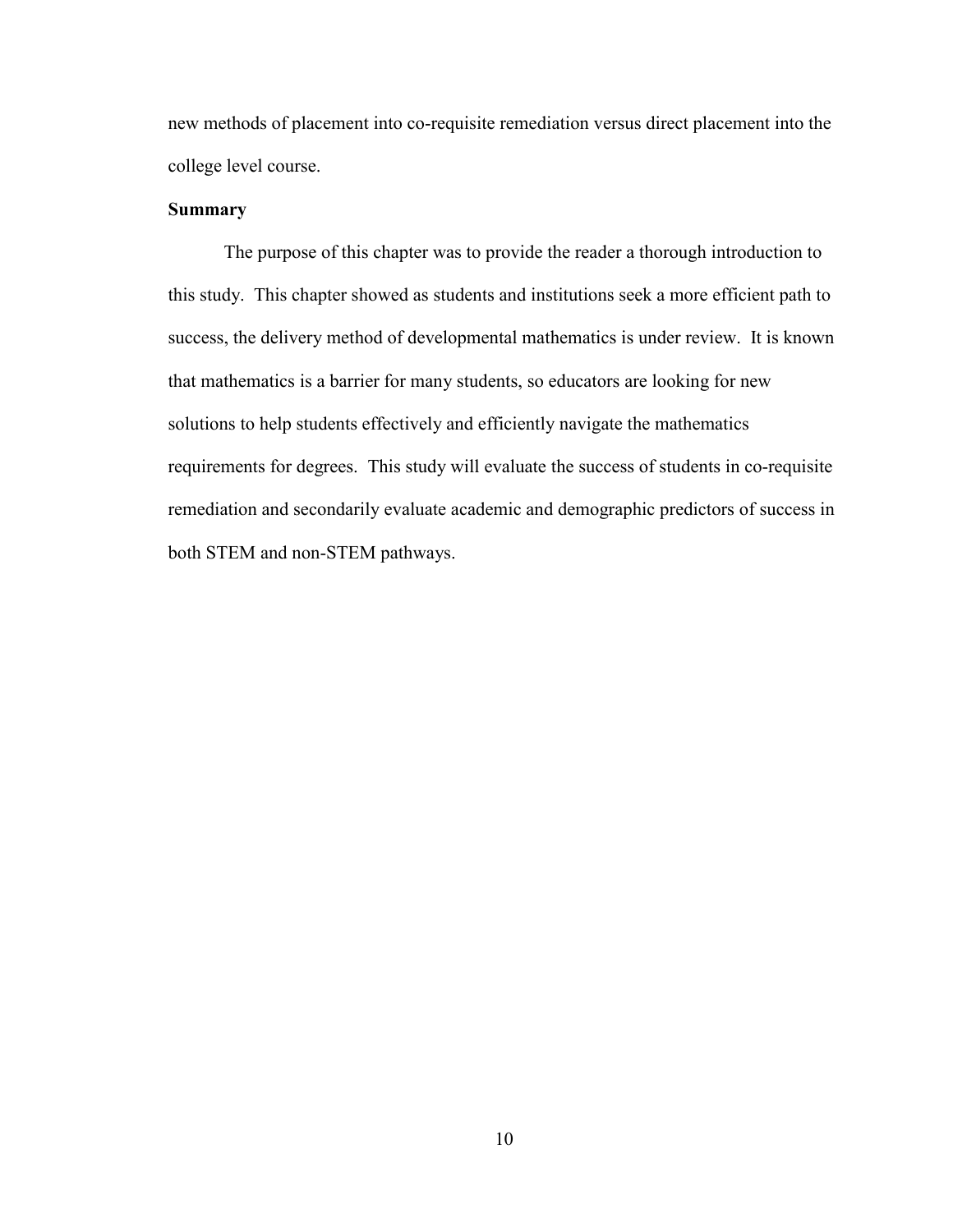# **CHAPTER II: Literature Review**

## **Introduction**

This chapter focuses on existing literature and research that contributed to the overall foundation on which this study was built. No original ideas will be introduced, rather this is a collection of works by other experts. This chapter is provided for the reader to familiarize themselves with a summary of the necessary research pertaining to the non-traditional student, the pre-requisite and co-requisite approaches, remedial education history and development, research of college level mathematics placement strategies, and the financial implications of remediation in higher learning. While this is in no way an exhaustive list of all views and research on the topics, the reader should be well-versed enough in the research that knowledge gaps of the material are minimal.

## **Non-Traditional Students**

Community Colleges have a disproportionately large number of non-traditional students compared to four year institutions. As many as 89% of students in community colleges are considered to have at least one non-traditional trait compared to 58% and 50% at public and private four year colleges, respectively (US DOE, 2002). In this regard, the non-traditional student is the typical student that community colleges enroll.

The term "non-traditional" implies the existence of a "traditional student. In 2018, Laura Landry from Northeastern University stated traditional students are "newly out of high school, on the verge of turning 18, when they excitedly move onto the college campus". While the simplest definition of a non-traditional student could be stated simply as a student who does not fit the definition of traditional students, researchers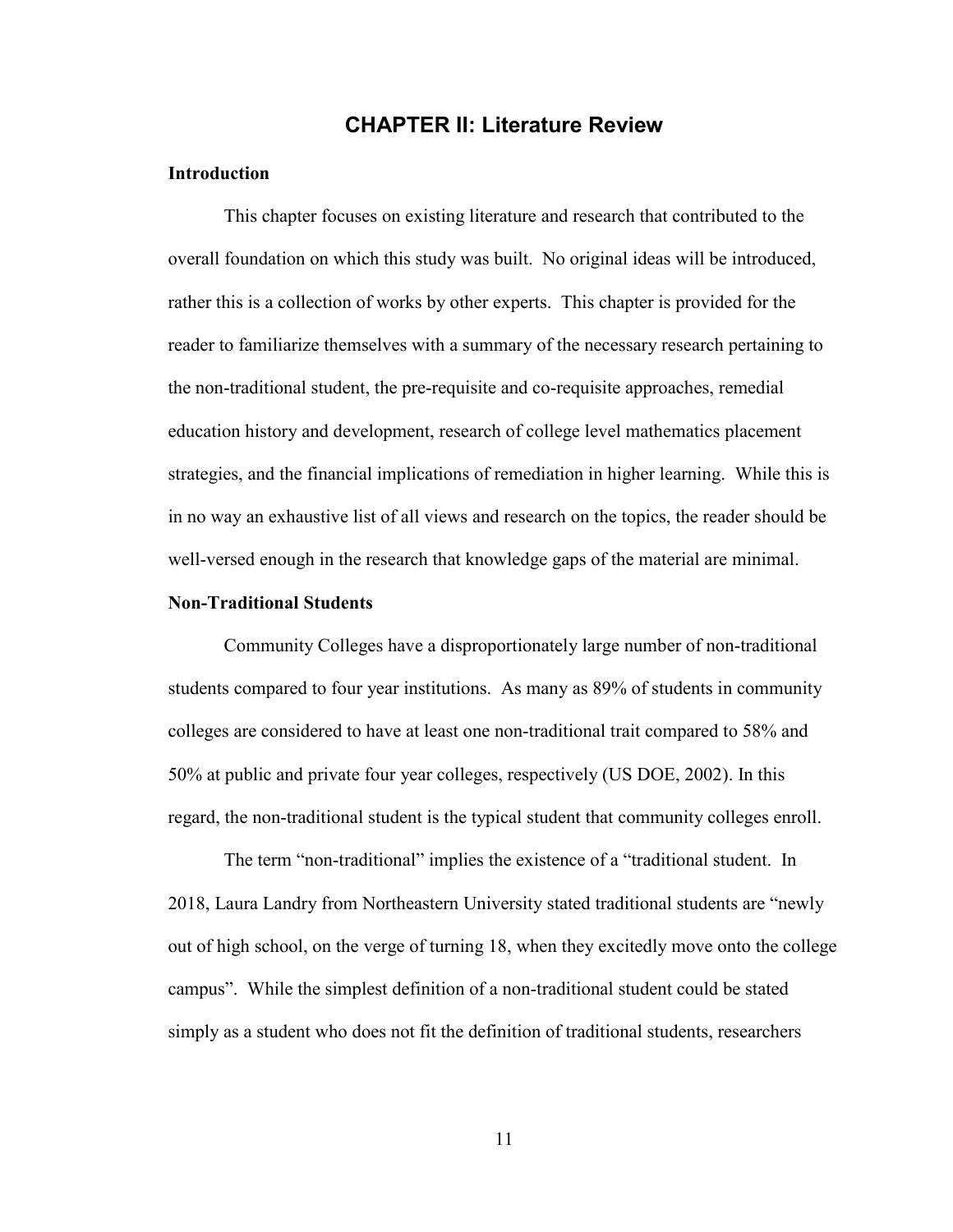have generally sought to define certain characteristics that make-up the non-traditional student.

What defines a non-traditional student has not been well fleshed out in the literature. Traditionally, age has been the predominate factor in determining whether a student is traditional or non-traditional. Specifically, those who are 25 years of age or older have been deemed non-traditional, while those under the age of 25 are considered traditional (Bean & Metzer, 1985; Horn, 1996; US DOE, 2002).

While age is the most common variable used to separate traditional and nontraditional students, it is far from the only criteria used in research to classify a student as non-traditional. Many studies point back to a study conducted by the National Center for Education Statistics that defines non-traditional as any student who fits one or more of seven different criteria (Horn, 1996):

- Any student who delays enrollment into college by one year or more after high school graduation
- Any student who attends part-time for any part of the school year
- Any student who works full time
- Any student who is considered financially independent for purposes of financial aid determination
- Any student who has dependents other than a spouse (generally children, but not exclusively)
- Any single parent
- Any student who did not earn a high school diploma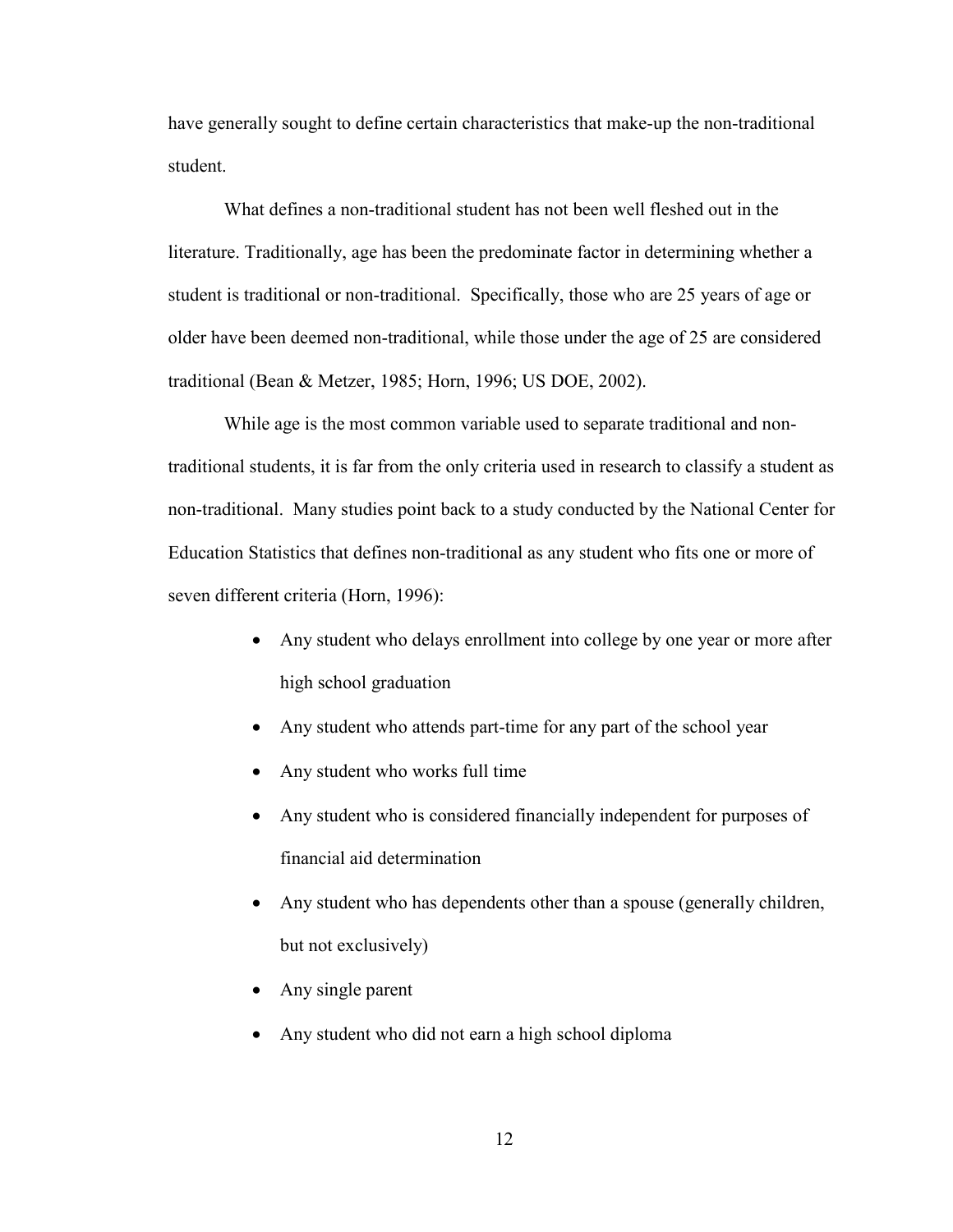Because 73% of all undergraduates can fit one or more of these criteria, the study also applied a continuum on which to base the level of "nontraditional" on to which a student falls (US DOE, 2002)

Other studies and organizations have their own definition of who is nontraditional. While not exhaustive, other common criteria for non-traditional students include students who commute (Bean & Metzer, 1985), veterans (Auguste, Packard, & Keep, 2018), and lower socio-economic status (Wladis, Conway, & Hachey, 2015). Chung and her associates found that those students who identified themselves as nontraditional tended to be "male, older, hold a previous degree, study part-time, be an international student, speak a language other than English, have longer gap year, have more children, be reliant on government financial aid, work longer hours and admit to university via methods alternative to the standard pathway" (Chung, et al., 2017).

The literature is therefore inconclusive of what a "non-traditional" student looks like. In general, older students seem to be a part of every description, however, rarely is age alone determinate. Yet, research definitively points to community colleges having a higher rate of non-traditional students that their four year counterparts.

#### **College Remediation: A Historical Need**

Approximately one year before Pierre de Fermat wrote his Last Theorem and René Descartes introduced the world to the Cartesian plane, the first post-secondary institution of the New World was founded. In 1636, the college that would eventually become Harvard University was founded in Cambridge, Massachusetts. Its original charter was to train clergy and develop the foundation of an intellectual elite in the British colonies. Enrollment at Harvard and other early institutions, such as William and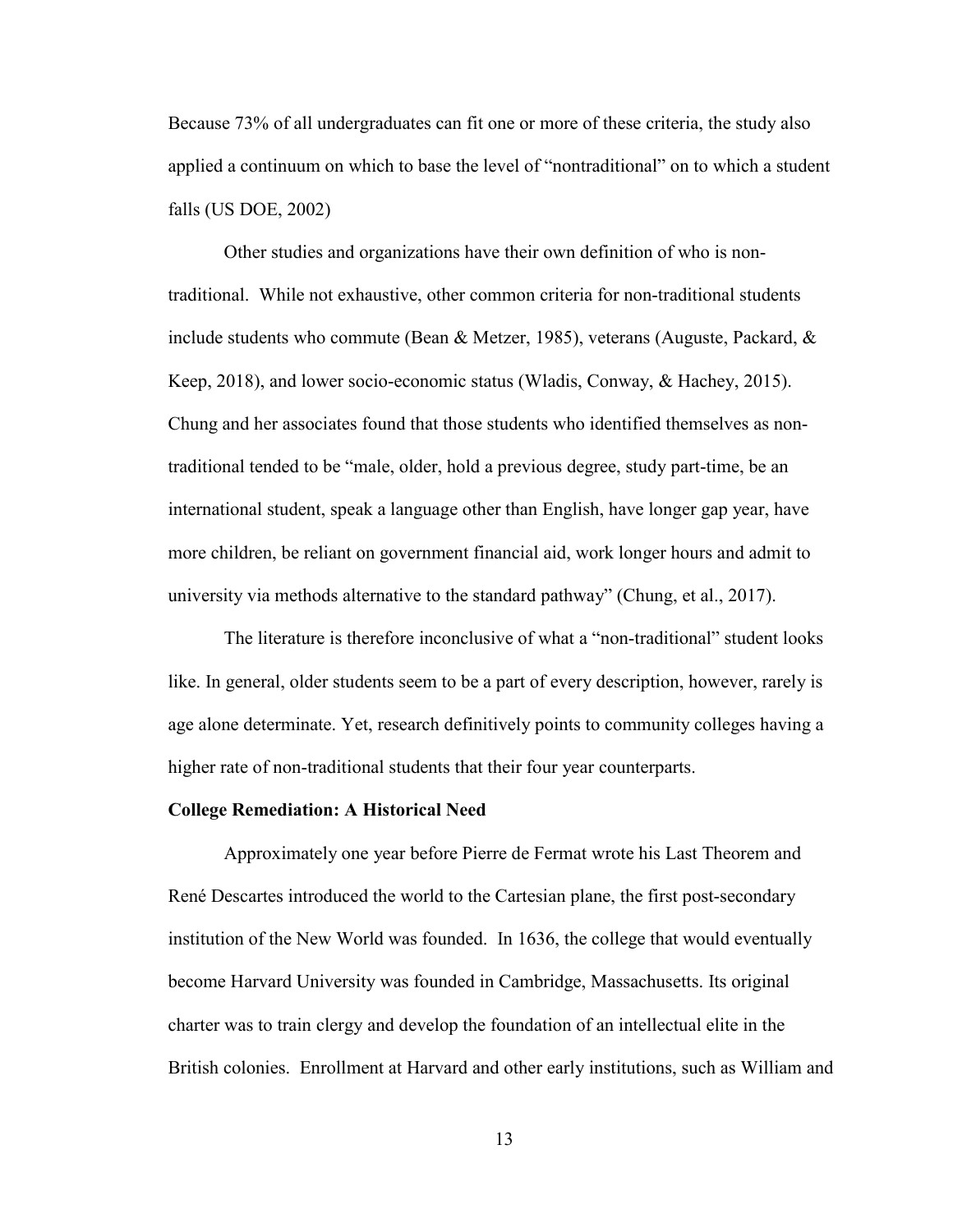Mary and Yale, was limited to white men of privilege and operated free of government involvement for much of its first 200 years. (Arendale, 2002)

In the early advent of higher education in modern day America, there was quickly a need for some form of assistance for those men seeking admittance, stemming from the lack of quality education at the primary and secondary levels and the entrance requirements of Latin fluency and an elementary knowledge of Greek. This lead to many men seeking entrance to hire private tutors to pass the entrance exams. By the 1860's, the advancement of "developmental" education had only expanded to include pre-college preparatory academies. All of these early forms of helping underprepared students still took place outside of formal post-secondary institutions (Arendale, 2002).

The Morrill Act of 1862 and 1890 created land-grant colleges that provided a lower cost option for students. The combination of these two acts made it more possible for women, people of color, and working class individuals to attend institutions of higher education (Land-grant universities, 2017). This, in part, created a rapid increase of Americans attending college and by association, an increase in the need for academic support. (Arendale, 2002). In 1865, the University of Wisconsin, which would become a land-grant college the following year, registered over 87% of their students in the preparatory department or as "special" students (Tomlinson, 1989; University of Wisconsin, 2013). This was not an isolated incident – by the year 1889, 84% of landgrant institutions had remediation in some form (Arendale, 2002).

Other catalysts besides Acts of Congress created a need for developmental education. In the late 1860's, the American Missionary Association was instrumental in creating colleges to cater specifically for the recently freed slaves. Among the institutions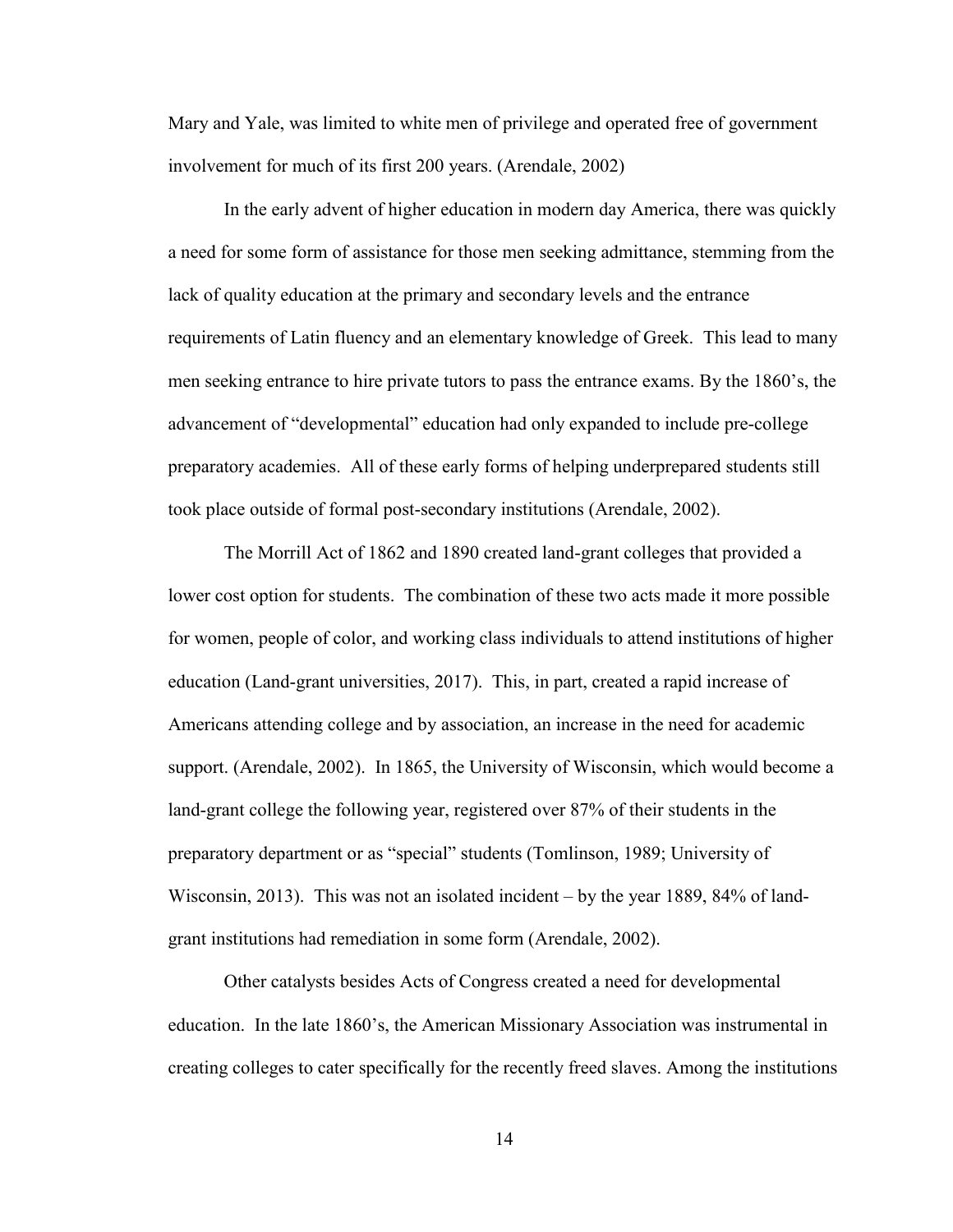founded were Howard University and what is now Hampton University (American Missionary Association, 2015). These students had almost no formal secondary education and also had the unique disadvantage of the psychological trauma from being enslaved (Arendale, 2002).

Later, in 1890 the College Entrance Examination Board was created by several colleges including Columbia University, Cornell University, and the University of Pennsylvania. The Board was given the task of creating uniform exams to replace individual schools' entrance exams. This later grew to be the College Board that produces the  $SAT^{\circledast}$  and  $AP^{\circledast}$  exams (CEEB, 1900). This created another need for precollege level education. In the first decade of the twenty-first century, 50% of the students entering top Ivy League schools could not meet the entrance requirements. In 1915, 350 schools reported the need for some sort of developmental education (Maxwell, 1979)

The first recorded instance of a remedial course being incorporated with college curriculum is at Harvard in 1874 with the development of Freshman English. This was originally created to bridge the growing gap between the perceived deficiencies of incoming freshman and what was required at the university level. By 1898, the course had become a standard of the University of California – Berkley (Maxwell, 1975).

#### **The Pre-Requisite Model**

Developmental Education began to expand in the 1960's through experimentation of content, pedagogy, administration and psychology. Though research into Developmental Education has continued since, the only major leap through the end of the millennium was in technological advances rather than classroom changes (Dotzler, 2003).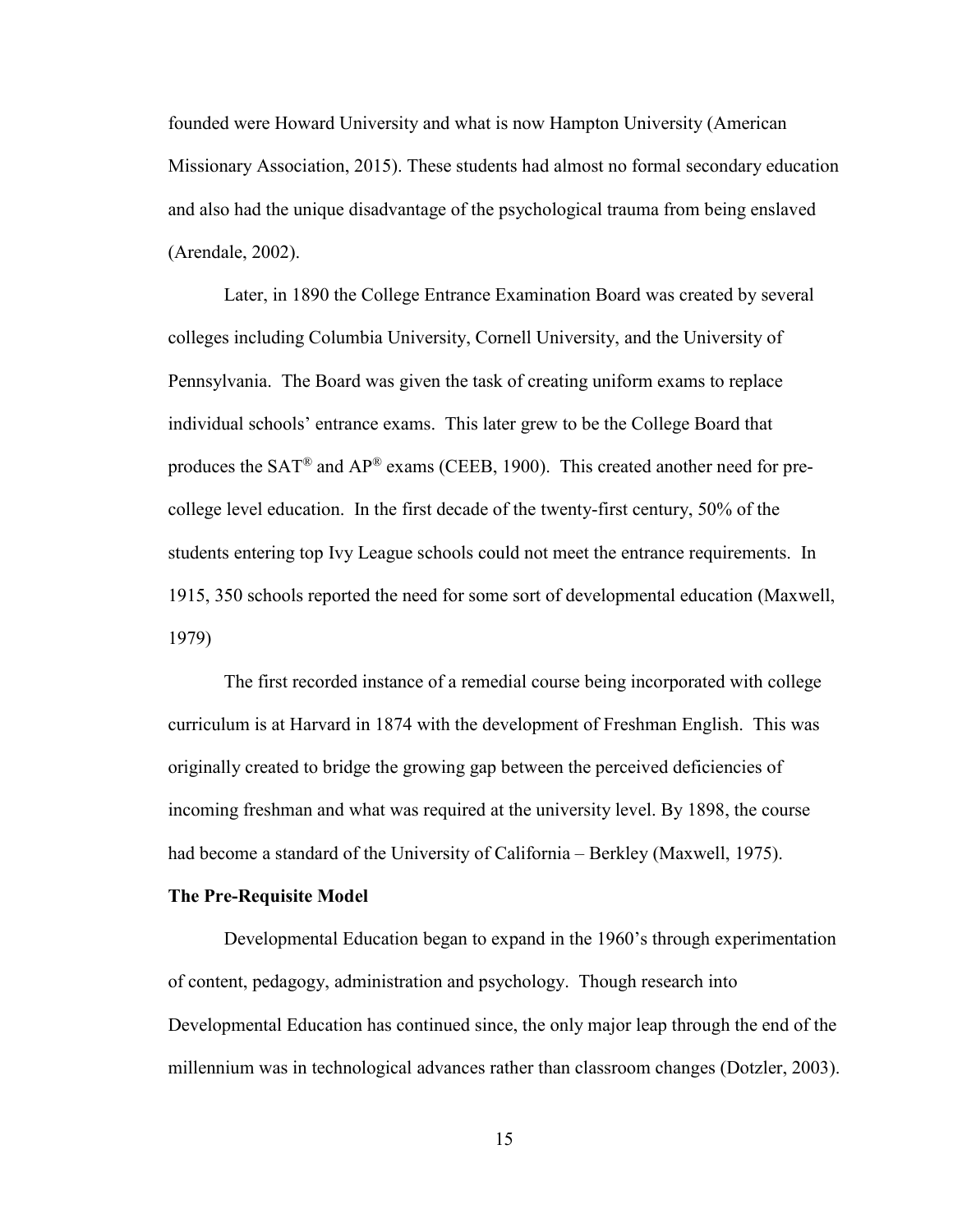The most widely used method of delivering remedial education is to place students into one or more levels of remediation that must be completed in a step-by-step fashion. After a student completes all the levels of remediation, the student can then enroll in a college level course (Baily, Jeong, & Cho, 2008). This is the Pre-Requisite model. Students receive formal remedial education classes *before* they are able to enroll in a college level course.

A study of 57 colleges from Connecticut, Florida, Ohio, New Mexico, North Carolina, Pennsylvania, Texas, Virginia, and Washington, found 59% of students were referred to at least one developmental mathematics course, with 19% referred to at least three levels of remediation (Baily, Jeong, & Cho, 2008). Almost two thirds of reporting colleges had three or more levels of remediation. The study found 43.4% of students placed one level below college level math were able to complete the course, 27.3% of students requiring 2 levels of remediation were able to complete both courses, and only 16.1% of those students requiring three or more courses of remedial mathematics were able to complete the entire developmental sequence. This means nearly 40% of students entering colleges will never take a college level mathematics course.

Frustrating the issue further, a 2012 study shows that 49.5% of all students would pass the college course with a C or higher regardless of whether they tested into a remedial course. When expanding the term "passing" to include a D- or higher, this statistic rises to 63.9% of all students regardless of placement test results (Scott-Clayton, 2012). All of this matriculates to only 10% of community college students in developmental education finishing their two-year degree in three years and 35% students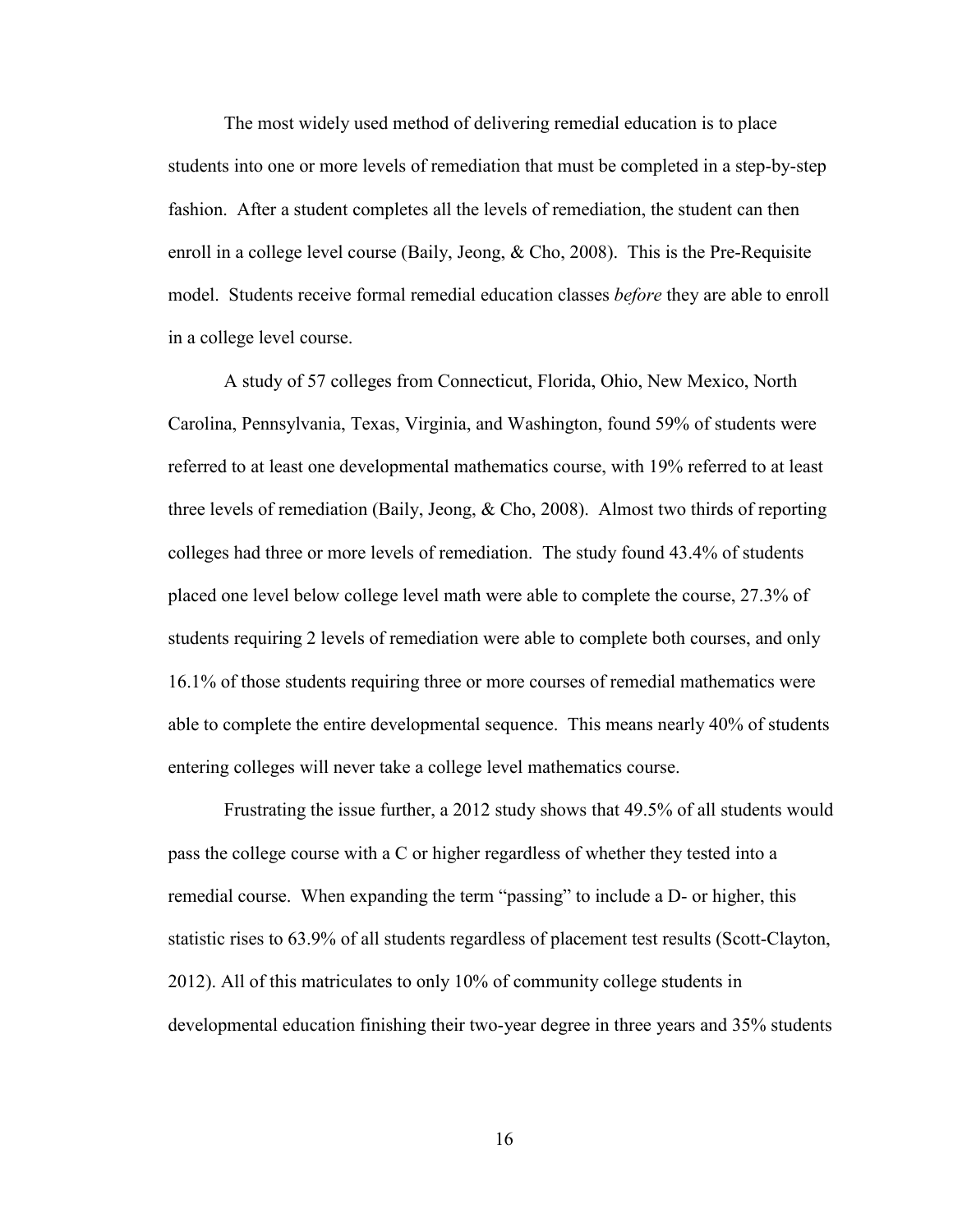at four-year colleges in developmental education finishing their degree in 6 years (Whinnery & Pompelia, 2019).

#### **Placement Strategies**

Traditionally institutions have relied on a single mathematical placement test for determining whether a student is "college-ready" in mathematics. What constitutes "college-ready" varies from state to state and even institution to institution. Using the ACT as a guide, for instance, the range of acceptable mathematics scores run from 19 to 23 in varying state policies (Whinnery & Pompelia, 2019). Additionally, the single measurement approach has proved to be unreliable in placement. Judith Scott-Clayton found in a 2012 study that using multiple measures could improve accurate placing by 15%.

In 2013, Davidson County Community College (DCCC) in North Carolina implemented a state mandated Multiple Measure Policy. This policy used a hierarchy of criteria to place students. The first criteria explored was high school performance. Transcripts that were 5 years old or newer and displayed a 2.6 GPA and 4 years of mathematics in high school concluding with Algebra II or above were placed immediately in college level courses (CCCSE, 2016). Research suggests using high school data is at least as accurate as using a single measurement placement test (Whinnery & Pompelia, 2019). The second level of criteria observed ACT/SAT subject scores for recent graduates that did not meet the criteria at the first level. Thirdly, if a student was new to the college and carried college level credit with them, they were placed at the college level. Finally, in the absence of the above criteria, a diagnostic test was given to determine placement.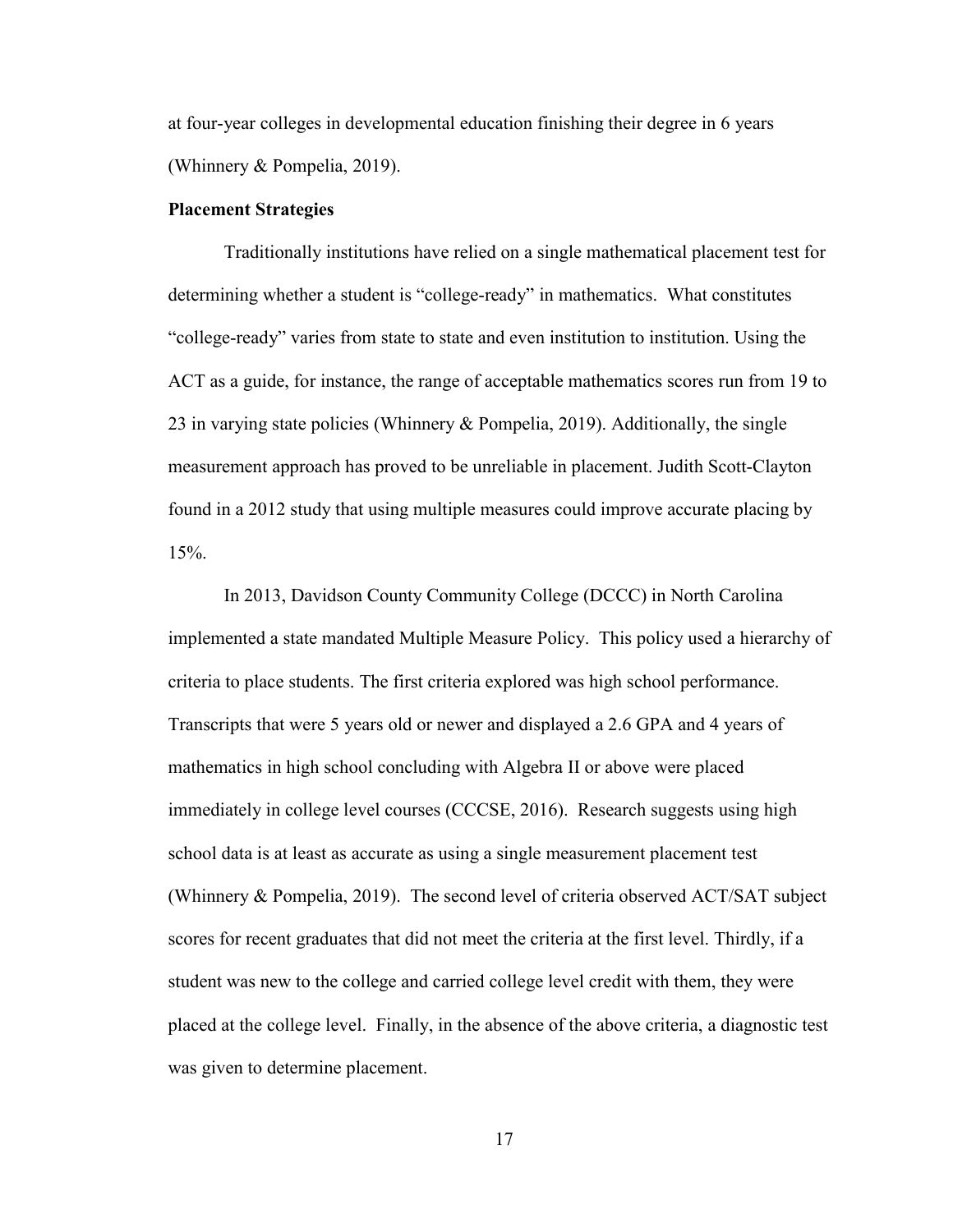The DCCC study showed further showed the importance of using high school performance to predict college success. 65% of the students placed in a college level math course using the high school data from the first step in the hierarchy, earned a C or higher, whereas 48% of students placed using one of the other three placement levels earned a C or higher. The data was disaggregated across race/ethnicity and found that the trend continued (Whinnery & Pompelia, 2019).

## **Financial Implications of Remediation**

The cost of remediation to the federal and state governments has a lack of rigorous research. Costs at the federal level for remedial education are estimated between 1 and 2 billion dollars, constituting 1-2% of the annual budget for education (Bahr, 2008 and Martinez & Bain, 2014). At the state level, the budget for remedial education consumes on average another 1-2% of state budgets for education, with as much as 10% of the budget reportedly put towards developmental education. (Martinez & Bain, 2014). These numbers are somewhat disputed because of the inconsistency in reporting. However, whatever the cost, there has been debate whether these costs should be absorbed by taxpayer monies at all. Some feel that taxpayers are paying for the studies twice- once in secondary school and again as remediation at the post-secondary level (Bahr, 2008).

While debates continue on the financial implications to the government and institutions, the students are unquestionably affected financially by remediation, beginning with those who are unable to complete the remedial education requirements. Those students who attempt and do not pass remediation lose the cost of the class without gaining the benefits of the degree. Even those who choose never to enroll because they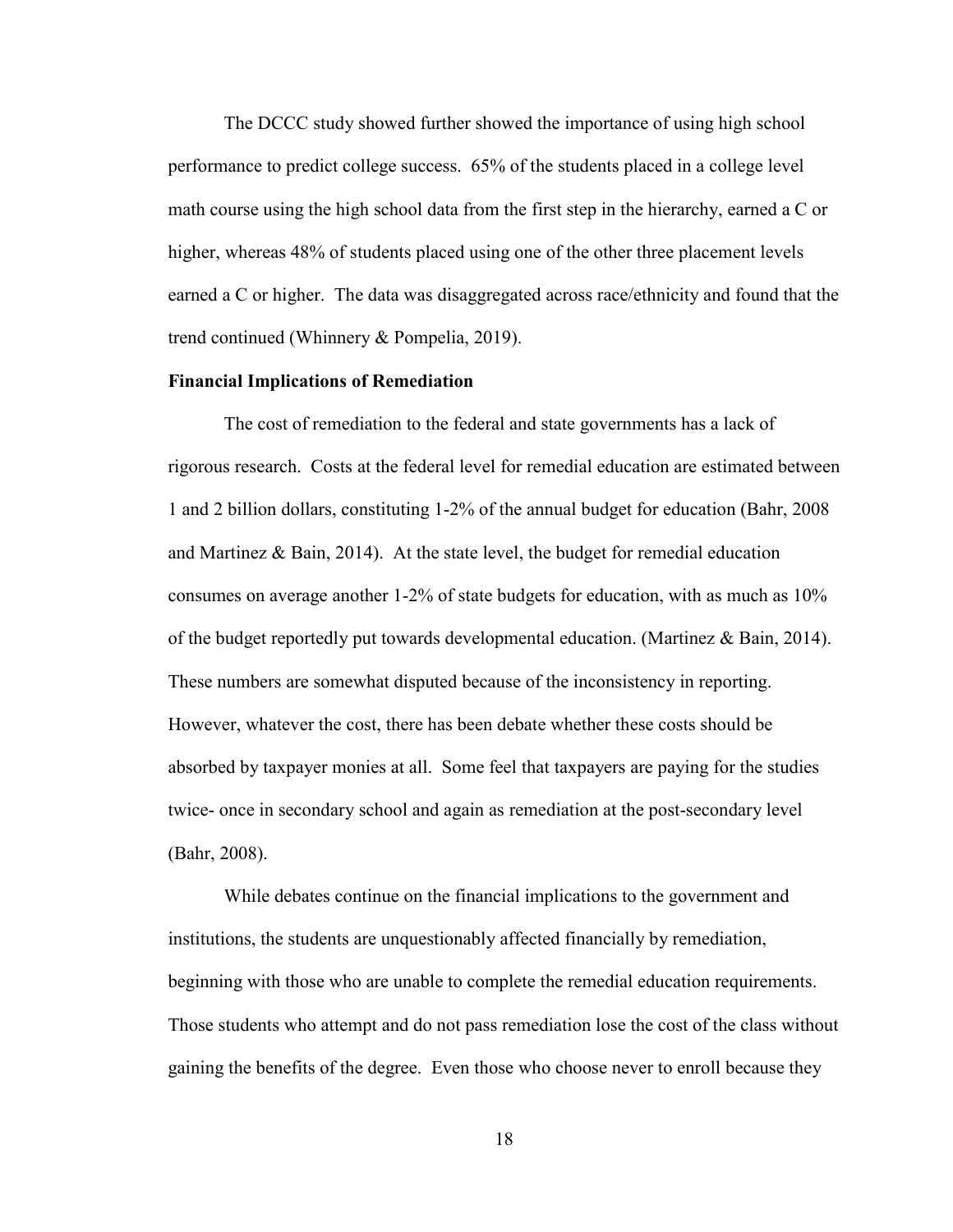are placed in remediation lose the potential income increase that comes with a degree. Median earnings are 18% higher for those with an associate's degree versus those with only a high school diploma, while the unemployment rate drops from 4.1% for those only with a diploma to 2.8% for those with an associate's degree (BLS, 2019).

Another cost to consider is the number of semesters of Federal Pell Grant eligibility. The Federal Pell Grant is a need-based award that does not need to be repaid (unlike a loan). The maximum number of semesters that an undergraduate student may be eligible for the grant is 12 semesters, roughly 12 years. Currently, the maximum Federal Pell Grant award amount per year is \$6,095, meaning a student who uses one of their 12 semesters of eligibility in developmental mathematics could cost themselves \$3,047.50 at the end of their college career (Federal Pell Grants).

#### **Co-Requisite Remediation**

The question has been raised whether remediation should continue to have a place in a post-secondary institution (Bahr, 2008 and Maxwell, 1975). Bahr goes on to answer the question that remediation is important to provide minimum skills that can lead to the transcendence in socio-economic status that is available in a free market system. There has been a plethora of research on what is wrong with remediation and comparatively little on how to fix it. The most promising research is in the recreation of how remediation is delivered.

Co-requisite remediation is a form of remediation that places students simultaneously in a college level course and a remediation course. In co-requisite remediation, students receive remediation just in time to use it in the college level course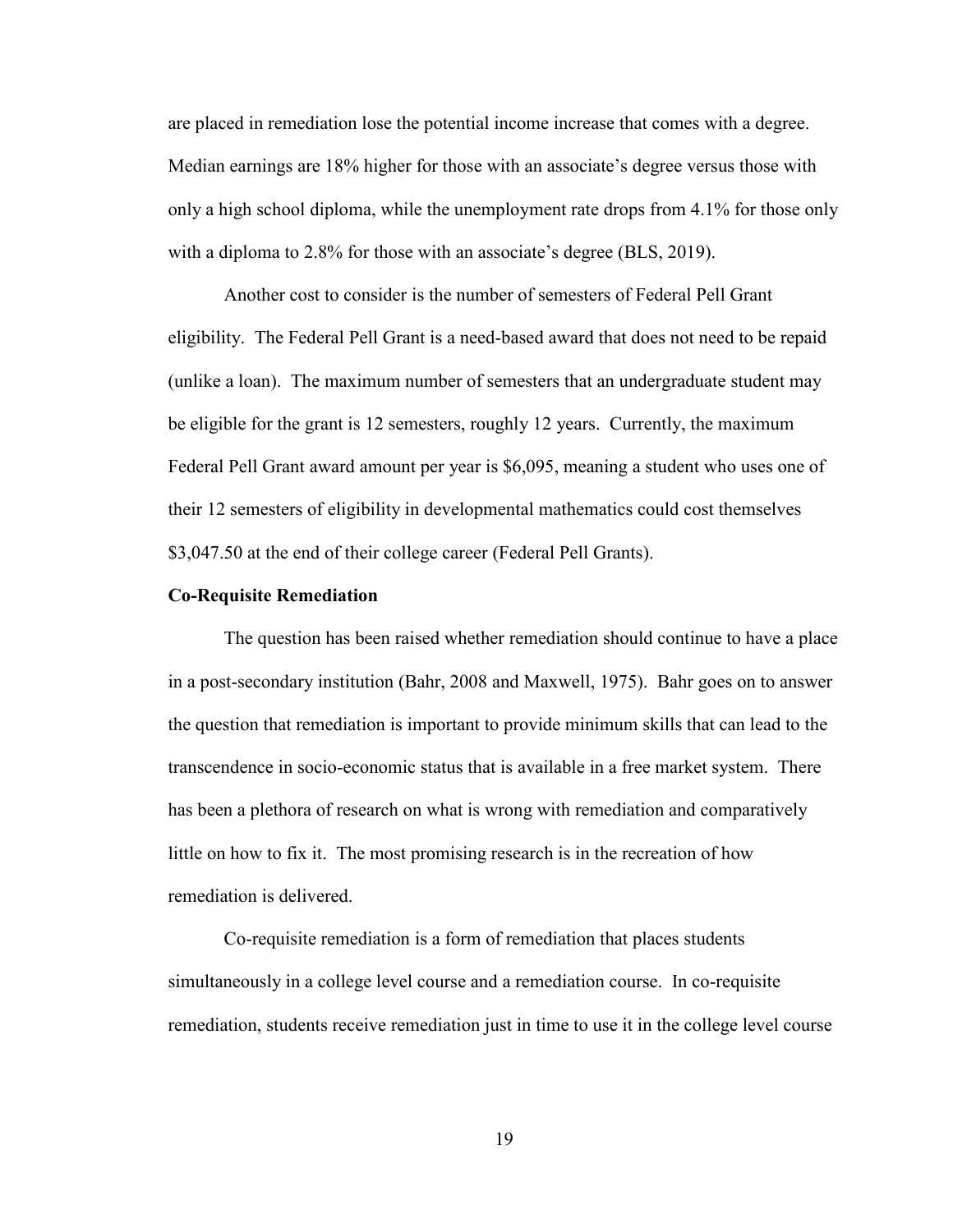(Complete College America). This approach has been shown to increase the number of students enrolling in and completing the college level course (CCRC, 2014)

In Ohio, Co-requisite Remediation operates in one of three forms – the Paired Course model, the 101 Plus Model, and The Technology Mediated Model. The paired course model has remedial students enroll in a separate remedial course taken in the same semester as the college level course in which they are also enrolled. This allows for some form of institutional flexibility. The remedial course can then be administered by the same instructor or a different instructor, the remedial course and the college course can run on the same day (generally back-to-back) or on separate days, and the college course can be a heterogeneous mix of remedial and non-remedial students or can run with remedial students and non-remedial students in separate college level sections (ODHE, 2018).

The most common implementation of the 101 Plus model (also known as the extended time model) is to offer a college level course with a "Plus" option. For example students could sign up for MATH1500 Statistics or MATH1501 Statistics Plus. In this model, the class times (and credit hours) are extended in the "Plus" course to offer additional support during the class. In the previous example, if MATH1500 is a 3 credit hour course, MATH1501 could be 4 or 5 credit hours (ODHE, 2018).

The Technology Mediated Model (also known as the Emporium Model) relies on technology to provide the additional support of the "just in time" remediation. In this model, the college level course is unaltered and those needing remediation receive it outside of the traditional classroom, either at home or in a lab type setting. This generally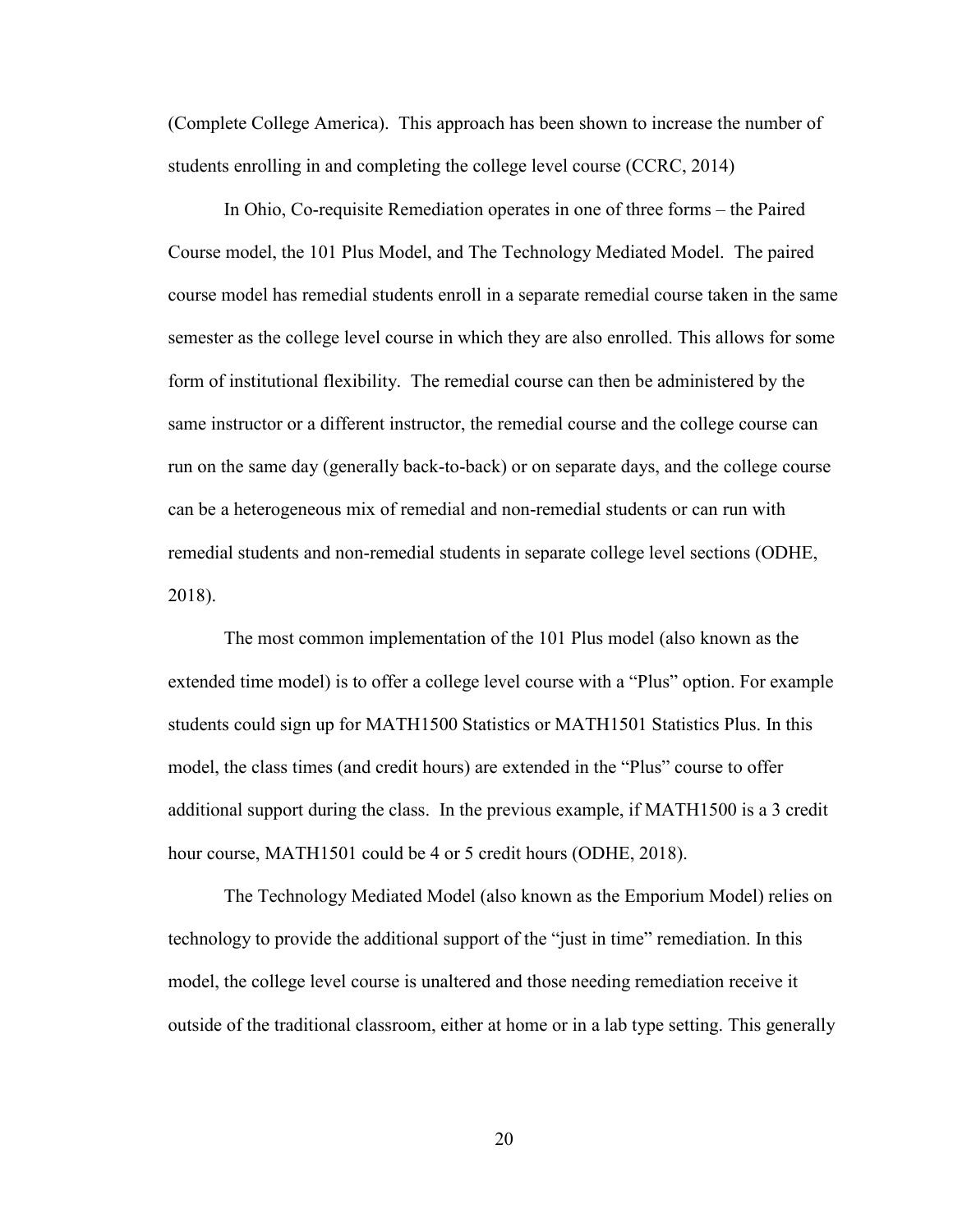requires some form of software that is integrated with the college level course to accurately provide remediation at the appropriate time (ODHE, 2018).

Some challenges with implementation include, but are not limited to: limited buy in from faculty, advisors and students; scheduling and logistic issues; limited preparation; and change fatigue. These issues are not isolated, having been reported in California (Birrell & Pinter-Lucke), Tennessee (Belfield, Jenkins, & Lahr, 2016), and Texas (Daugherty, et. al). Despite these challenges, research in all three mentioned states showed improvement in completion rates at the college mathematics level.

## **Summary**

This chapter focused on existing literature and research that contributed to the overall foundation on which this study was built. This chapter is provided for the reader to familiarize themselves with a summary of the necessary research pertaining to the nontraditional student, the pre-requisite and co-requisite approaches explained, remedial education history and development, research of college level mathematics placement strategies, and the financial implications of remediation in higher learning.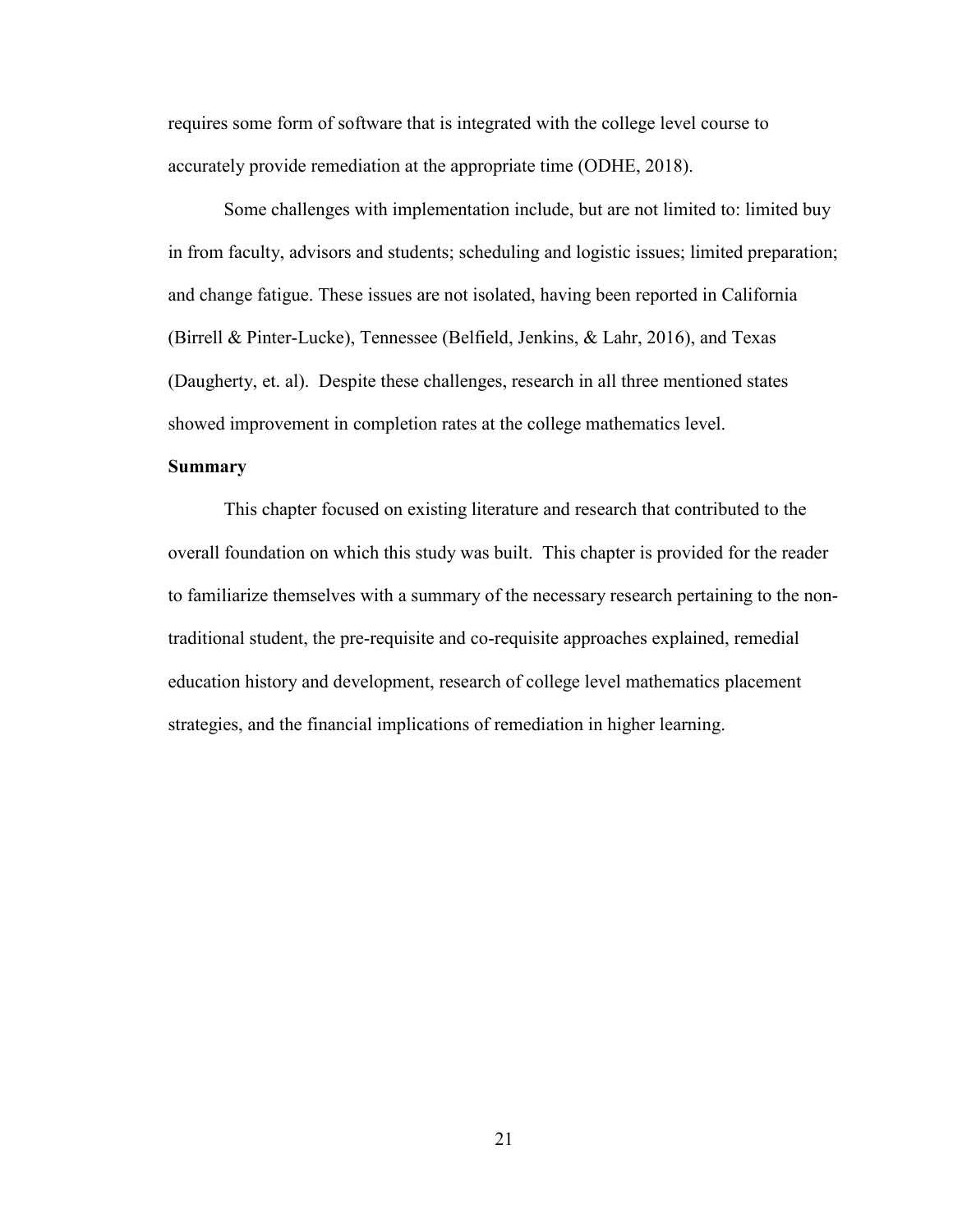# **CHAPTER 3: Methodology**

## **Introductory Paragraph**

The purpose of the methodology chapter is to give an experienced investigator enough information to replicate the study. A research design is used to structure the research and to provide a narrative on how all of the major parts of the research project work together to address the central research questions in the study. This chapter will describe, in detail, the setting, participants, procedures, and a description of how the data was collected and will be analyzed.

The primary purpose of this study is to determine if there a significant difference in success rates across types of remediation for students in a gateway math class. This will be studied in a STEM gateway course and a non-STEM gateway course. Secondary research questions this study will investigate are the effects of academic and demographic predictors have on student success in these classes. This is an ex post facto study and the students were unaware of the study.

#### **Setting and Participants**

This study was performed at Marion Technical College. All students were enrolled in MTH1240 Statistics (non-STEM) or MTH1245 College Algebra (STEM) between Fall 2017 and Spring 2019 Semesters. This is a total of 5 semesters for Statistics and 4 semesters for College Algebra because there was not a College Algebra class offered in the Summer semester of 2018. A total of 310 students took Statistics for the first time during this time period and 39 students took College Algebra during this time. All students were general undergraduate students seeking a degree or certificate.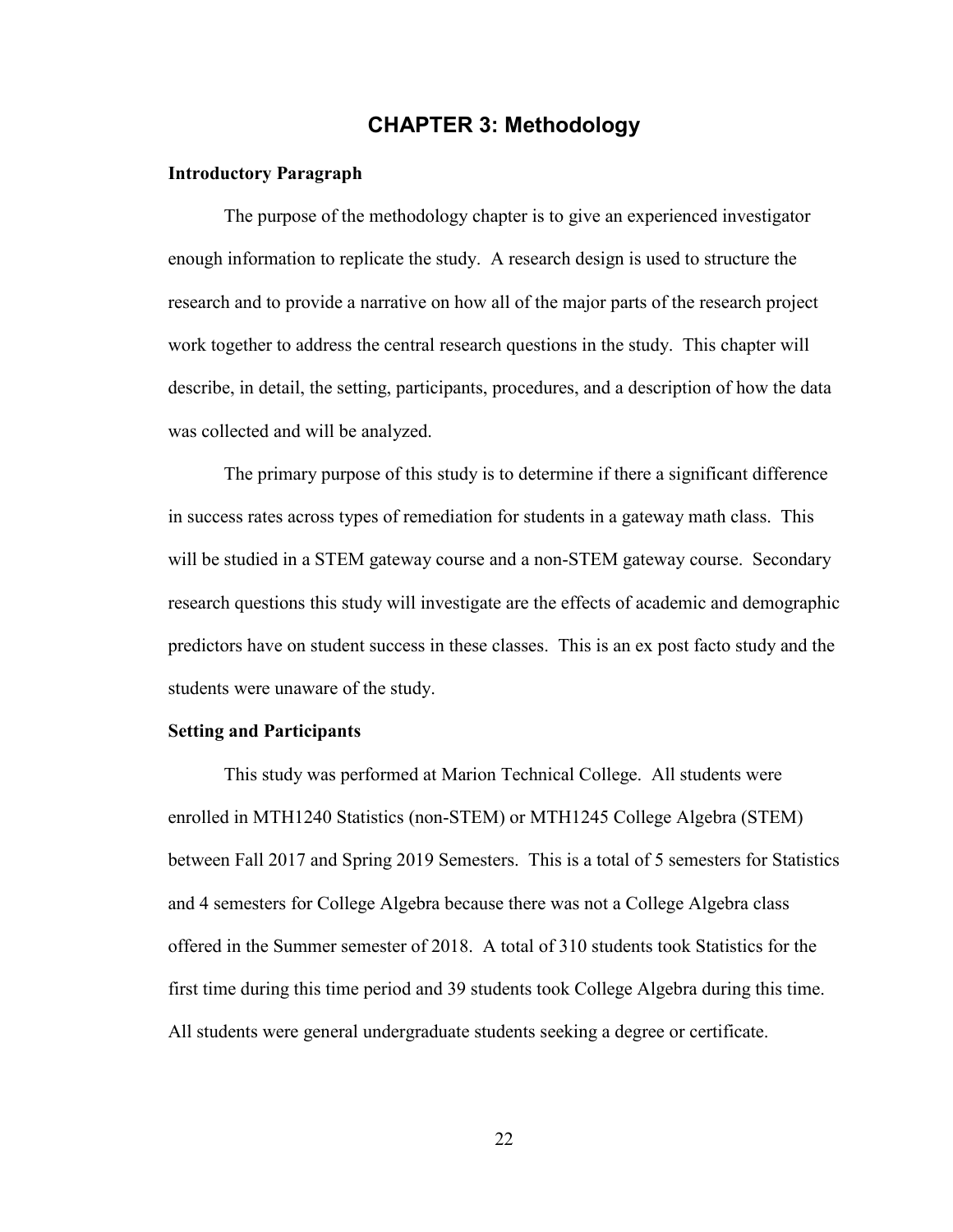All data was collected from the institution for three reasons. Firstly, this study was done after the fact, and I did not have access to all the previous students. Additionally, requesting data from the institution itself is minimizes self-reporting bias. Finally, collecting the data in this manner helped with confidentiality.

Marion Technical College (MTC) is a two-year, state-assisted technical college located in Marion, OH on a 180 acre campus shared with The Ohio State University at Marion. MTC was founded in 1970 and offers over 60 majors, transfer programs, associate degrees and certificate programs. MTC was one of 3 institutions to earn grants from the Ohio Department of Education's Bridges to Success initiative in 2016 for establishing and implementing more streamlined mathematics pathways and co-requisite remediation. This helped Marion Technical College become one of the first institutions to fully scale co-requisite remediation for each gateway math course offered.

## **Instrumentation**

No data was collected directly from students. The material and Final Exams for both MTH1240 Statistics and MTH1245 College Algebra have had different instructors, but the material and examinations remained the same for all semesters. All data was collected by the College itself.

## **Procedure**

All data was received from the institution in CSV/ Microsoft Excel spreadsheets via three different secure emails. All data was "cleaned" in Excel prior to any processing or analysis in R. Thereafter the data was stored on a password protected computer and network in a locked office on the campus itself. No hard copies were produced and no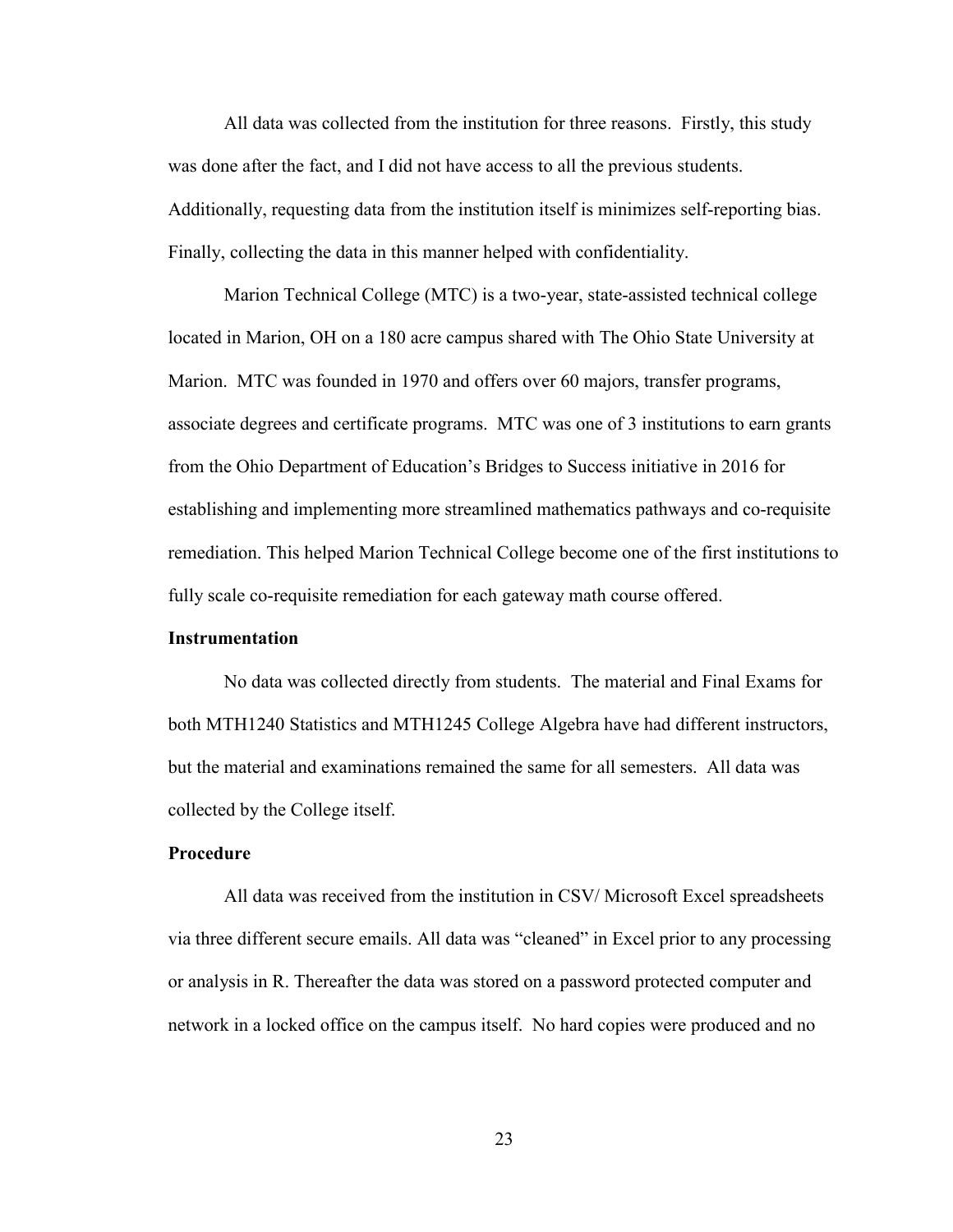data was stored in any other capacity for this study. Additionally all names have been stripped from all saved copies of the data to protect student confidentiality.

This data included any student who had enrolled in a math class from Fall 2014 to present. This was done to capture any prerequisite classes each student took before the study's timeframe. The data was filtered to include only students who had enrolled in Statistics and/or College Algebra from Fall 2017 to Spring 2019. These 376 rows were filtered further to include each student's first attempt at a course, removing 30 rows of data. Each student was then identified as a Co-Requisite student, Pre-Requisite student, or neither. Anyone taking the class without remediation was removed, leaving 203 unique students. There were a total of 175 Statistic students (87 Co-requisite students, 88 Pre-requisite students) and a total of 28 College Algebra students (6 Co-Requisite students, 22 Prerequisite students).

Student ages ranged from 18 to 55. This age was based on their age at the start of the course. No student under 18 when the course began was included in the study. Students faced no greater harm than everyday life because of this study. The proposal for this study was submitted and approved by the Shawnee State University Review Board (Appendix A).

#### **Data Processing and Analysis**

All students were enrolled in either MTH1240 Statistics or MTH1245 College Algebra between Fall 2017 and Spring 2019 at Marion Technical Institute. Students were not manipulated in any way and all data collection occurred only through the natural data collection of MTC. The purpose of this study is to predict the a successful outcome (A, B, or C) in the college gateway courses (the dependent variable) based on academic and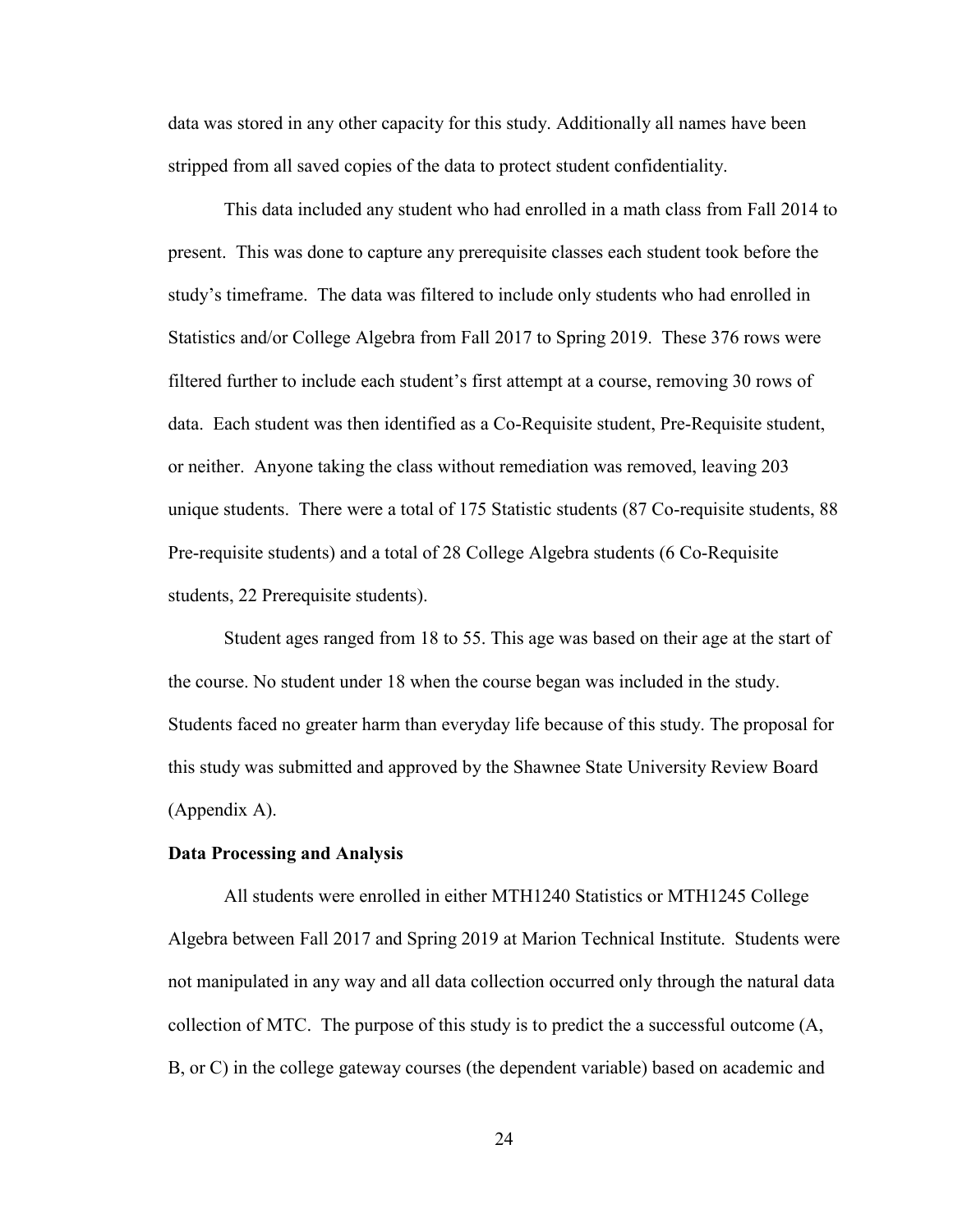demographic data (the independent variables), specifically the effect of the type of remediation each student participates in will be studied.

Since the main research question involves a binary pass/fail component, logistic regression will be used. Using the free statistical software, R, a backwards elimination technique will be used to find the variables that are significant for the study. Using only these significant variables, logistic regression will find the probability of success or failure. Before any data is used in R, all personal identifying information will be removed (student ID, name, date of birth, etc.).

## **Summary**

The purpose of this chapter was to give an experienced investigator enough information to replicate the study. A research design is used to structure the research and to provide a narrative on how all of the major parts of the research project work together to address the central research questions in the study. This chapter described, in detail, the setting, participants, procedures, and a description of how the data was collected and will be analyzed. The following chapter will use the methods described here.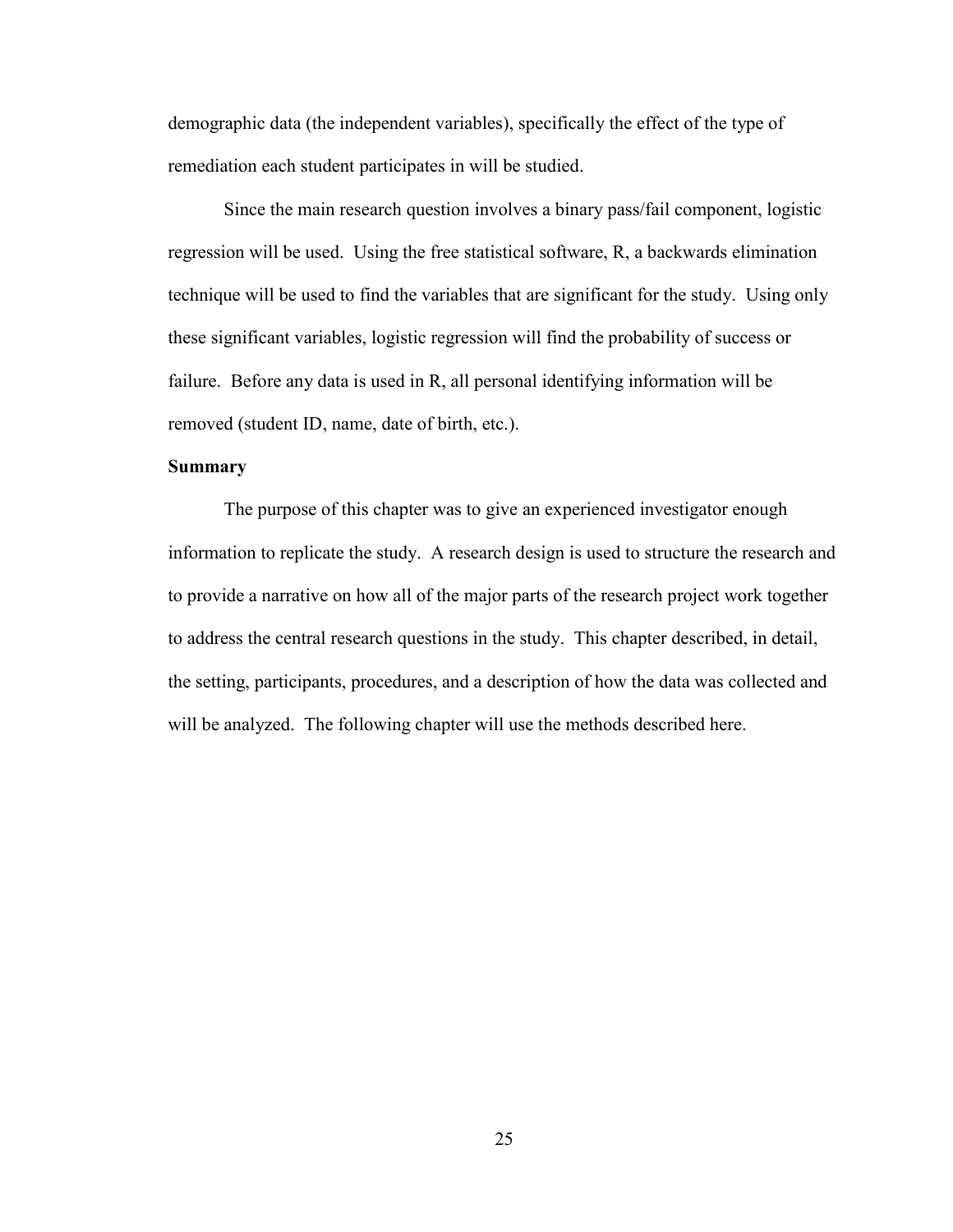# **CHAPTER 4: Results**

## **Introduction**

This chapter discusses the results of the research. This study examined the success rates of students in the college level mathematics class based on whether they took a prerequisite or co-requisite remediation. Additionally, the study will examine the success rates of these two remediation groups in the context of a STEM and non-STEM pathway. A secondary purpose of the study is to examine other factors, such as academic and demographic variables, which are outside of remediation that may also predict success rates. The study will seek to determine which variables are significant predictors of success.

The research questions for this study are

- 1. Is there a significant difference in success rates across types of remediation for students in a STEM gateway math class?
- 2. What influence do demographic predictors have on student success in a STEM class?
- 3. What influence do academic predictors have on student success in a STEM class?
- 4. Is there a significant difference in success rates across types of remediation for students in a non-STEM gateway math class
- 5. What influence do demographic predictors have on student success in a non-STEM class?
- 6. What influence do previous academic predictors have on student success in a non-STEM class?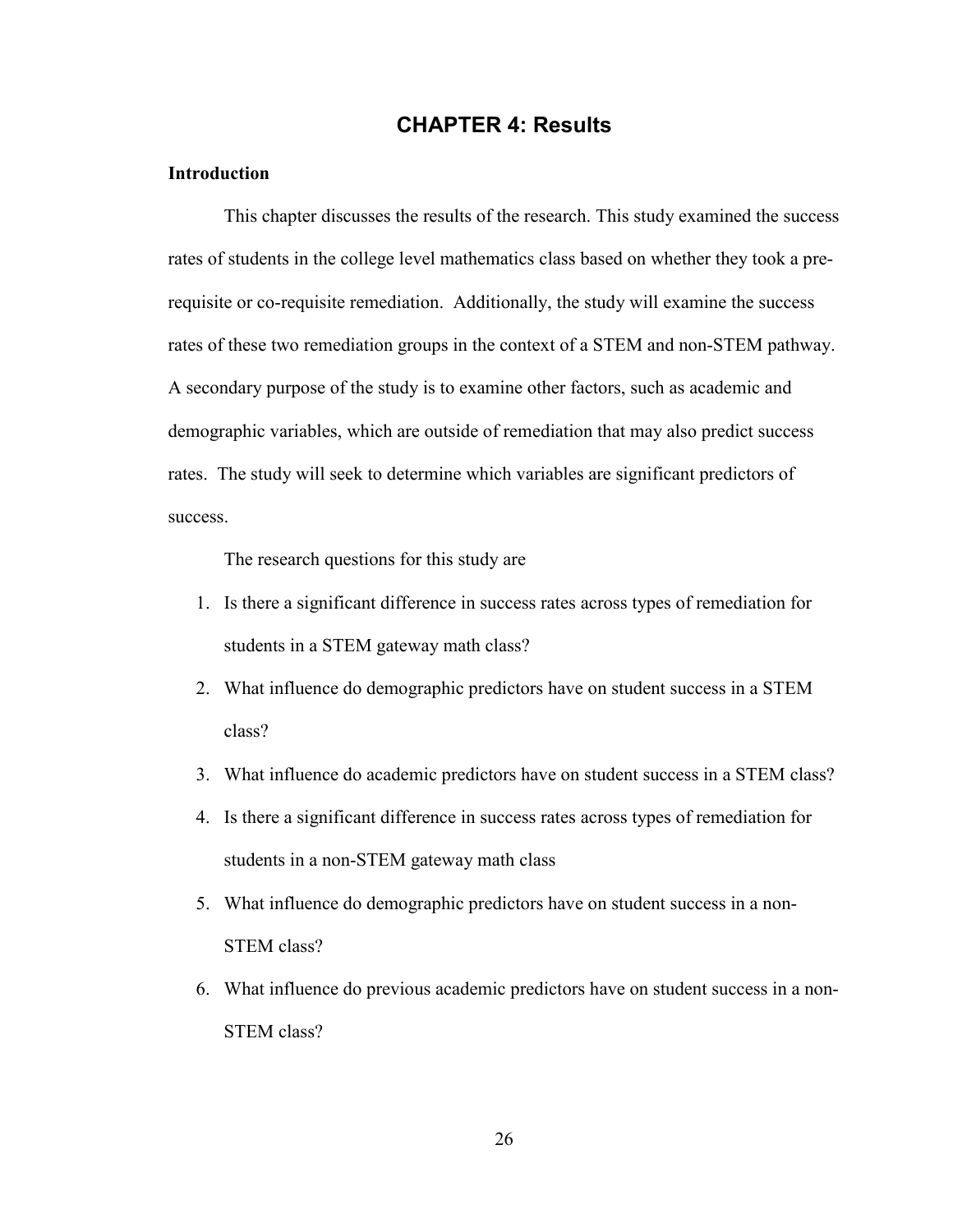Originally, I had wanted to use high school attended as a demographic predictor, however, this created a large number of dummy variables that rendered it useless. Instead the 2018 report card overall grade given by the Ohio Department of Education (Ohio Department of Education) for each high school was recorded and used to group high schools together by grade. Grades follow an A, B, C, D, F model and a category N was added for those students who earned a GED, were home schooled, attended a high school that is not given a grade by the state (i.e. vocational schools), or if the student attended out of state. There were no students from an "A" high school in the study and there were no students from an "F" high school in College Algebra. In each test, School B is used as the primary grade.

#### **Study Participants**

The first set of participants are students who took MTH1245 College Algebra at Marion Technical College between the Fall 2017 semester and Spring 2019 semester and received some form of remediation. The two subsets of students are broken down into a subset of students who received co-requisite remediation while enrolled in the course and a subset of students who received pre-requisite remediation, remediation in some semester before enrolling in the class. This set of students are observed for research questions 1-3.

The second set of participants are students who took MTH1240 Statistics at Marion Technical College between the Fall 2017 semester and Spring 2019 semester and received some form of remediation. The two subsets of students are broken down into a subset of students who received co-requisite remediation while enrolled in the course and a subset of students who received pre-requisite remediation, remediation in some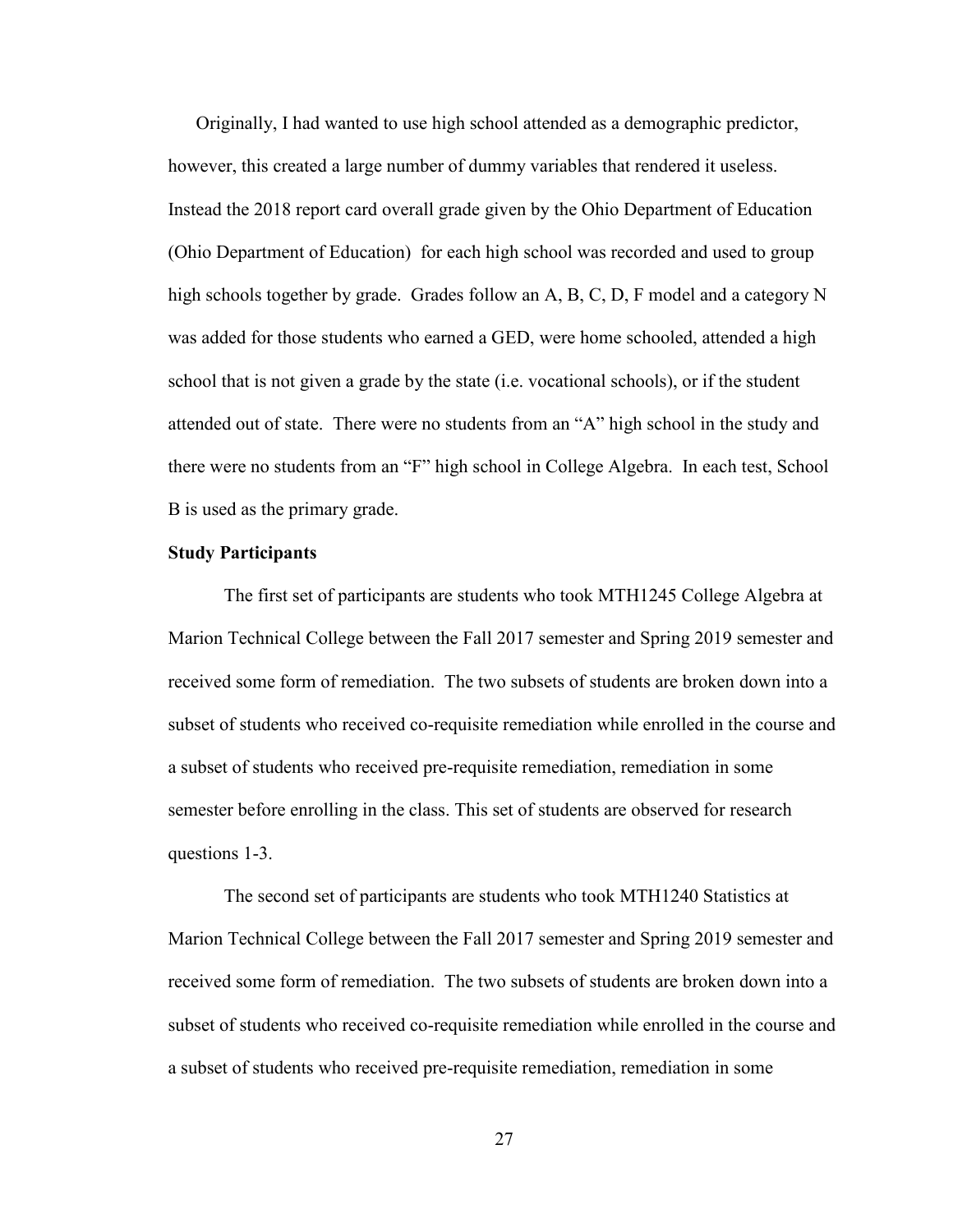semester before enrolling in the class. This set of students are observed for research questions 4-6.

## **Descriptive Statistics**

There are a total of 28 students in the College Algebra set of the study. Table 1 shows the mean and standard deviation for each quantitative variable collected. The first three columns show the Co-Requisite students and the final three columns show the Pre-Requisite students.

| College Algebra     | Co-Requisite Students |           |                |       | Pre-Requisite Students |    |
|---------------------|-----------------------|-----------|----------------|-------|------------------------|----|
| Quantitative        | Mean                  | Standard  | N              | Mean  | Standard               | N  |
| Variable            |                       | Deviation |                |       | Deviation              |    |
| <b>ACTCOMPOSITE</b> | 19.75                 | 2.06      | $\overline{4}$ | 20.93 | 3.60                   | 15 |
| <b>ACTMATH</b>      | 18.50                 | 3.00      | $\overline{4}$ | 19.79 | 3.17                   | 15 |
| AGE                 | 25.83                 | 11.16     | 6              | 21.55 | 3.51                   | 22 |
| <b>HSGPA</b>        | 3.20                  | 0.74      | 6              | 3.03  | 0.05                   | 21 |
| YearsSinceHSGrad    | 7.50                  | 11.38     | 6              | 3.36  | 3.54                   | 22 |

<span id="page-35-0"></span>**Table 1. Descriptive Statistics of Quantitative Variables MTH1245 College Algebra**

There were a total of 19 males in the study (2 co-requisite, 17 pre-requisite) and 9 females (4, Co-Requisite, 5 Pre-Requisite students).

There were 175 students in the Statistics set of the study. Table 2 shows the mean and standard deviation for each quantitative variable collected. The first three columns show the Co-Requisite students and the final three columns show the Pre-Requisite students. There were a total of 28 males in the study (14 Co-Requisite students, 14 Pre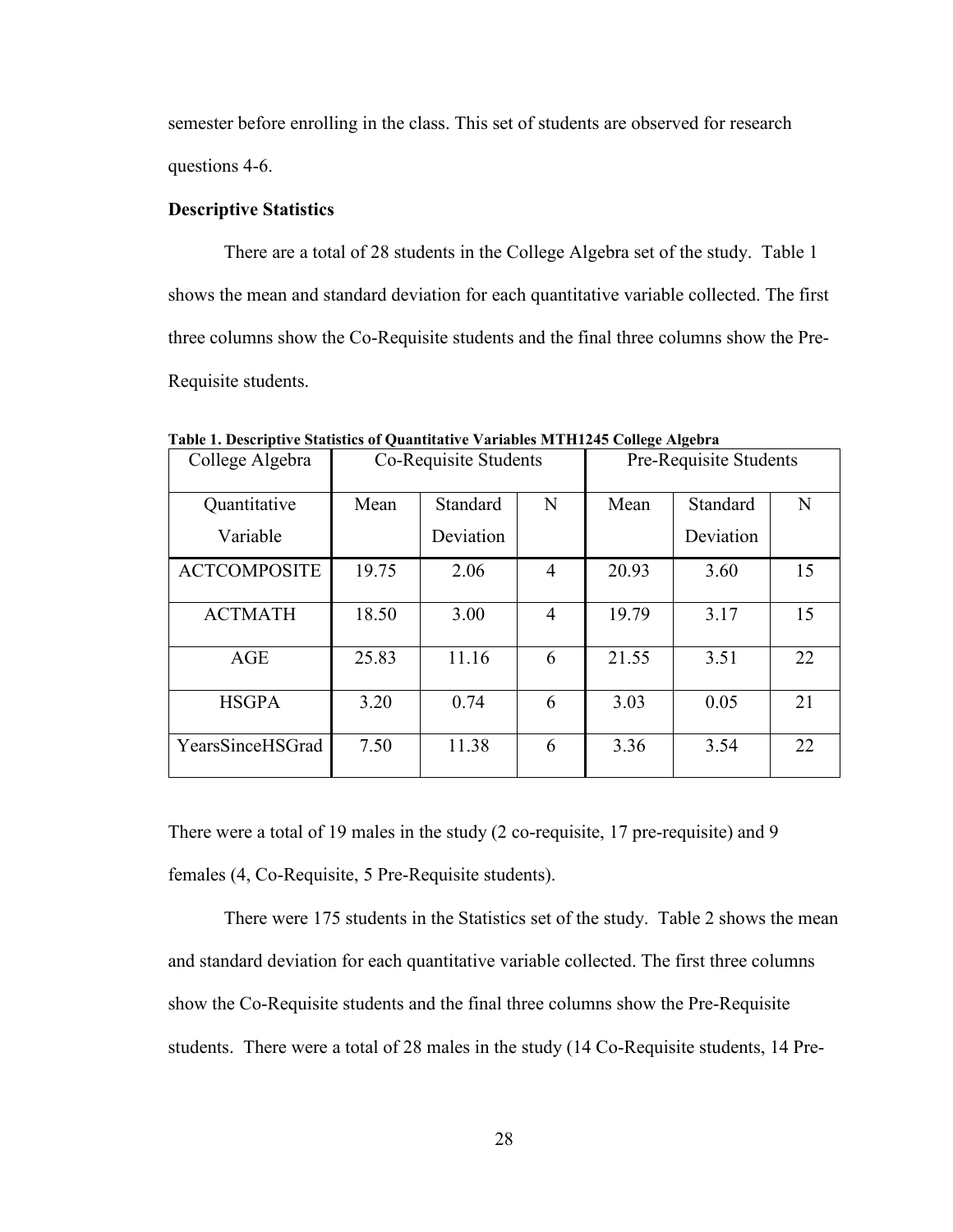Requisite students) and 147 females (73 Co-Requisite students, 74 Co-Requisite students).

| таріс 2. Безенрите энивнез от фаапинанте танаріся вінші го энивнез |                       |           |    |       |                        |    |  |  |
|--------------------------------------------------------------------|-----------------------|-----------|----|-------|------------------------|----|--|--|
| <b>Statistics</b>                                                  | Co-Requisite Students |           |    |       | Pre-Requisite Students |    |  |  |
|                                                                    |                       |           |    |       |                        |    |  |  |
| Quantitative                                                       | Mean                  | Standard  | N  | Mean  | Standard               | N  |  |  |
| Variable                                                           |                       | Deviation |    |       | Deviation              |    |  |  |
| <b>ACTCOMPOSITE</b>                                                | 19.46                 | 2.59      | 65 | 19.81 | 3.08                   | 74 |  |  |
| <b>ACTMATH</b>                                                     | 18.07                 | 2.52      | 54 | 18.83 | 3.51                   | 72 |  |  |
| AGE                                                                | 27.76                 | 9.16      | 87 | 25.72 | 8.28                   | 88 |  |  |
| <b>HSGPA</b>                                                       | 2.61                  | 0.61      | 69 | 2.91  | 0.60                   | 71 |  |  |
| YearsSinceHSGrad                                                   | 8.31                  | 8.20      | 87 | 6.53  | 7.78                   | 88 |  |  |

<span id="page-36-0"></span>**Table 2. Descriptive Statistics of Quantitative Variables MTH1240 Statistics**

## **Research Question 1**

**Research Hypothesis:** Co-Requisite students will have more success than Pre-Requisite

students in College Algebra.

<span id="page-36-1"></span>**Table 3. Counts of College Algebra Success by Remediation Type**

|                  | <b>Success</b> |    |       |
|------------------|----------------|----|-------|
| Remediation Type | Yes            | No | Total |
| Pre-Requisite    | 19             | 2  | 22    |
| Co-Requisite     |                |    |       |
| Total            | 23             |    | 28    |

A logistic regression model was used to determine if placement in a Co-Requisite class was predictive of success in the college gateway course. The open source statistical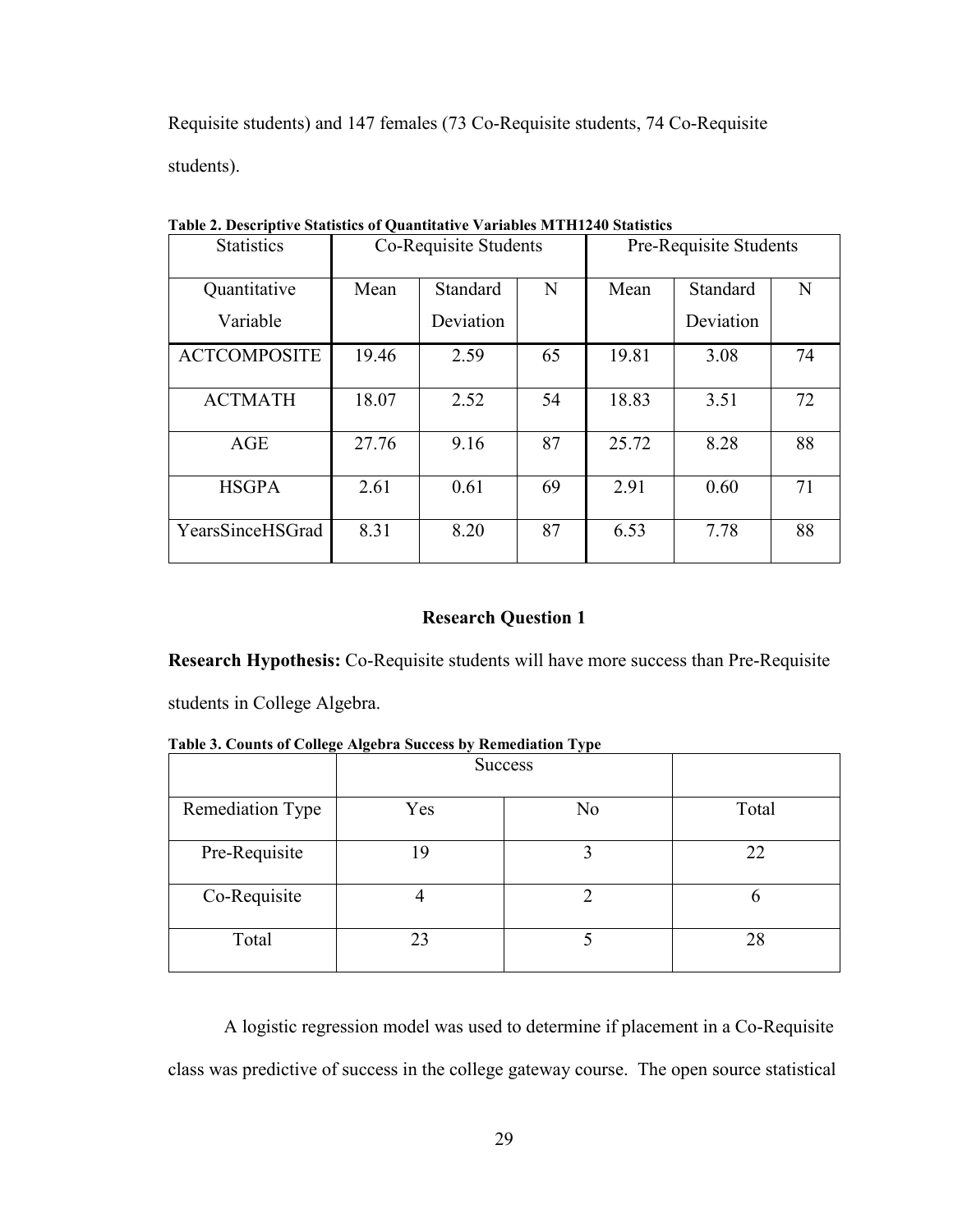software, R, was used to find whether Co-Requisite placement was significant and backwards elimination was used to see if including Co-Requisite as a dependent variable improved the accuracy of the model.

Analysis of the model showed that the model was statistically reliable,

 $\chi^2(2, N = 28) = 9.5, p = 0.1$ . The variance success rate is small, McFadden's rho = .0423, df=2. Prediction success was high, predicting 82.14% (23/28) of cases correctly with sensitivity of 100% and specificity of 0%. Table 4 shows regression coefficients, Wald statistics, odds ratios, and 95% confidence intervals for odds ratios for the Co-Requisite variable. According to the Wald criterion, Co-Requisite Remediation was not statistically significant.

<span id="page-37-0"></span>**Table 4. Logistic Regression analysis of Success as a function of the Co-Requisite variable for Statistics.**

| <i>Variables</i> |         | Wald<br>$(z$ -ratio) | <b>Odds</b><br><b>Ratio</b> | <i>p</i> -value | 95% CI<br>Lower | 95% CI<br>Upper |
|------------------|---------|----------------------|-----------------------------|-----------------|-----------------|-----------------|
| Co-Requisite     | $-1.15$ | $-1.08$              | 0.32                        | 0.28            | 0.04            | 2.98            |
| (Constant)       | 1.85    | 2.97                 | 6.33                        | $0.00\,$        | 2.16            | 26.96           |

A receiver operating characteristics graph (ROC), which has been shown to be a reliable technique for visualizing, organizing, and selecting classifications based on performance, is presented in Graph 1. For the set of predictors, the area under the curve was found to be 0.613.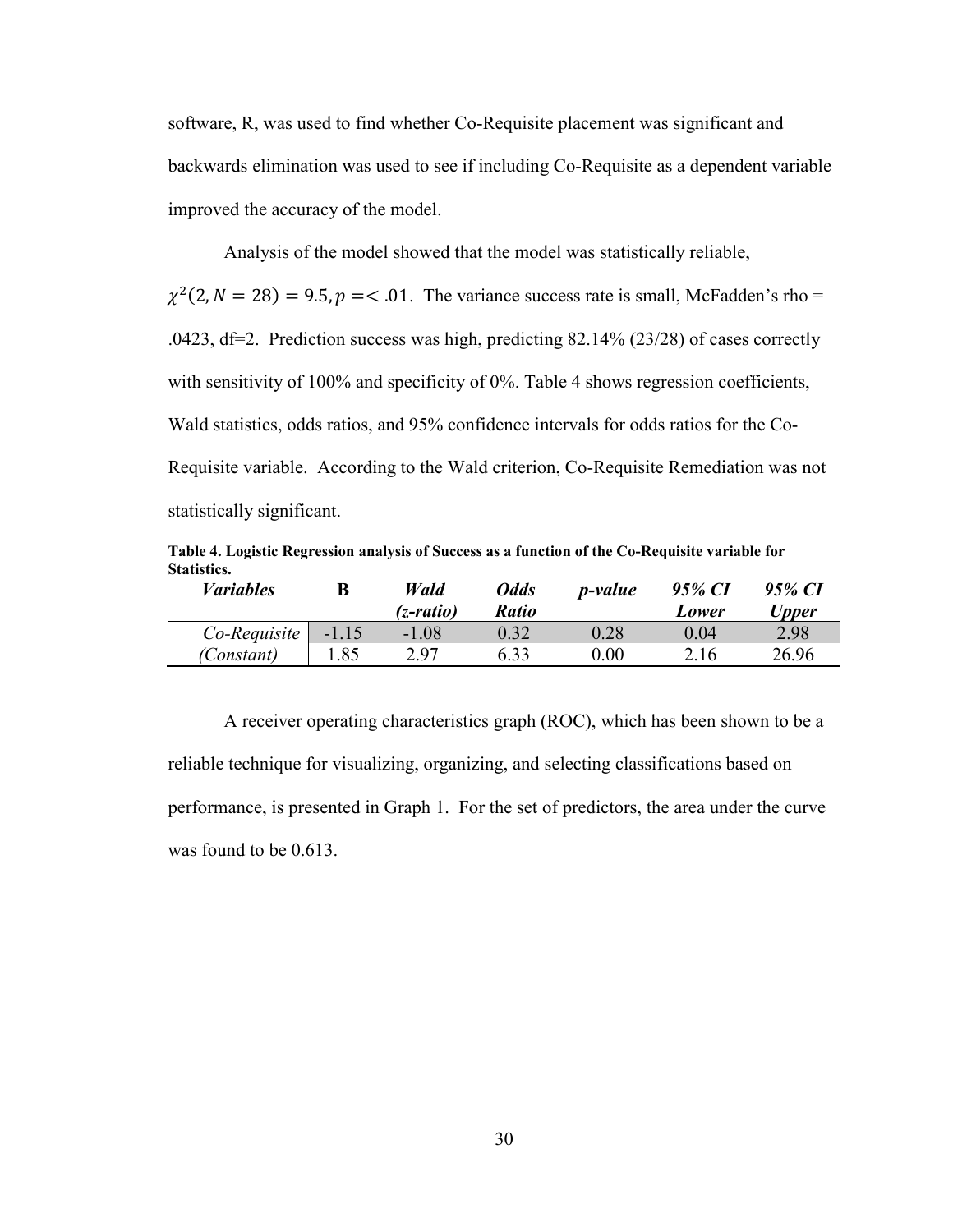<span id="page-38-0"></span>**Graph 1. College Algebra Co-Requisite ROC**



Overall, including the Co-Requisite variable in the model was not significant. However, the results do suggest that students performed similarly in the college course regardless of which type of remediation they received. This is a rare case where finding inconclusive results is a positive. Overall, these results are from a very small sample size, but offer encouraging results.

## **Research Question 2**

**Research Hypothesis:** Student demographic variables are predictive of student success in College Algebra.

The purpose of research question 2 is to determine if demographic predictors determine student success in College Algebra. As stated before, Success was defined as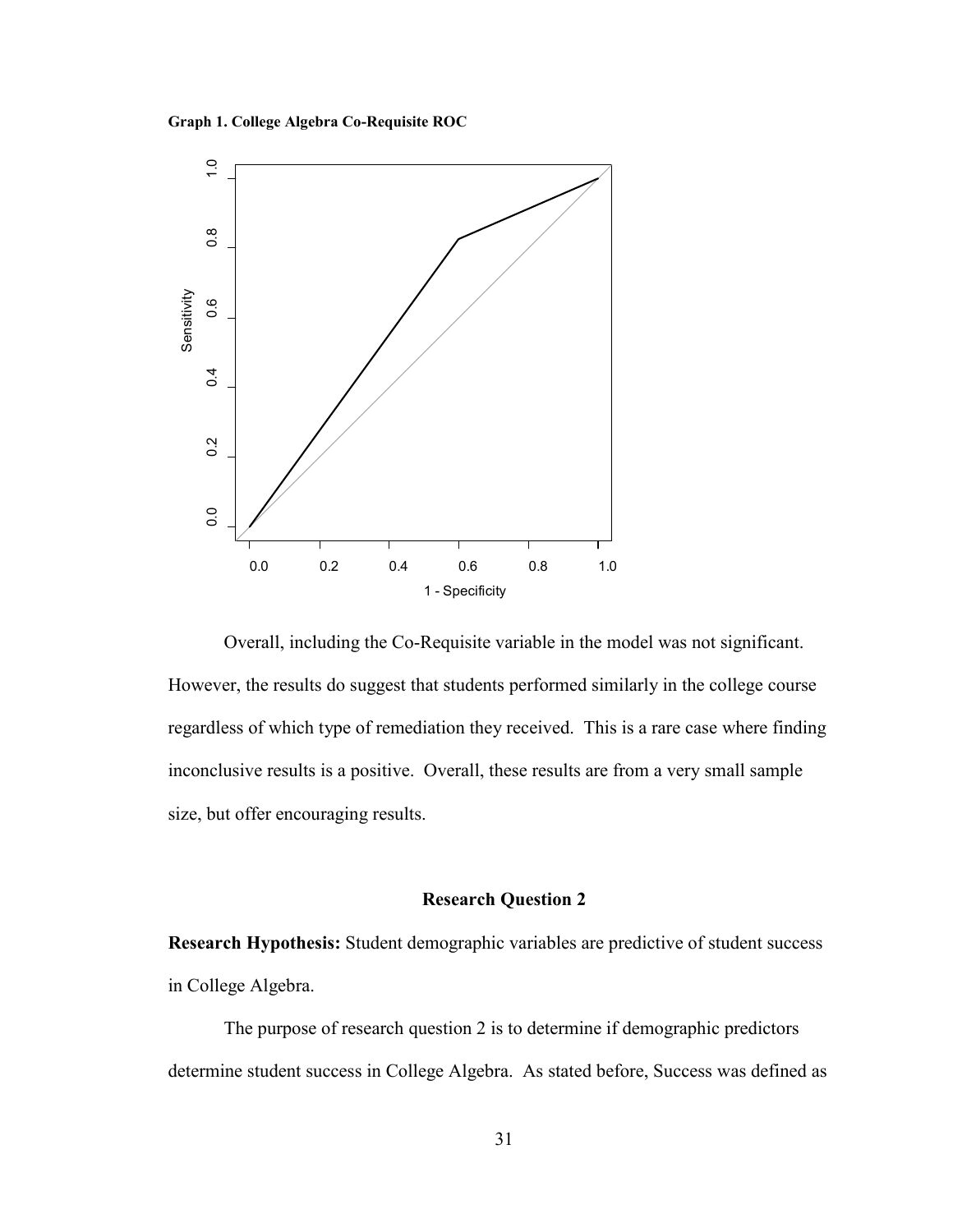receiving an A, B, or C in the course. Any other result (including withdrawing from the course) was considered to not be successful. In this model, we have one binomial dependent variable (Success) and 6 independent variables (years since high school/ GED completion, age of the student, gender, Pell Award Eligibility, high school report card, and whether the student is considered a non-traditional student).

A test of the full model (all demographic variables) against a constant only model was not statistically reliable,  $\chi^2(8, N = 28) = 3.4, p = .91$ , indicating that the predictors did not successfully distinguish between students who succeeded and those who did not. The variance is success rate is small, McFadden's rho  $= .1415$ , df=9. Prediction success was relatively high, predicting 82.14% (23/28) of cases correctly with sensitivity of 100% and specificity of 0%. Table 5 shows regression coefficients, Wald statistics, odds ratios, and 95% confidence intervals for odds ratios for each predictor. According to the Wald criterion, none of the variables were statistically significant.

| <b><i>Variables</i></b> | B        | Wald      | <b>Odds</b>   | <i>p</i> -value | 95% CI | 95% CI       |
|-------------------------|----------|-----------|---------------|-----------------|--------|--------------|
|                         |          | (z-ratio) | <b>Ratio</b>  |                 | Lower  | <b>Upper</b> |
| High School C           | 1.70     | 1.00      | 5.49          | 0.32            | 0.15   | 219.00       |
| High School D           | 0.45     | 0.242     | 1.57          | 0.81            | 0.03   | 73.40        |
| High School N           | 18.35    | 0.00      | $9.34x10^{7}$ | 1.00            | 0.00   | $\infty$     |
| Age                     | 1.03     | 0.73      | 2.80          | 0.47            | 0.23   | 84.70        |
| Years After HS          | $-0.92$  | $-0.67$   | 0.40          | 0.51            | 0.01   | 4.55         |
| Male                    | 0.99     | 0.80      | 2.70          | 0.43            | 0.22   | 38.20        |
| <b>PELL</b>             | $-15.64$ | $-0.00$   | 0.00          | 1.00            | 0.00   | $\infty$     |
| Non-Traditional         | 16.14    | 0.00      | $1.02x10^{7}$ | 1.00            | 0.00   | $\infty$     |
| (Constant)              | $-19.70$ | $-0.75$   | 0.00          | 0.454           | 0.00   | $\infty$     |

<span id="page-39-0"></span>**Table 5. Logistic Regression analysis of Success as a function of demographic variables for College Algebra.**

A backward elimination logistic regression analysis was performed. The full model (all dependent variables) had an  $AIC = 40.56$  and the most statistically significant model was the intercept (Constant) only model with an  $AIC = 28.28$ . A receiver operating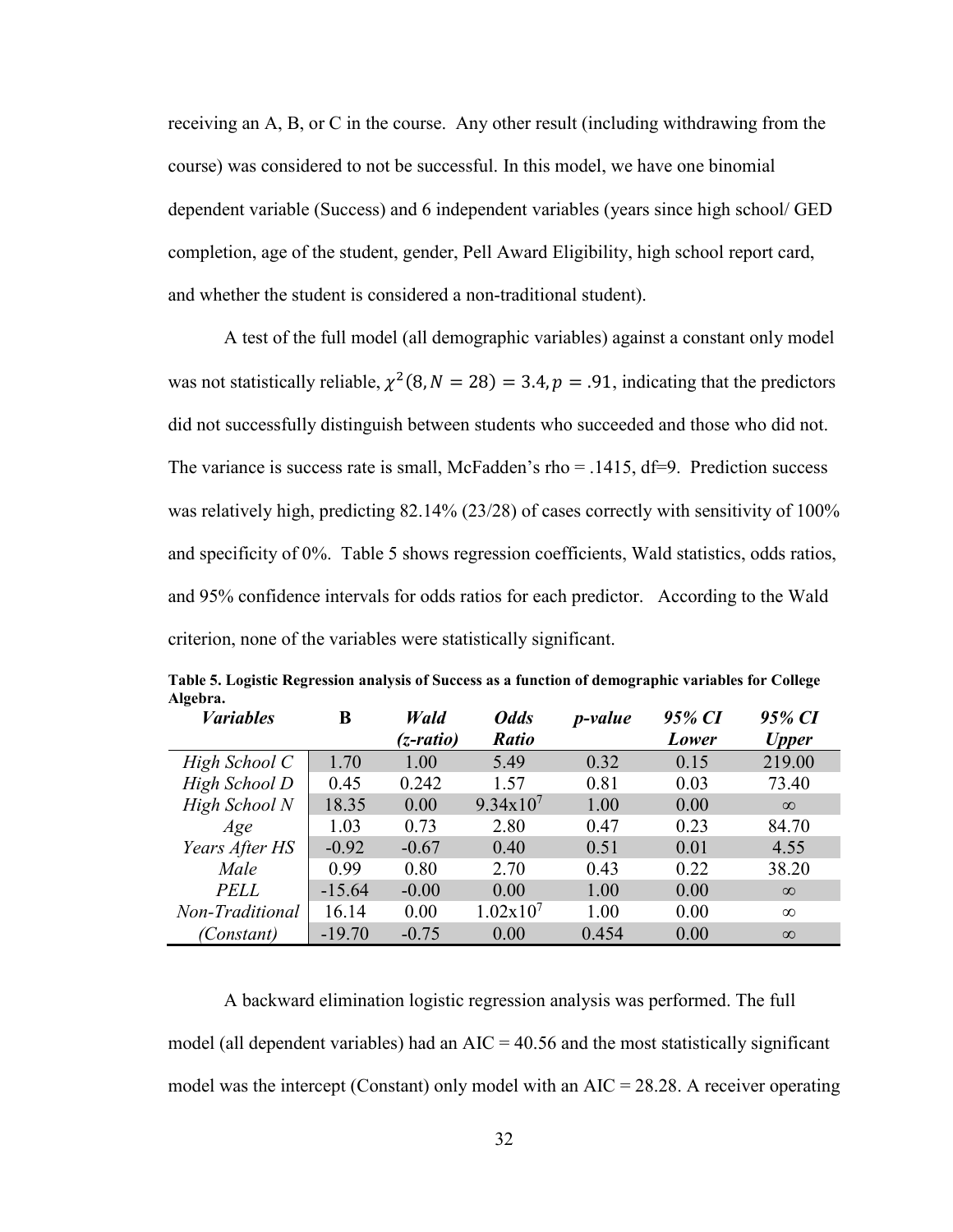characteristics graph (ROC), which has been shown to be a reliable technique for visualizing, organizing, and selecting classifications based on performance, is presented in Graph 2. For the set of predictors, the area under the curve was found to be 0.75. **Graph 2. College Algebra Demographic ROC**

<span id="page-40-0"></span>

## **Research Question 3**

**Research Hypothesis:** Student academic variables are predictive of student success in College Algebra.

The purpose of research question 3 is to determine if academic predictors determine student success in College Algebra. As stated before, Success was defined as receiving an A, B, or C in the course. Any other result (including withdrawing from the course) was considered to not be successful. In this model, we have one binomial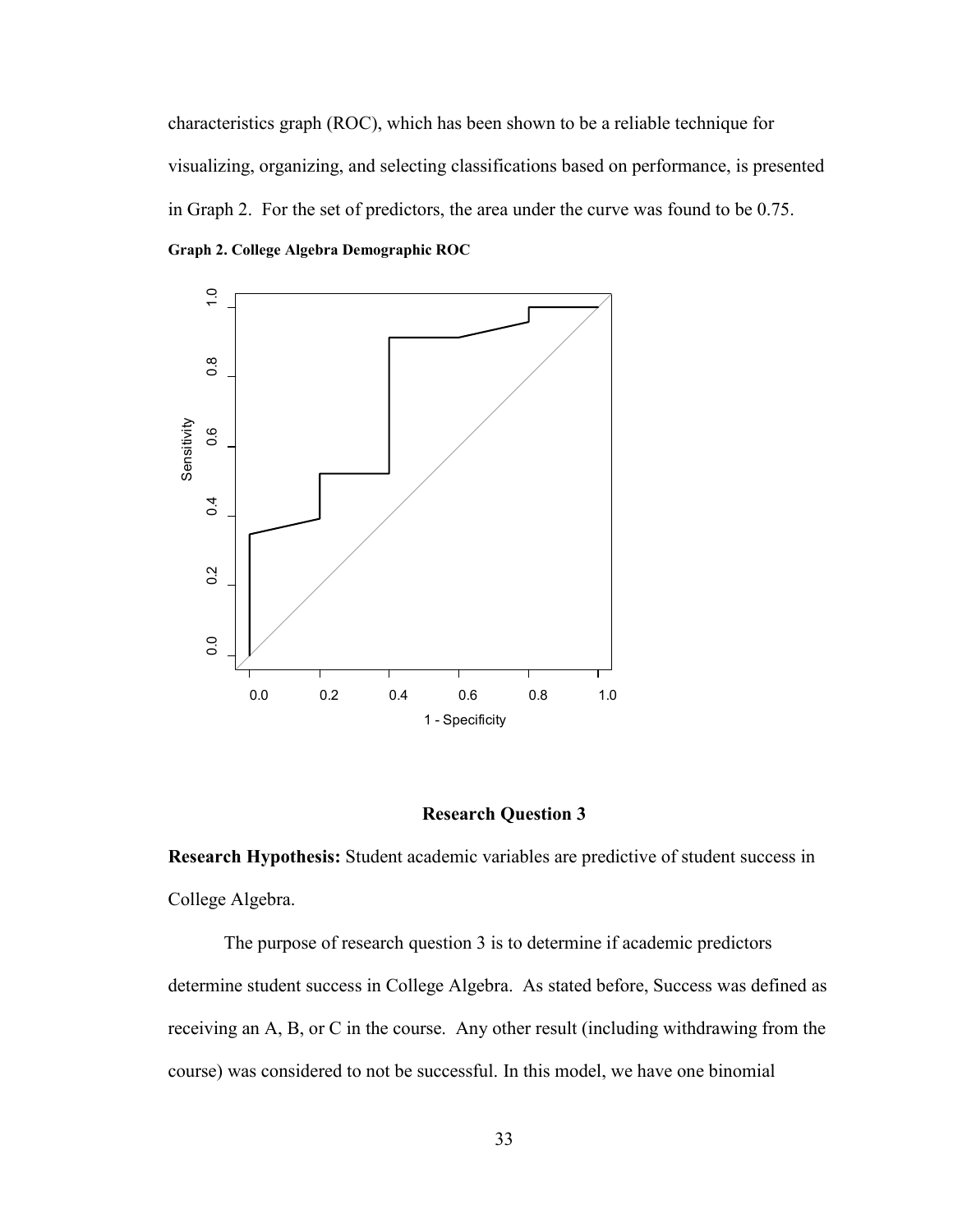dependent variable (Success) and 3 independent variables (cumulative high school GPA, composite ACT score, and math ACT score). Any students with missing data were removed from the study before the analysis began. Logistic regression was performed with a full model including all the demographic dependent variables. Then backward elimination was used to eliminate variables that were not significant to the model until a reduced model manifested with the most statistical significance.

A test of the full model (all academic variables) against a constant only model was not statistically reliable,  $\chi^2(4, N = 17) = 2.5, p = .65$ , indicating that the predictors did not successfully distinguish between students who succeeded and those who did not. The variance is success rate is moderately small, McFadden's rho =  $.378$ , df=4. Prediction success was relatively high, predicting 82.35% (14/17) of cases correctly with sensitivity of 92.86% and specificity of 33.33%. Table 6 shows regression coefficients, Wald statistics, odds ratios, and 95% confidence intervals for odds ratios for each predictor. According to the Wald criterion, none of the variables were statistically significant.

| <b><i>Variables</i></b> | B        | Wald<br>(z-ratio) | <b>Odds</b><br><b>Ratio</b> | <i>p</i> -value | 95% CI<br>Lower | 95% CI<br><b>Upper</b> |
|-------------------------|----------|-------------------|-----------------------------|-----------------|-----------------|------------------------|
| <b>HS GPA</b>           | 4.77     | $-1.28$           | 118.06                      | 0.189           | 1.32            | $6.03x10^{6}$          |
| <b>ACTCOMPOSITE</b>     | 0.29     | 1.31              | 1.34                        | 0.535           | 0.59            | 5.26                   |
| <b>ACTMATH</b>          | 0.46     | 0.62              | 1.58                        | 0.555           | 0.41            | 11.33                  |
| (Constant)              | $-26.20$ | 0.59              | 0.00                        | 0.201           | 0.00            | 0.21                   |

<span id="page-41-0"></span>**Table 6. Logistic Regression analysis of Success as a function of academic variables for College Algebra.**

A backward elimination logistic regression analysis was performed. The results  $(\chi^2(3, N = 17) = 3.3, p = .35)$  show that a model that excluded *ACTMATH* was more significant than the full model and more significant than an intercept only model.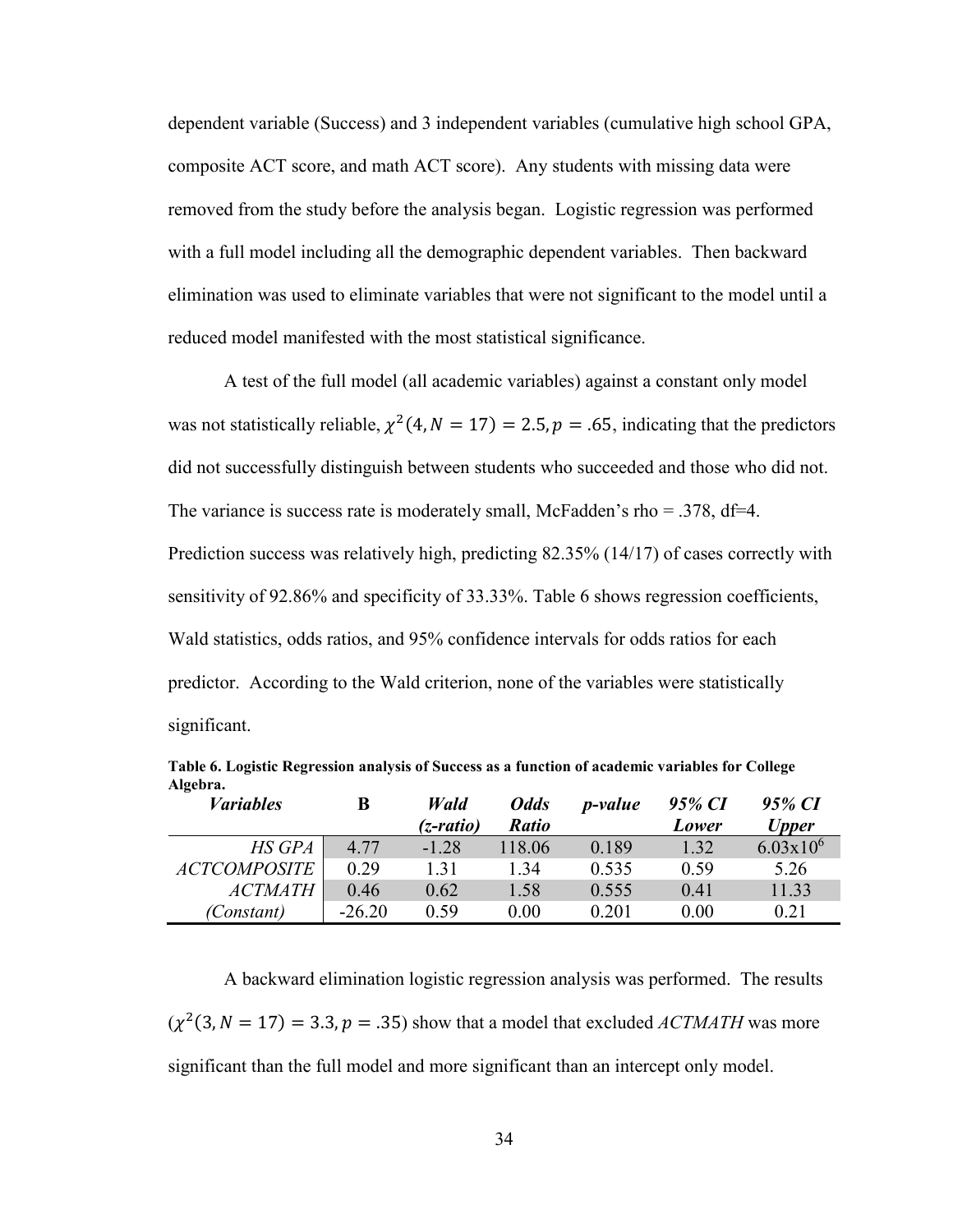However this model was still not a statistically reliable model, nor did any significant variables appear. Table 7 shows the logistic regression analysis for the reduced model.

| Concet incoma.<br><i>Variables</i> | B        | Wald<br>$(z$ -ratio) | <b>Odds</b><br><b>Ratio</b> | <i>p</i> -value | 95% CI<br>Lower | 95% CI<br><b>Upper</b> |
|------------------------------------|----------|----------------------|-----------------------------|-----------------|-----------------|------------------------|
| <b>HS GPA</b>                      | 3.76     | 1.53                 | 43.08                       | 0.13            | 1.24            | 43600.00               |
| <i>ACTCOMPOSITE</i>                | 0.49     | 1.33                 | 1.63                        | 0.19            | 0.97            | 5.78                   |
| (Constant)                         | $-19.09$ | $-1.51$              | 0.00                        | 0.13            | 0.00            | 0.38                   |

<span id="page-42-0"></span>**Table 7. Logistic Regression analysis of Success as a reduced function of academic variables for College Algebra.**

The reduced model was used to determine cut off points to create adequate sensitivity and specificity. A receiver operating characteristics graph (ROC), which has been shown to be a reliable technique for visualizing, organizing, and selecting classifications based on performance, is presented in Graph 3. For the set of predictors, the area under the curve was found to be 0.90. Graph 4 shows a plot of model sensitivity and specificity for various cutoffs. Using R and the minimized difference threshold it was found that 0.67 is the value that minimizes the absolute difference between sensitivity and specificity. The values of the sensitivity and specificity at 0.67 were 0.71 and 0.87, respectively.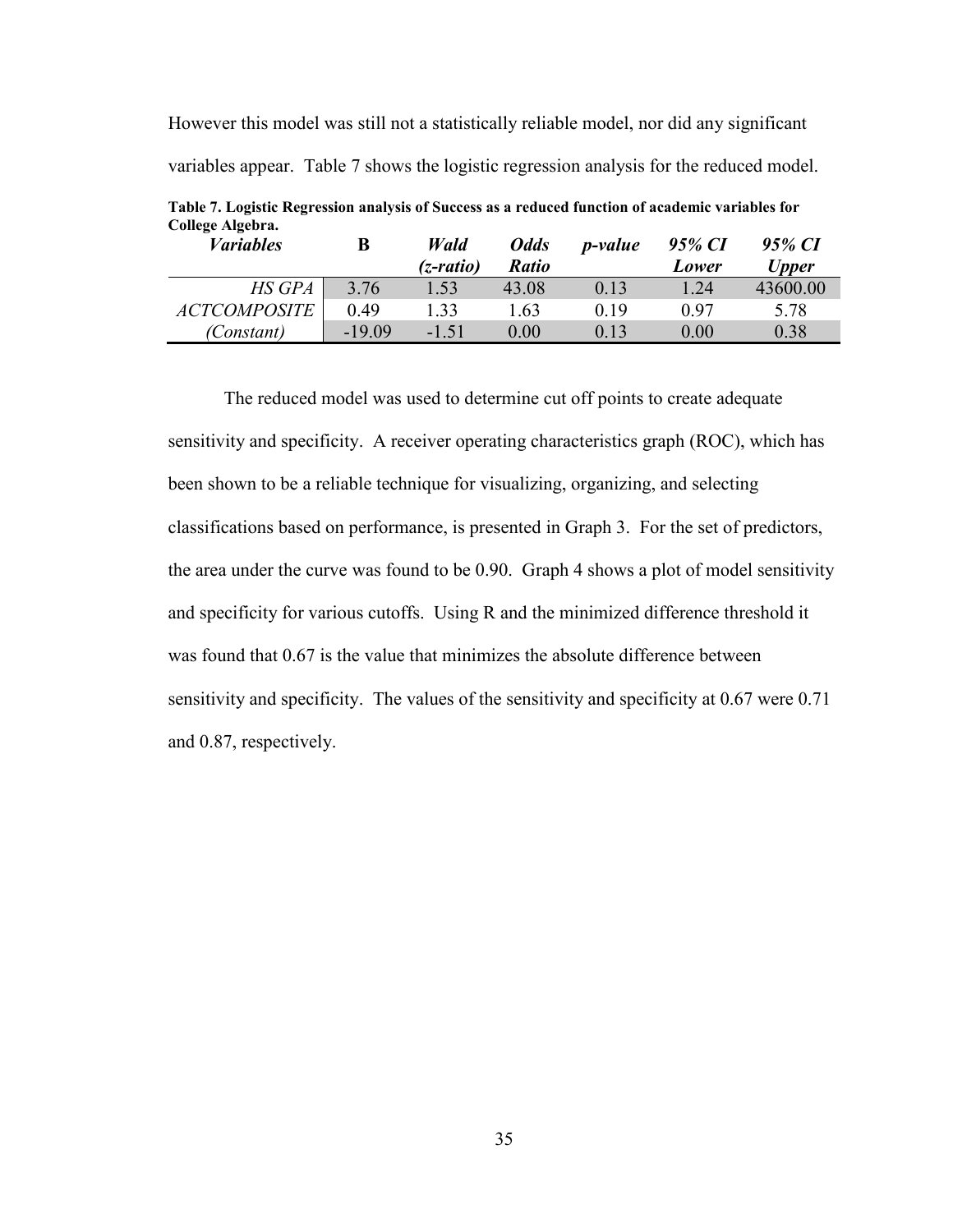<span id="page-43-0"></span>**Graph 3. College Algebra Academic ROC**



<span id="page-43-1"></span>**Graph 4. College Algebra Academic Specificity and Sensitivity Graph, Reduced Model**

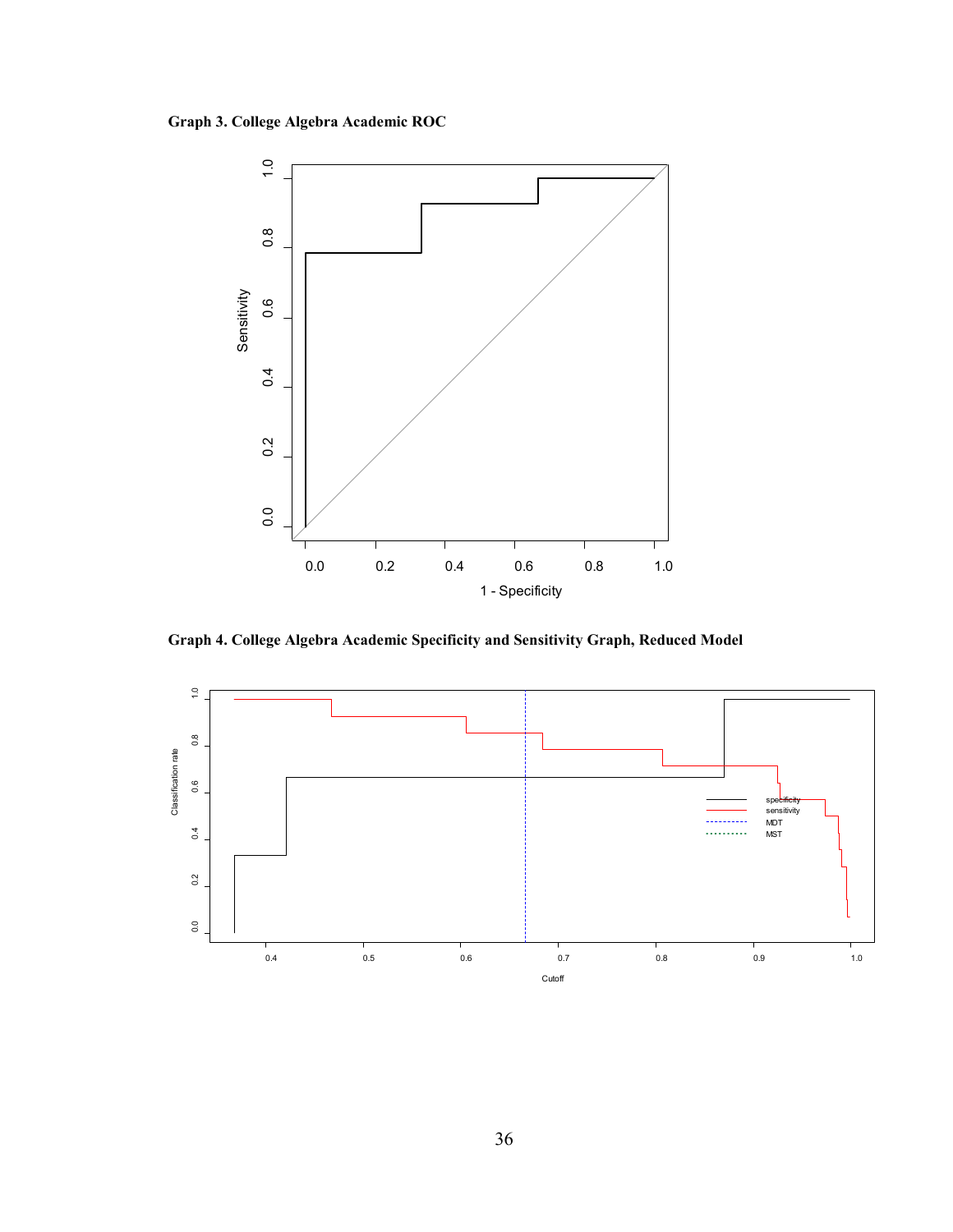#### **Research Question 4**

**Research Hypothesis:** Co-Requisite students will have more success than Pre-Requisite students in Statistics.

|                  | <b>Success</b> |    |       |
|------------------|----------------|----|-------|
| Remediation Type | Yes            | No | Total |
| Pre-Requisite    | 54             | 34 | 88    |
| Co-Requisite     | 54             | 33 | 87    |
| Total            | 108            | 67 | 175   |

<span id="page-44-0"></span>**Table 8. Counts of Statistics Success by Remediation Type**

A simple logistic regression test was run to test if remediation type could predict the success in Statistics. Success was defined as receiving an A, B, or C in the course. Any other result (including withdrawing from the course) was considered to not be successful. In this model, we have one binomial dependent variable (Success) and one binomial independent variable (Remediation type). Success in the course was coded with a 1 in the data and 0 otherwise. Remediation type was coded as 1 for Co-Requisite Remediation and 0 for Pre-Requisite remediation.

Analysis of the model showed that the model was statistically reliable,  $\chi^2(2, N = 175) = 9.4$ ,  $p = 0.1$ . The variance success rate is extremely small, McFadden's rho = 3.955E-05, df=2. Prediction success was relatively low, predicting 61.71% (108/175) of cases correctly with sensitivity of 100% and specificity of 0%. Table 9 shows regression coefficients, Wald statistics, odds ratios, and 95% confidence intervals for odds ratios for the Co-Requisite variable. According to the Wald criterion,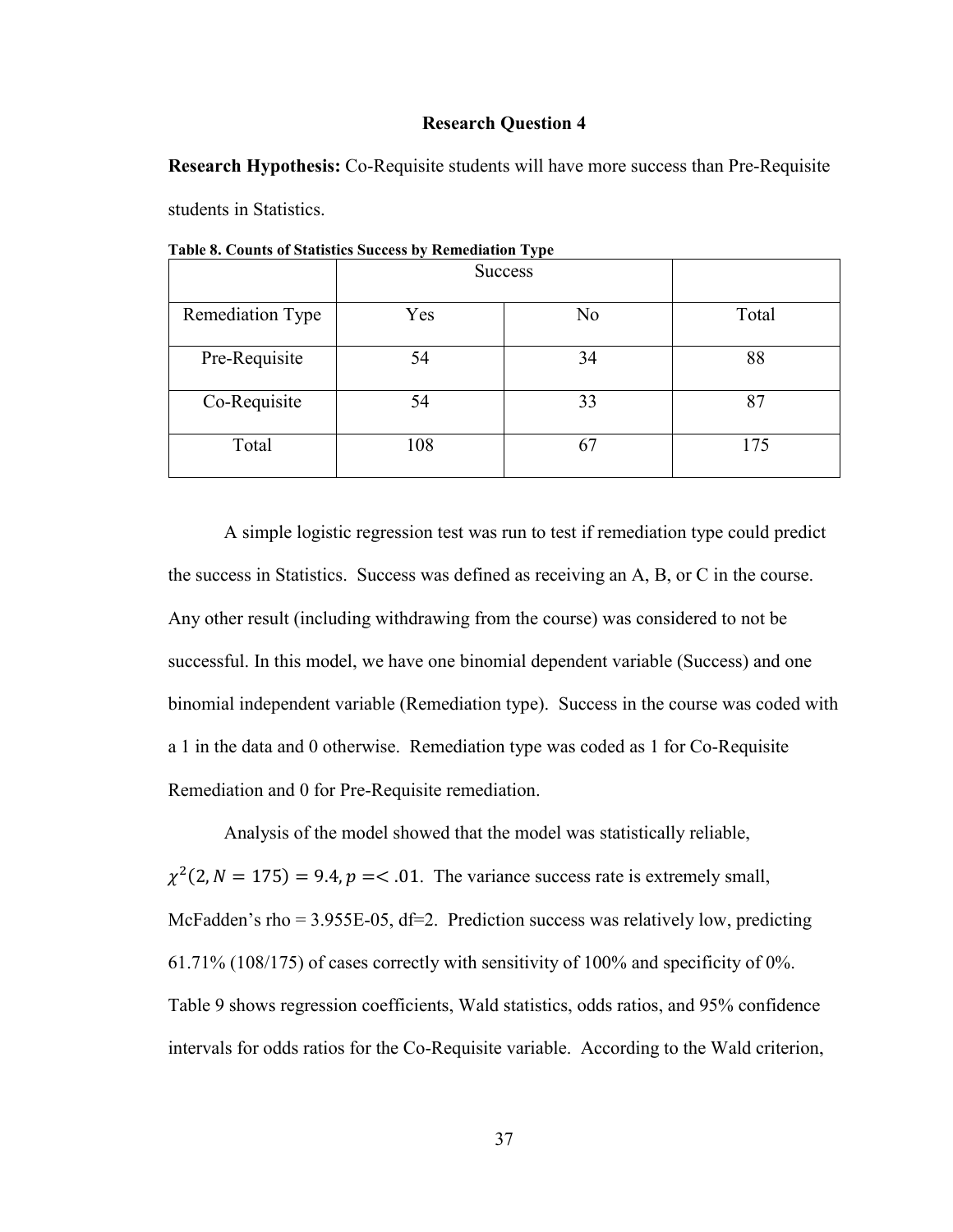<span id="page-45-0"></span>Co-Requisite Remediation was not statistically significant. The model containing Co-Requisite (AIC = 236.9) was not as significant as the Constant only model (AIC = 234.9) **Table 9. Logistic Regression analysis of Success as a function of the Co-Requisite variable for Statistics.** *Variables* **B** *Wald (z-ratio) Odds Ratio p-value 95% CI Lower 95% CI Upper Co-Requisite* 0.03 0.10 1.03 0.92 0.56 1.90

*(Constant)* 0.46 2.11 1.59 0.03 1.04 2.46

A receiver operating characteristics graph (ROC), which has been shown to be a reliable technique for visualizing, organizing, and selecting classifications based on performance, is presented in Graph 5. For the set of predictors, the area under the curve was found to be 0.5037.

<span id="page-45-1"></span>



Overall, including the Co-Requisite variable in the model was not significant. Though this study did not show that students in Co-Requisite remediation performed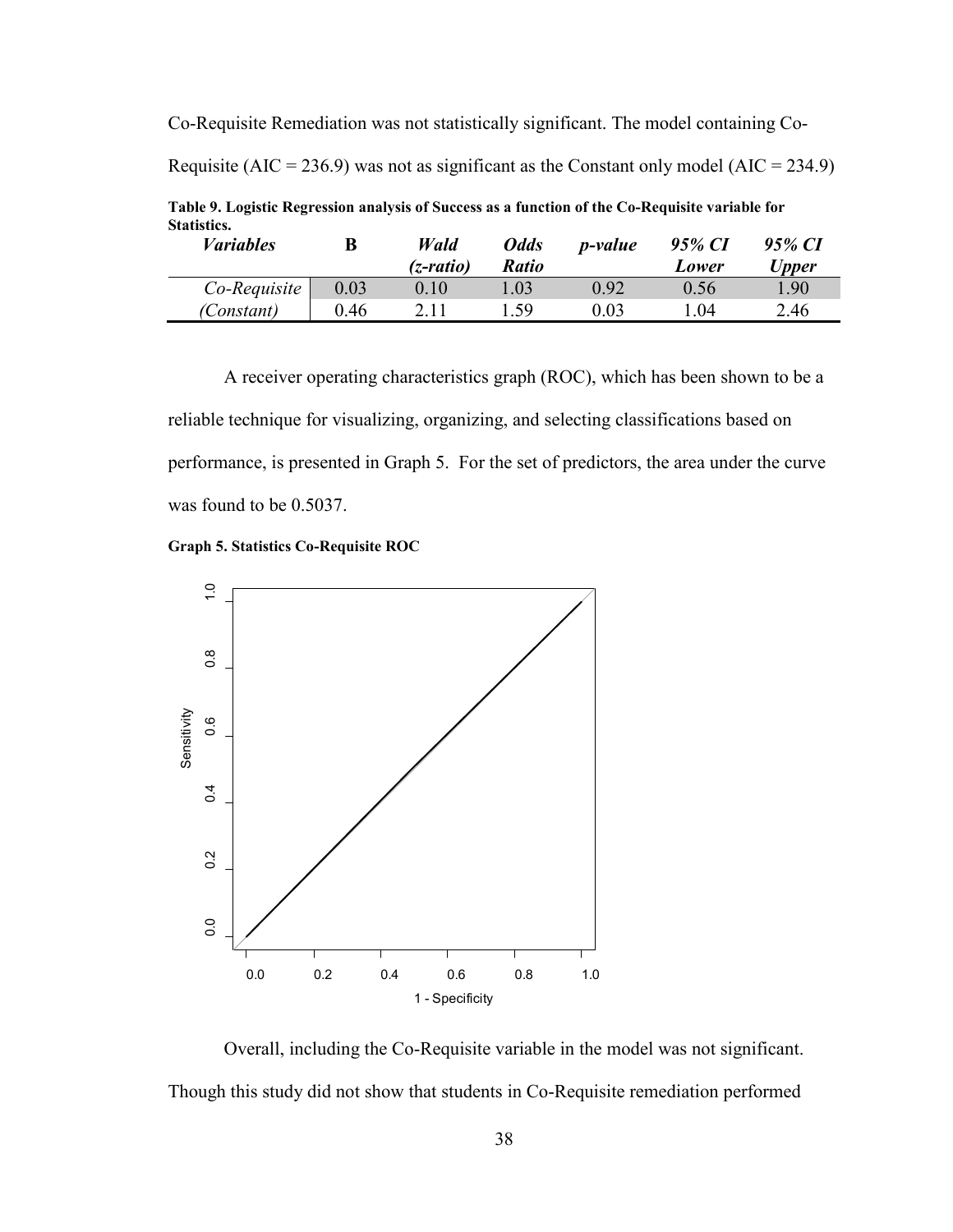better than their Pre-requisite counterparts, the data shows that the success rates for the two cohorts were virtually identical.

#### **Research Question 5**

**Research Hypothesis:** Student demographic variables are predictive of student success in Statistics.

The purpose of research question 5 is to determine if demographic predictors determine student success in Statistics. As stated before, Success was defined as receiving an A, B, or C in the course. Any other result (including withdrawing from the course) was considered to not be successful. In this model, we have one binomial dependent variable (Success) and 6 independent variables (years since high school/ GED completion, age of the student, gender, Pell Award Eligibility, high school report card, and whether the student is considered a non-traditional student).

A test of the full model (all demographic variables) against a constant only model was statistically reliable,  $\chi^2(10, N = 163) = 23.0, p < .05$ , indicating that the predictors did successfully distinguish between students who succeeded and those who did not. The variance is success rate is small, McFadden's rho  $= .1012$ , df=10. Prediction success was moderate, predicting 69.94% (114/163) of cases correctly with sensitivity of 92.08% and specificity of 33.87%. Table 10 shows regression coefficients, Wald statistics, odds ratios, and 95% confidence intervals for odds ratios for each predictor. According to the Wald criterion, attending schools graded "D" was the only significant predictor.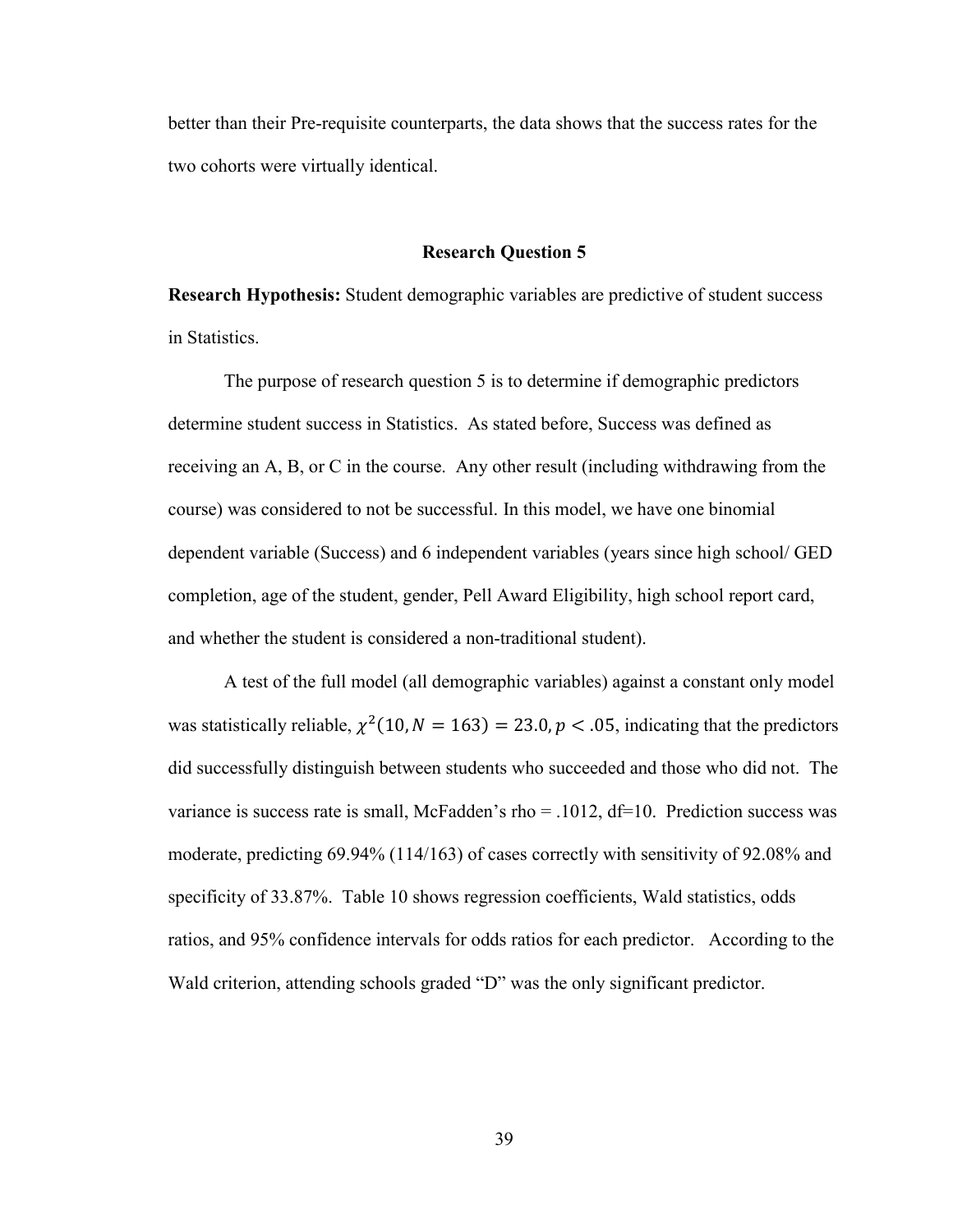| <b><i>Variables</i></b> | B        | Wald      | <b>Odds</b>  | <i>p</i> -value | 95% CI | 95% CI       |
|-------------------------|----------|-----------|--------------|-----------------|--------|--------------|
|                         |          | (z-ratio) | <b>Ratio</b> |                 | Lower  | <b>Upper</b> |
| School Grade C          | $-0.39$  | $-0.79$   | 0.68         | 0.43            | 0.25   | 1.74         |
| School Grade D          | $-1.06$  | $-2.00$   | 0.35         | 0.05            | 0.12   | 0.95         |
| School Grade F          | $-17.27$ | $-0.02$   | 0.00         | 0.99            | 0.00   | $\infty$     |
| School Grade N          | $-0.79$  | $-1.19$   | 0.46         | 0.23            | 0.12   | 1.68         |
| Age                     | $-0.10$  | $-1.40$   | 0.91         | 0.16            | 0.76   | 1.01         |
| Years After HS          | 0.12     | 1.72      | 1.13         | 0.09            | 1.01   | 1.36         |
| Male                    | $-0.66$  | $-1.42$   | 0.52         | 0.16            | 0.21   | 1.29         |
| Pell Award              | $-0.51$  | $-0.71$   | 0.60         | 0.48            | 0.13   | 2.33         |
| Non-Traditional         | 1.57     | 1.81      | 4.74         | 0.07            | 0.93   | 28.04        |
| (Intercept)             | 1.94     | 1.43      | 6.94         | 0.15            | 0.77   | 219.24       |

<span id="page-47-0"></span>**Table 10. Logistic Regression analysis of Success as a function of demographic variables for Statistics.**

A backward elimination logistic regression analysis was performed. Beginning

with the full set of demographic variables (AIC= 214.64), a statistically reliable model was found,  $\chi^2(8, N = 163) = 21.9, p < .01$  with 4 predictors: School Grade, Age, Years After High School, and Non-Traditional students (AIC = 212.85). The variance remained small with McFadden's rho = .0910,  $df = 8$ . Prediction success dropped slightly to 66.87% (109/163) as sensitivity and specificity also dropped slightly to 90.01% and 29.03%, respectively. Table 11 shows regression coefficients, Wald statistics, odds ratios, and 95% confidence intervals for odds ratios for each predictor. According to the Wald criterion, Non-Traditional was the only significant predictor.

| <b><i>Variables</i></b> | B        | Wald<br>(z-ratio) | <b>Odds</b><br><b>Ratio</b> | <i>p</i> -value | 95% CI<br>Lower | 95% CI<br><b>Upper</b> |
|-------------------------|----------|-------------------|-----------------------------|-----------------|-----------------|------------------------|
| School Grade C          | $-0.35$  | $-0.72$           | 0.70                        | 0.47            | 0.26            | 1.79                   |
| School Grade D          | $-1.01$  | $-1.94$           | 0.36                        | 0.05            | 0.12            | 0.99                   |
| School Grade F          | $-17.25$ | $-0.02$           | 0.00                        | 0.99            | 0.00            | $9.22 \times 10^{61}$  |
| School Grade N          | $-0.82$  | $-1.25$           | 0.44                        | 0.21            | 0.12            | 1.61                   |
| Age                     | $-0.08$  | $-1.31$           | 0.92                        | 0.19            | 0.78            | 1.02                   |
| Years After HS          | 0.12     | 1.73              | 1.12                        | 0.08            | 1.01            | 1.34                   |
| Non-Traditional         | 1.05     | 2.24              | 2.87                        | 0.03            | 1.15            | 7.40                   |

<span id="page-47-1"></span>**Table 11. Logistic Regression analysis of Success as a function of demographic variables for Statistics.**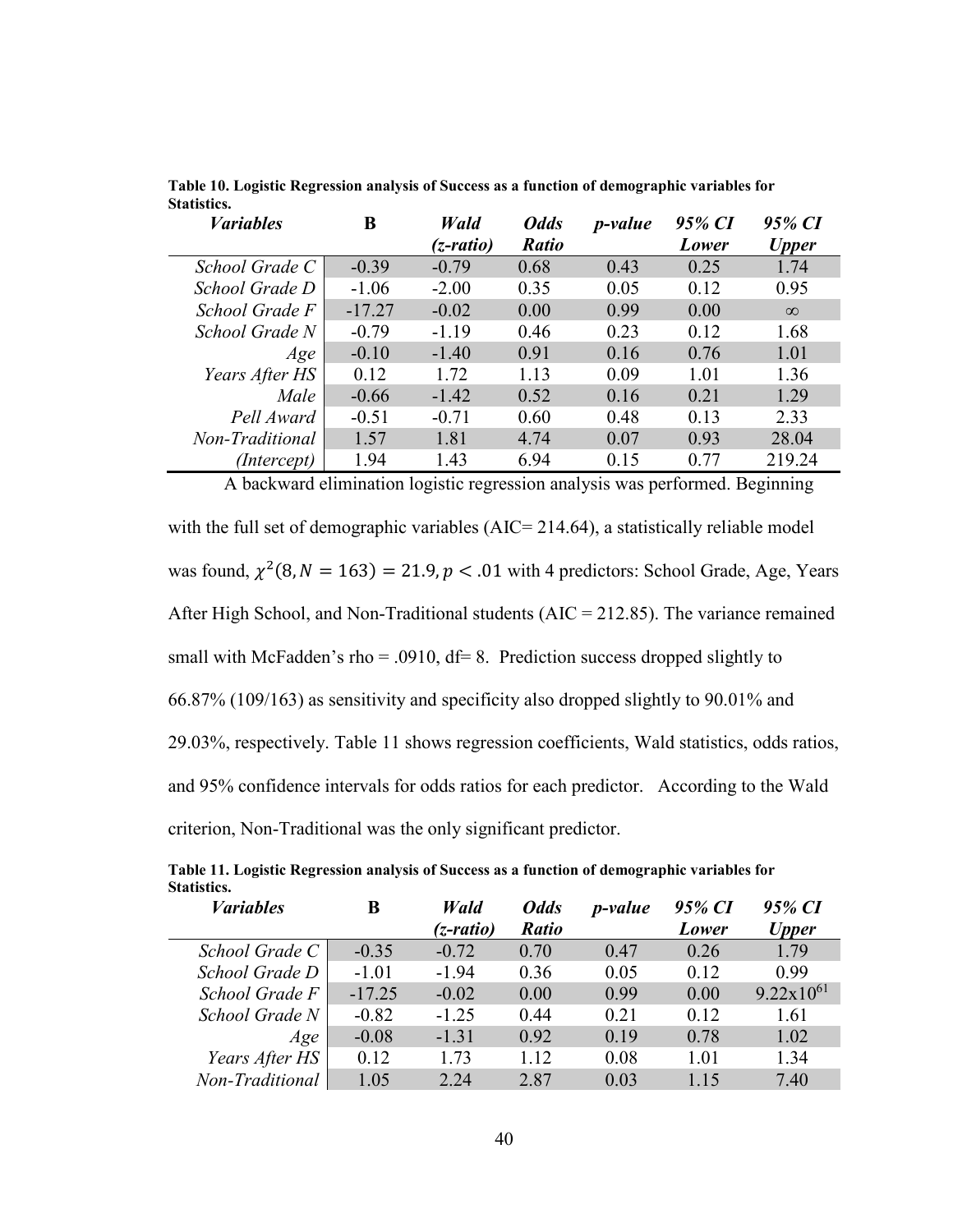Since the four-predictor model was more statistically reliable than the full model, and the percentage of accurately classified cases decreased moderately, the reduced model was used to determine cut off points to create adequate sensitivity and specificity. A receiver operating characteristics graph (ROC), which has been shown to be a reliable technique for visualizing, organizing, and selecting classifications based on performance, is presented in Graph 6. For the set of predictors, the area under the curve was found to be 0.68. Graph 7 shows a plot of model sensitivity and specificity for various cutoffs. Using R and the minimized difference threshold it was found that 0.63 is the value that minimizes the absolute difference between sensitivity and specificity. The values of the sensitivity and specificity at 0.63 were 0.65 and 0.63, respectively.

<span id="page-48-0"></span>**Graph 6. Statistics Demographic ROC**

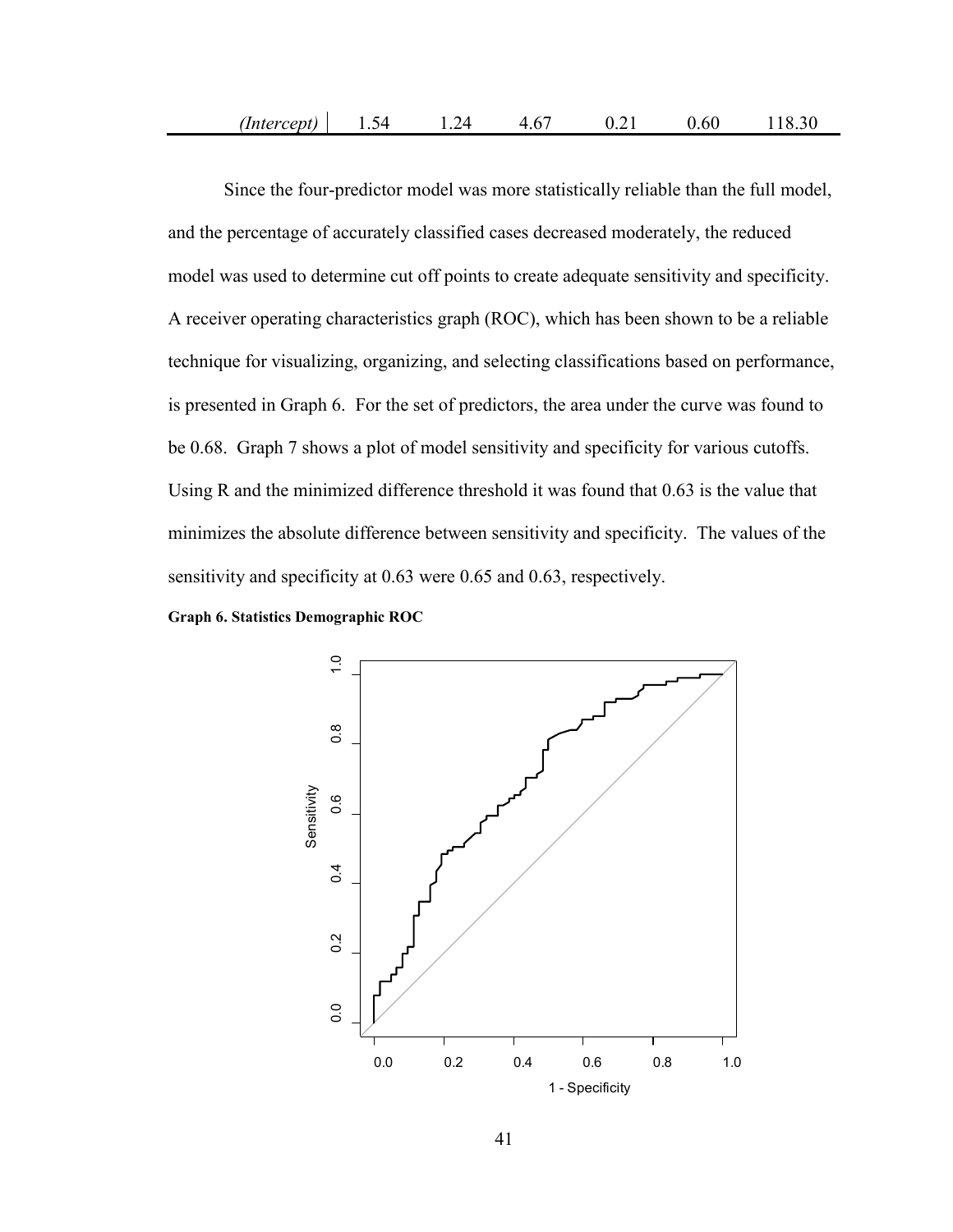<span id="page-49-0"></span>**Graph 7. Statistics Demographic Sensitivity and Specificity, Reduced Model**



The coefficients in the reduced model for School Grade suggested that students from B Schools performed better than students from C Schools performed better than D Schools performed better than F schools. A chi-square test was performed to test whether these was a significant association between School Grade and Success. The test revealed there was not a significant association between School Grade and Success,  $\chi^2(4)$  = 5.07,  $p = 0.28$ . The minimum expected cell count assumption was violated, so the School Grades were recoded to B, C, D, and F+N. This test was also not statistically significant,  $\chi^2(3) = 2.66, p = .45.$ 

#### **Research Question 6**

**Research Hypothesis:** Student academic variables are predictive of student success in Statistics.

The purpose of research question 6 is to determine if academic predictors determine student success in Statistics. As stated before, Success was defined as receiving an A, B, or C in the course. Any other result (including withdrawing from the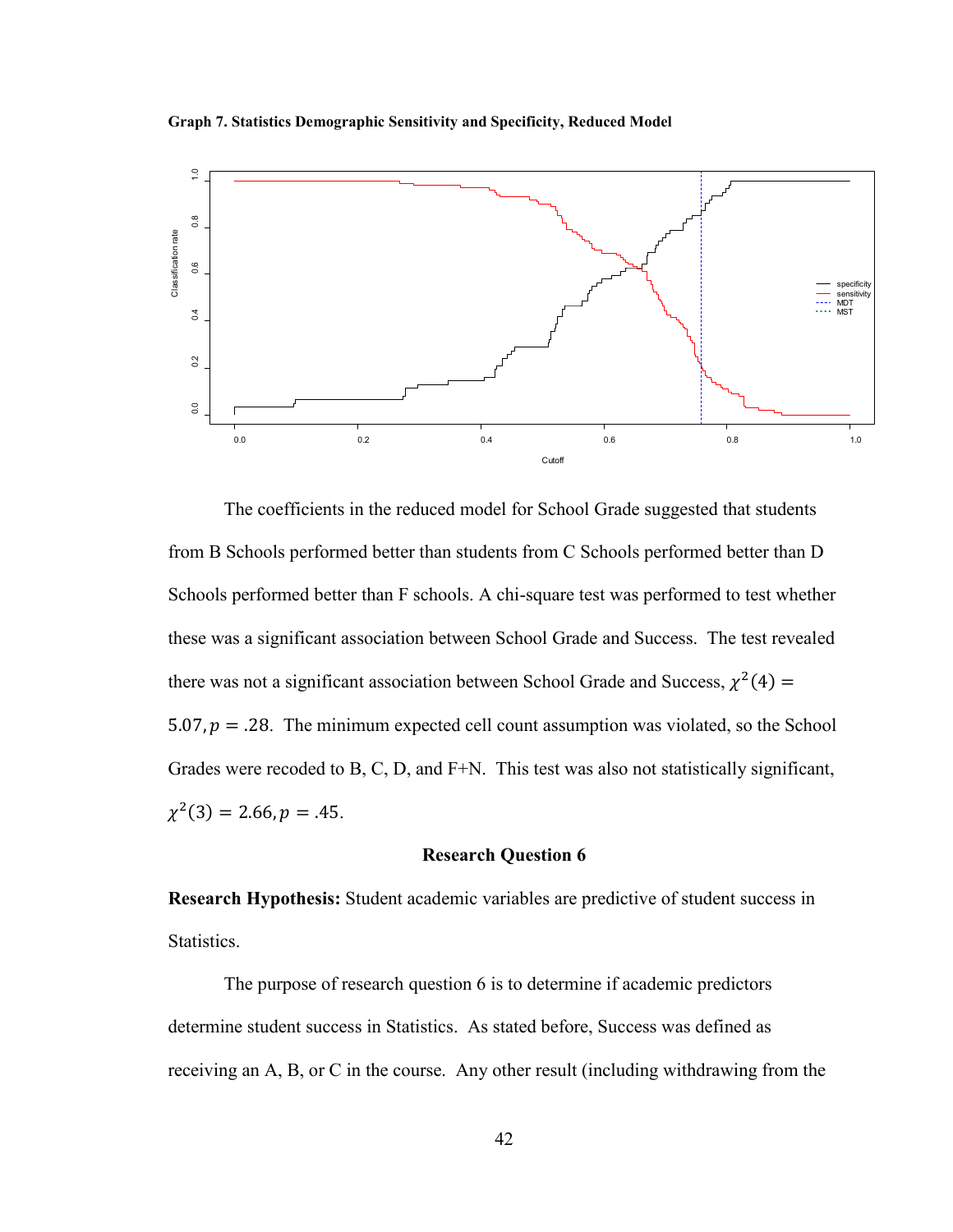course) was considered to not be successful. In this model, we have one binomial dependent variable (Success) and 3 independent variables (cumulative high school GPA, composite ACT score, and math ACT score). Any students with missing data were removed from the study before the analysis began.

A test of the full model (all academic variables) against a constant only model was not statistically reliable,  $\chi^2(4, N = 107) = 9.4, p = .052$ , indicating that the predictors did not successfully distinguish between students who succeeded and those who did not. The variance is success rate is extremely small, McFadden's rho  $= .017$ , df=4. Prediction success was moderately low, predicting 64.49% (69/107) of cases correctly with sensitivity of 97.06% and specificity of 7.69%. Table 12 shows regression coefficients, Wald statistics, odds ratios, and 95% confidence intervals for odds ratios for each predictor. According to the Wald criterion, none of the variables were statistically significant. A backward elimination logistic regression analysis was performed on the full model (AIC= 146.06), with no model showing greater statistical significance than the intercept (Constant) only model  $(AIC = 142.37)$ .

<span id="page-50-0"></span>**Table 12. Logistic Regression analysis of Success as a function of academic variables for College Algebra.**

| <i>Variables</i>    | B       | Wald      | <b>Odds</b>  | <i>p</i> -value | 95% CI | 95% CI       |
|---------------------|---------|-----------|--------------|-----------------|--------|--------------|
|                     |         | (z-ratio) | <b>Ratio</b> |                 | Lower  | <b>Upper</b> |
| HS GPA              | $-1.67$ | $-1.02$   | 1.29         | 0.31            | 0.60   | 2.76         |
| <b>ACTCOMPOSITE</b> | 0.25    | 0.66      | 1.12         | 0.51            | 0.92   | 1.39         |
| <i>ACTMATH</i>      | 0.12    | 1.10      | 0.96         | 0.27            | 0.79   | 1.16         |
| (Constant)          | $-0.04$ | $-0.43$   | 0.19         | 0.67            | 0.01   | 4.43         |

A receiver operating characteristics graph (ROC), which has been shown to be a reliable technique for visualizing, organizing, and selecting classifications based on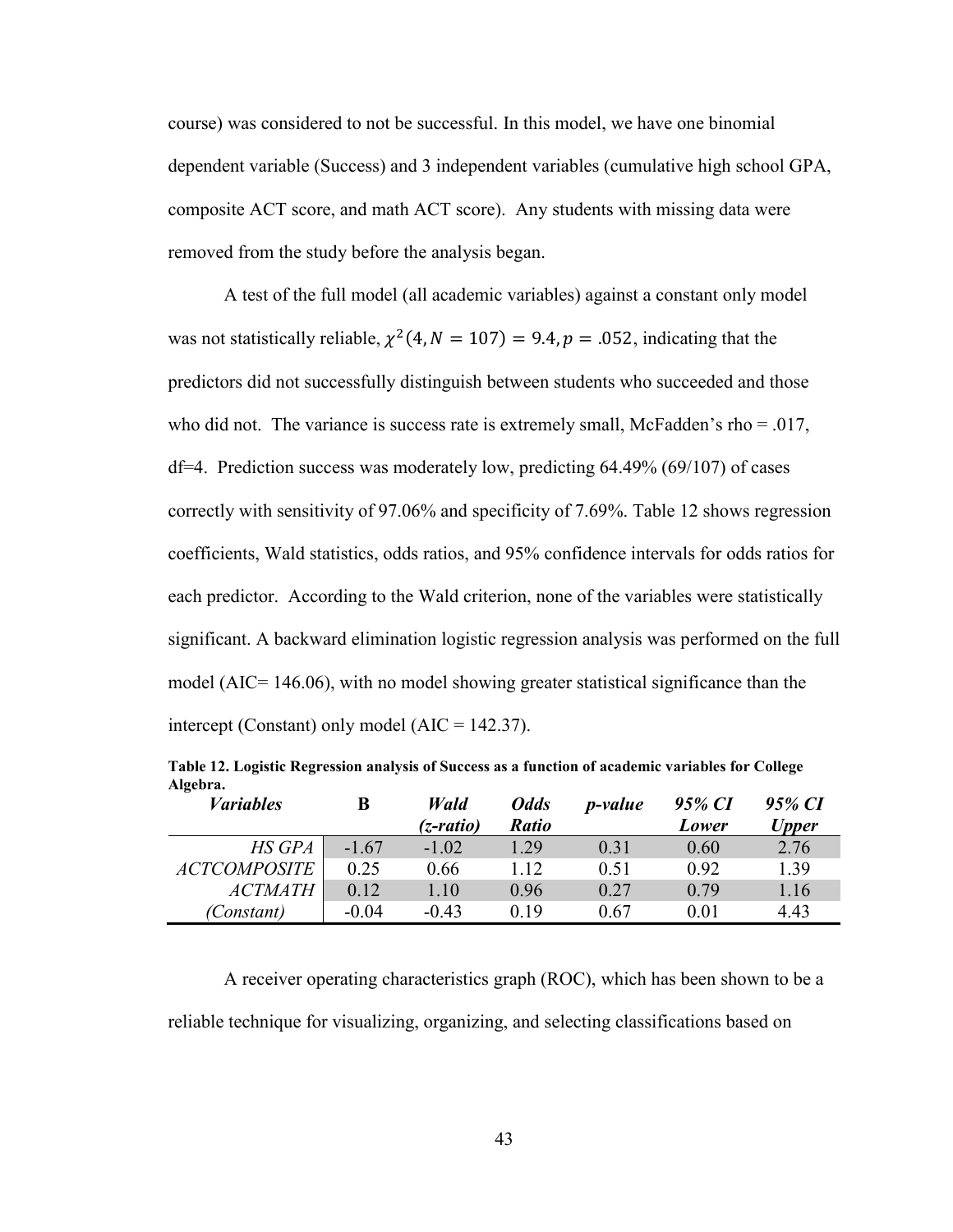performance, is presented in Graph 8. For the set of predictors, the area under the curve was found to be 0.60.

<span id="page-51-0"></span>**Graph 8. Statistics Academic ROC**



# **Conclusion**

The purpose of this chapter was to discuss the results of the research. This study examined the success rates of students in the college level mathematics class based on whether they took a pre-requisite or co-requisite remediation. Additionally, the study examined the success rates of these two remediation groups in the context of a STEM and non-STEM pathway. A secondary purpose of the study is to examine other factors, such as academic and demographic variables, which are outside of remediation that may also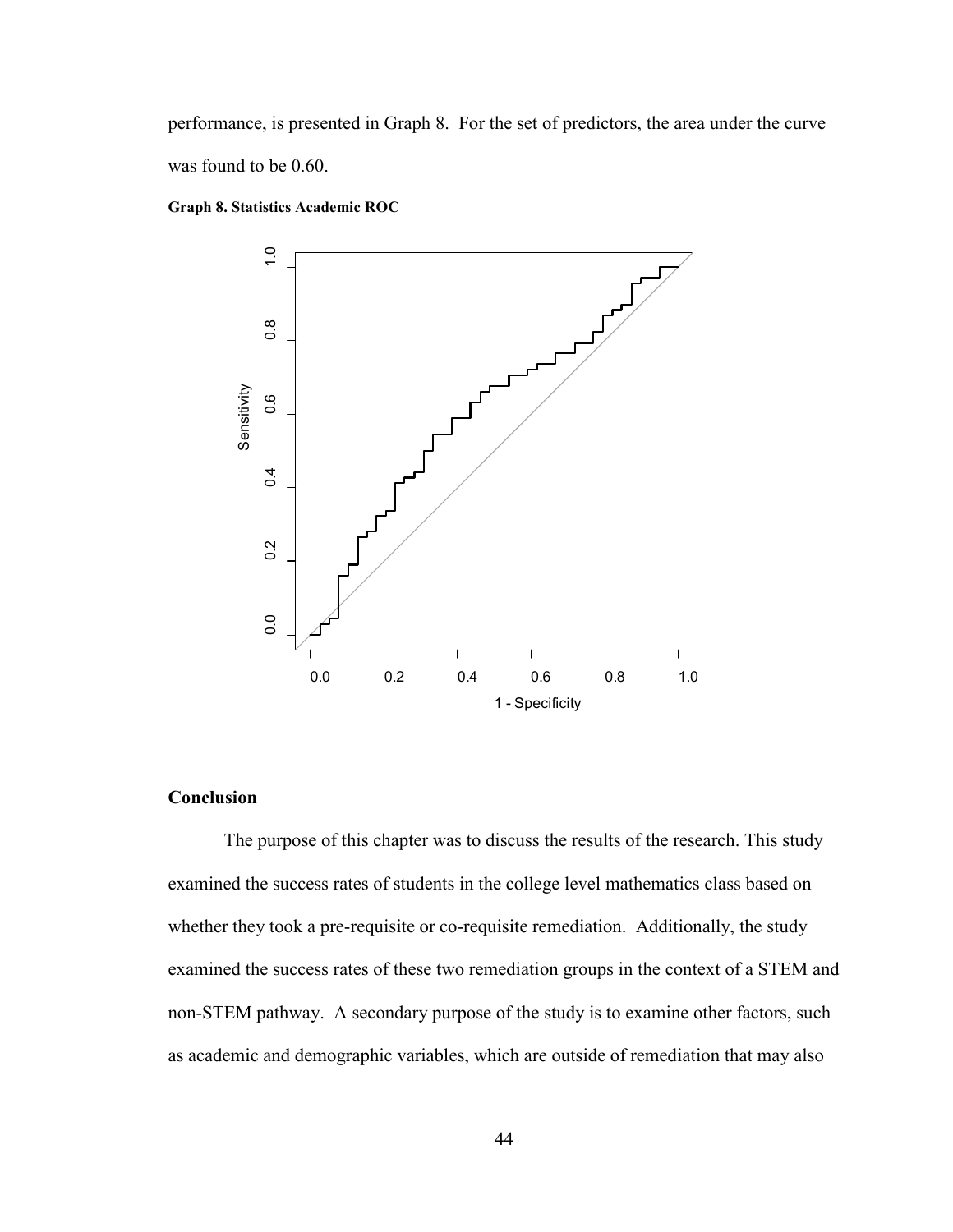predict success rates. The study will seek to determine which variables are significant predictors of success.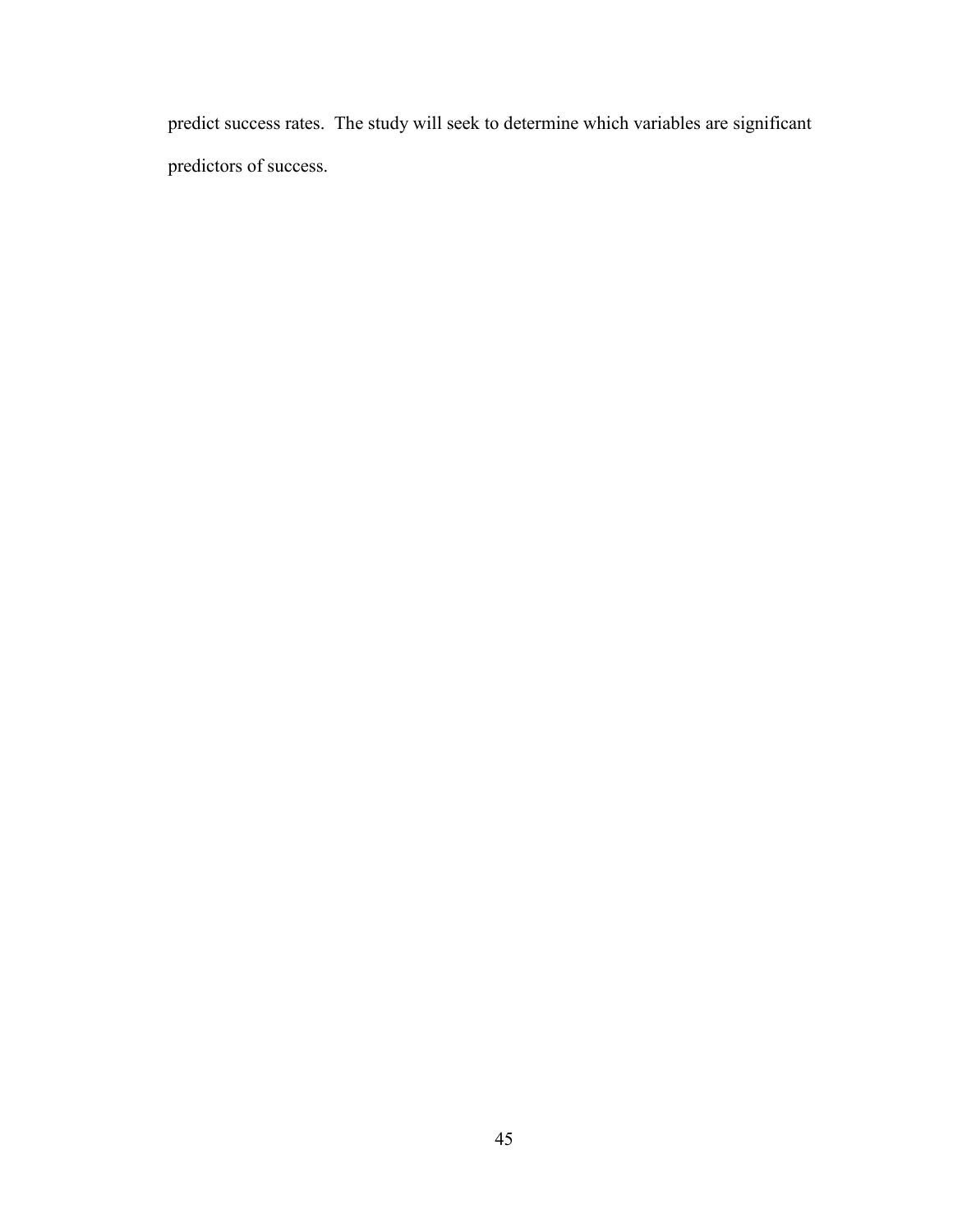# **CHAPTER 5: Conclusions**

## <span id="page-53-0"></span>**Introduction**

The purpose of this study was to examine the success rates of students in college level mathematics classes based on whether they took a pre-requisite or co-requisite remediation. Additionally, the study examined the success rates of these two remediation groups in the context of a STEM and non-STEM pathway. A secondary purpose of the study was to examine other factors, both academic and demographic, which are outside of remediation that may also predict success rates, to determine which variables are significant predictors of success.

This chapter is provided to summarize the study, results, and implications of the study. Although the results on the main research questions were inconclusive, there are still important takeaways that can be useful in future research and provides useful insight to educators and administrators seeking to reform their current remediation approaches and placement strategies. Each research question will be summarized and then limitations of this and future research ideas will be offered.

#### **STEM Course: College Algebra**

*Research Question 1: Is there a significant difference in success rates across types of remediation for students in a STEM gateway math class?*

*Research Question 2: What influence do demographic predictors have on student success in a STEM class?*

*Research Question 3: What influence do academic predictors have on student success in a STEM class?*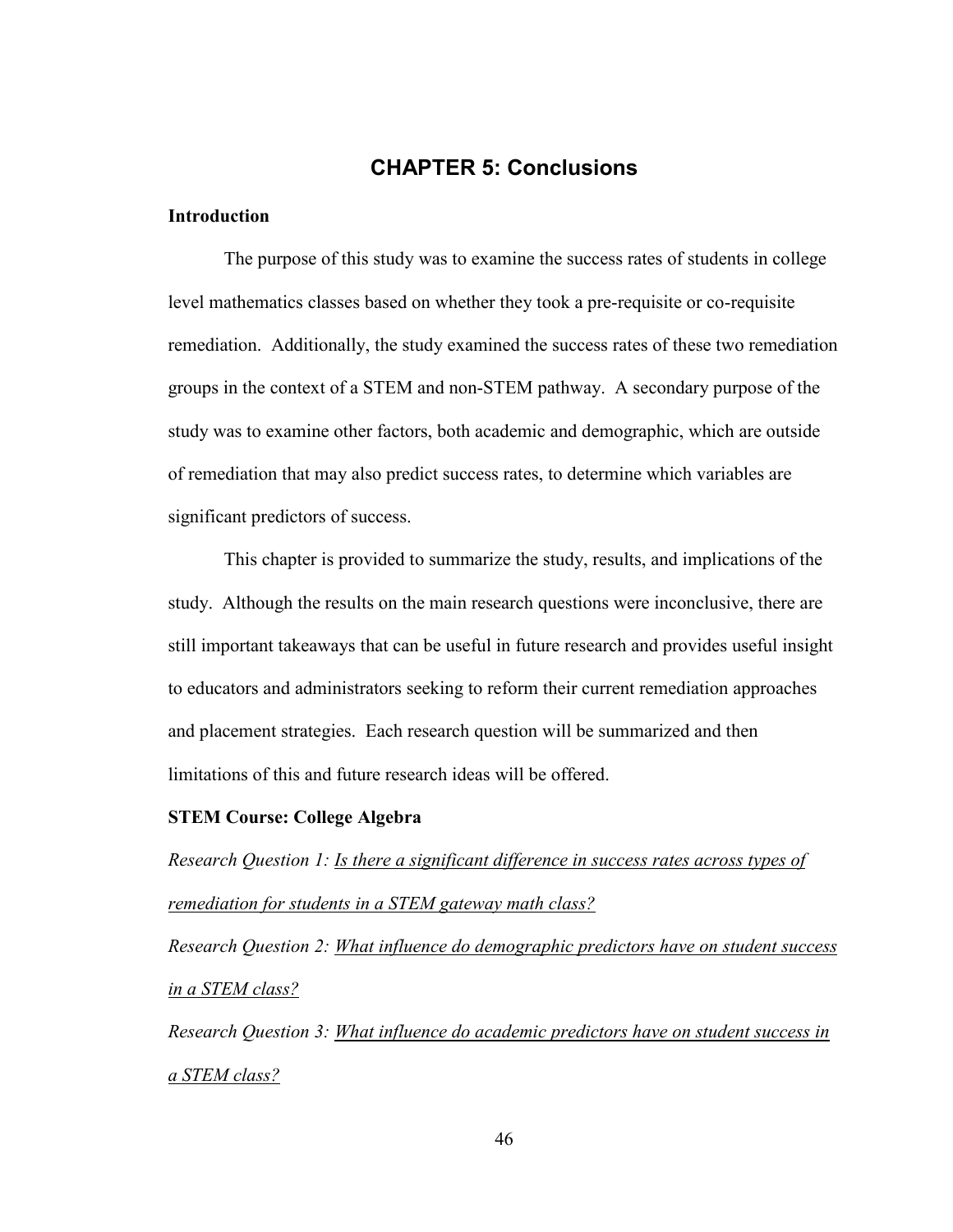Research Questions 1 through 3 suffered from a low number of students during the time period. This resulted in no variables being a significant predictor of success. An interesting note from the data was that every student who finished the course, succeeded. The only students to not experience a "success" outcome were those who withdrew from the class or earned a "Failure No-Attendance" designated for students who stop attending without officially withdrawing from the class.

Despite the inconclusive nature of this study, it does suggest that there is no statistically significant difference between students taking pre-requisite remediation and those taking co-requisite remediation. Therefore, it may be more beneficial for a student to receive co-requisite remediation, because the student is then enrolled in a college course immediately, rather than taking (and potentially failing) a pre-requisite course before attempting a college course.

Because the population for this study included only those enrolled in College Algebra, there is no indication from this study, significant or otherwise, whether students who enter pre-requisite remediation are successful in the college level course, rather, those who did pass pre-requisite remediation were not statistically different than those who started who received co-requisite remediation. Future research could focus on overall performance from the start of a student's college career, rather than the point at which a student enters college level coursework.

Finally, because most research focuses on larger institutions, this research was performed at a small, rural, community college. Future research that wants to focus on this type of community college may want to observe multiple institutions to avoid the limitation of such small N values. That was clearly the largest limitation for this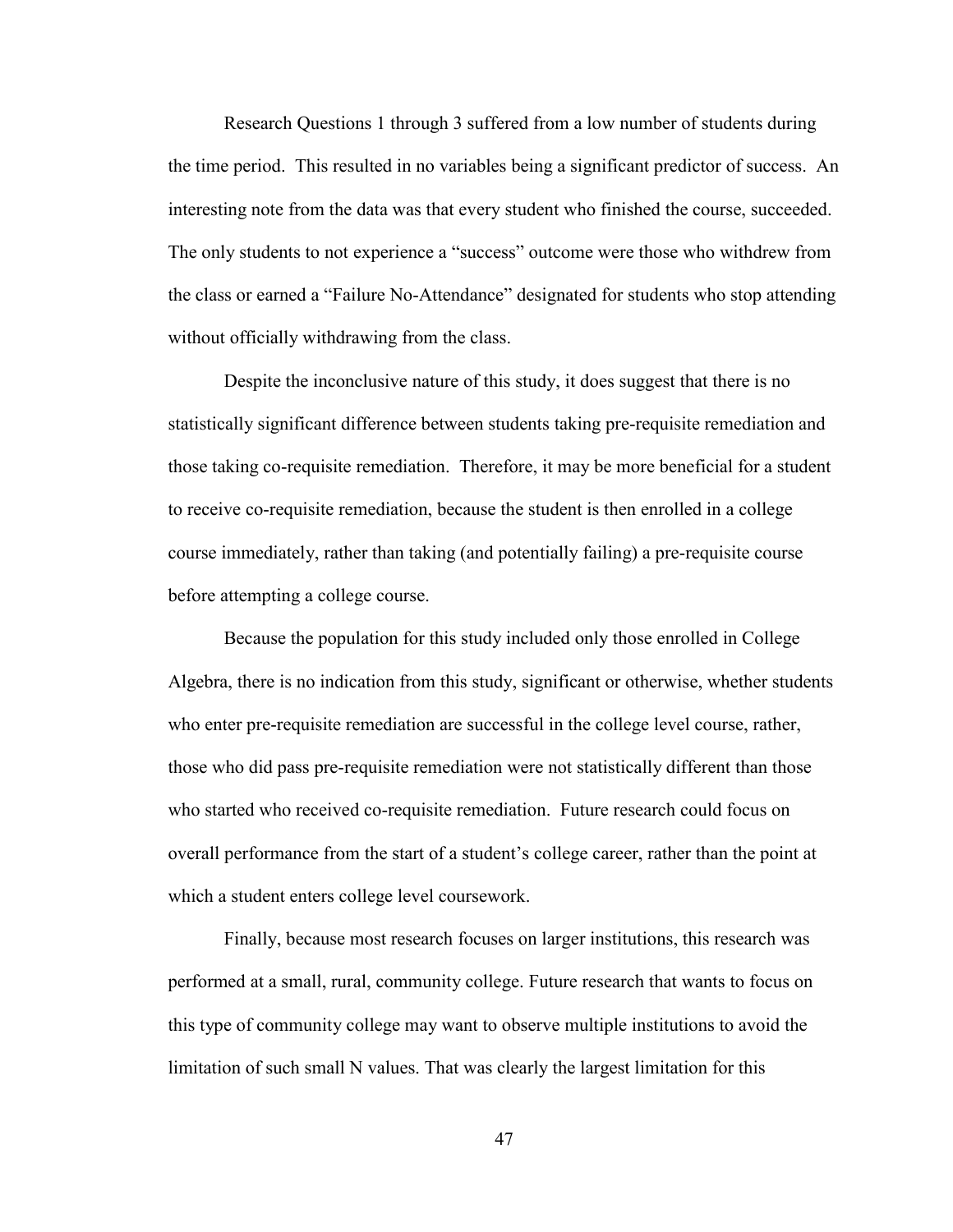particular set of research questions. Another significant limitation of this study was the inability to collect data from the students themselves. Should this study be duplicated with improvements, I would study several cohorts of students for multiple years. Time limitations for this study made that impossible.

## **Non-STEM Course: Statistics**

# *Research Question 4: Is there a significant difference in success rates across types of remediation for students in a non-STEM gateway math class*

Although the results of this study did not show co-requisite remediation was statistically significant in predicting success in the gateway course of Statistics, the study discovered the two groups were nearly identical. 54 co-requisite students out of 87 succeeded, while 54 out of 88 pre-requisite students succeeded. Additionally, a cursory glance at the quality points  $(A=4, B=3, etc.)$  for both sets of students showed that the corequisite students outperformed the pre-requisite students with averages of 1.874 and 1.784, respectively. Similarly to research question 1, this does seem to suggest, that it seems to be in the student's best interest to enroll in a college course with co-requisite remediation rather than using time and resources in pre-requisite remediation.

As stated earlier, the study did not follow the students' entire mathematics career at the institution, rather this is a snapshot of how students in the college level course performed. Future studies that want to expand on this study may want to look at the success of students based on their entry point at the institution versus their entry into college level mathematics. Additionally, if I were to repeat this study (and time permitted), I would have preferred to collect data from the students that could only be done with a questionnaire. Specifically, the results of this study raised questions about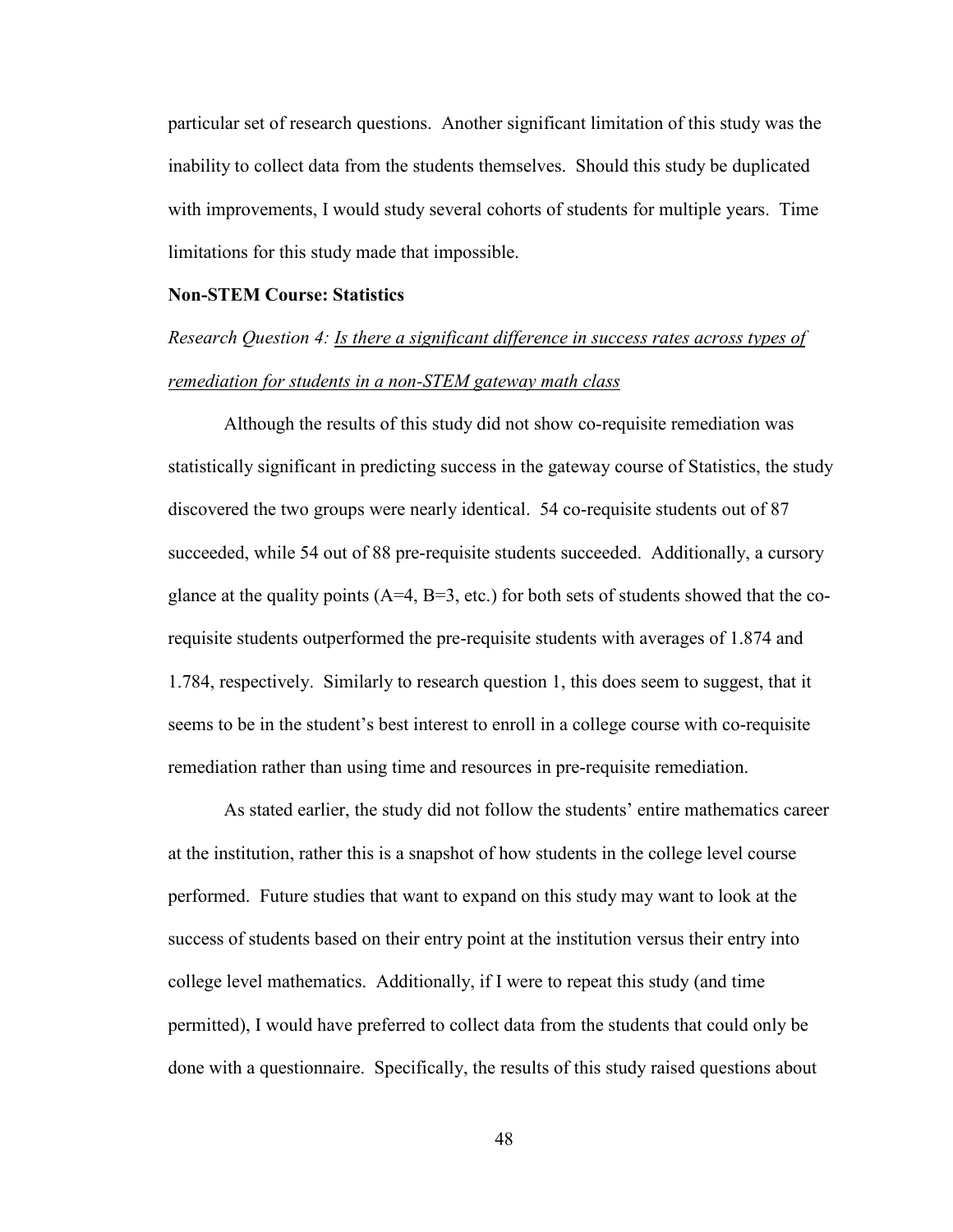whether those who succeeded in the pre-requisite classes had a better persistence (also called grit) score because they had already completed a mathematics course at the institution. Another possible explanation (and possible catalyst for future research) is that the content, delivery, or other pedagogical element of the co-requisite course needs improvement.

# *Research Question 5: What influence do demographic predictors have on student success in a non-STEM class?*

This research question was the only research question to show statistical promise. The final model showed that the high school, age, years since high school, and whether a student was a non-traditional student created the most statistically significant model. Additionally, within this model, non-traditional student status was shown to be a significant predictor of success. In fact non-traditional students outperformed traditional students with 65% of non-traditional students achieving success while only 45% of traditional students achieved success.

The inclusion of the grade of the high school a student attended in the final model also seems to show that the quality of education matters in college success. Although, this was not statistically significant, it does seem to support the idea that the higher performing high schools produce higher performing college students. It also seems to support the process by which the high schools are graded by the state.

Following the theme of limitations in this study, because there was no contact with students, there were demographic data points that could not be gathered. Variables I would have liked to have included were number of hours students worked, number of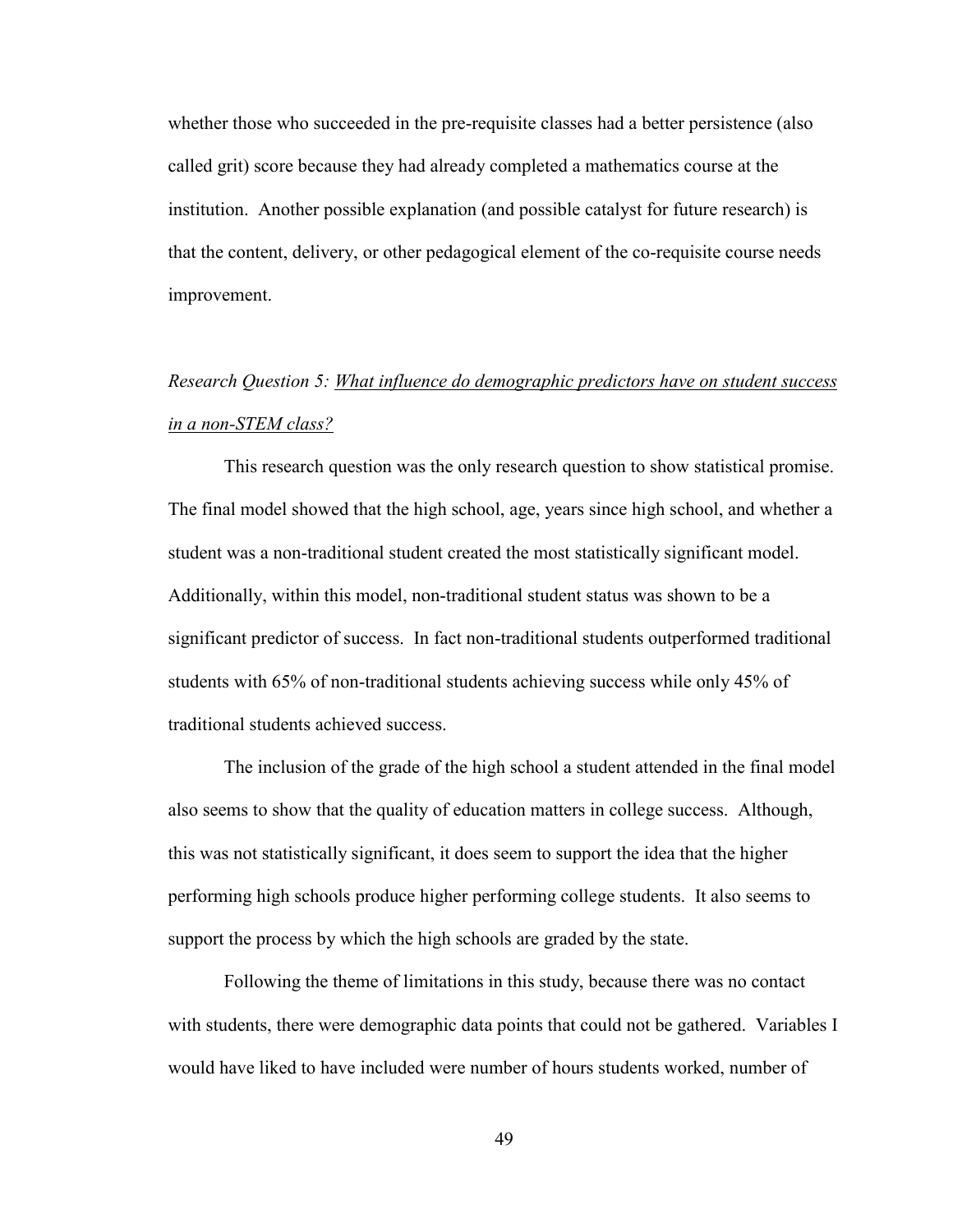dependents, parents' education level, and whether or not a student had familial support at home (spouse, parent, partner, etc.). Also, although the N value for the Statistics students was not necessarily low, I would have liked to have had more students and/or included multiple institutions.

# *Research Question 6: What influence do previous academic predictors have on student success in a non-STEM class?*

This research question had the lowest N of the Statistics questions because of missing data. Because MTC is an open institution, ACT scores are not required and there were multiple students with missing high school GPAs for various reasons. Although none of the variables were found to be significant, all of the variables did have lower pvalues than the intercept. Literature suggested this could have provided the best indicator for success, but unfortunately this study was not able to confirm this.

The limitations of this portion of the study include those already discussed, but additional limitations existed in the form of a lack of easily query-able data. Most high school transcript data was available only in pdf form to the college making it extremely difficult for the data to be provided. Additional data I would like to include in any future iteration of this study would be highest math course taken in high school, high school GPA of math classes, and number of college prep or AP classes taken in high school.

#### **Summary of Limitations**

The limitations in this study started with a low number of observed students. Because MTC is a smaller institution, there were fewer students to observe than would be available at other institutions. This was particularly true in the College Algebra classes.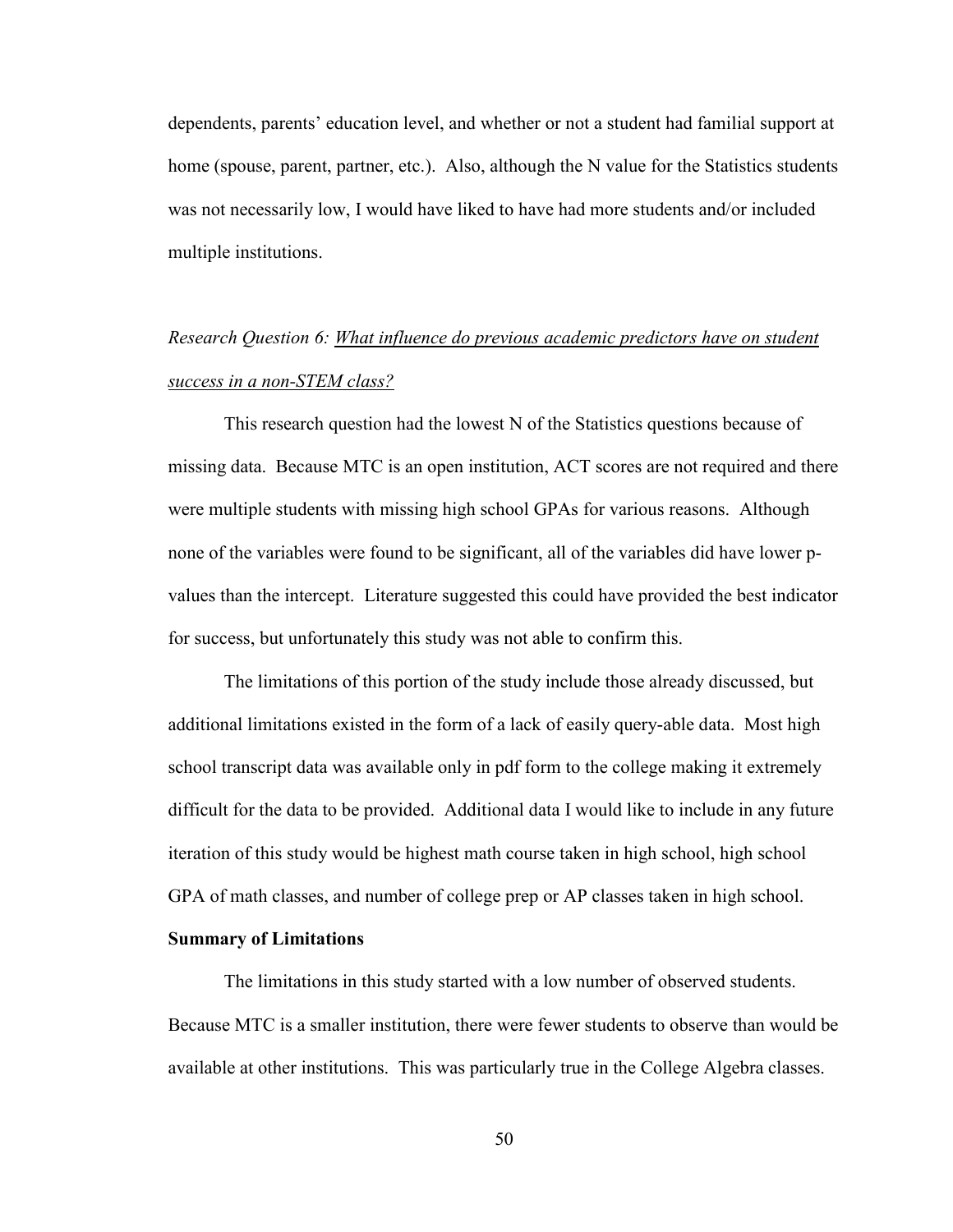Limitations in number of students existed even within the institution. MTC has a second non-STEM gateway course: Quantitative Reasoning. This particular course was excluded because there was a pedagogical change between years one and two of the study. Because of this change Statistics alone was chosen for observation because there were no changes made during the timeframe of the study.

In the literature, three major styles of co-requisite remediation were presented. Because this study was conducted at only one institution, only one of the three styles was researched in this study. Although this made an easier comparison between co-requisite students and pre-requisite students (the purpose of this study), it does limit the scope of what co-requisite remediation could look like. A multi-institutional study could have the benefit of comparing co-requisite styles within a similar logistical regression study.

Finally, the last major limitation in this study is the inability to gather information directly from students. While this prevented any sort of bias on the students' part, it left some desirable variables out of the study. Any future studies could benefit from some of the variables mentioned earlier that could only (efficiently) be supplied by the student.

## **Conclusion**

College level mathematics remains a significant barrier to overall student success at the post-secondary level. A major contributor to this obstacle is remediation, specifically pre-requisite remediation. As students attempt to navigate through college efficiently and institutions have become financially incentivized toward the same goal, Co-Requisite remediation has become a popular alternative to old models of one or more pre-requisite classes.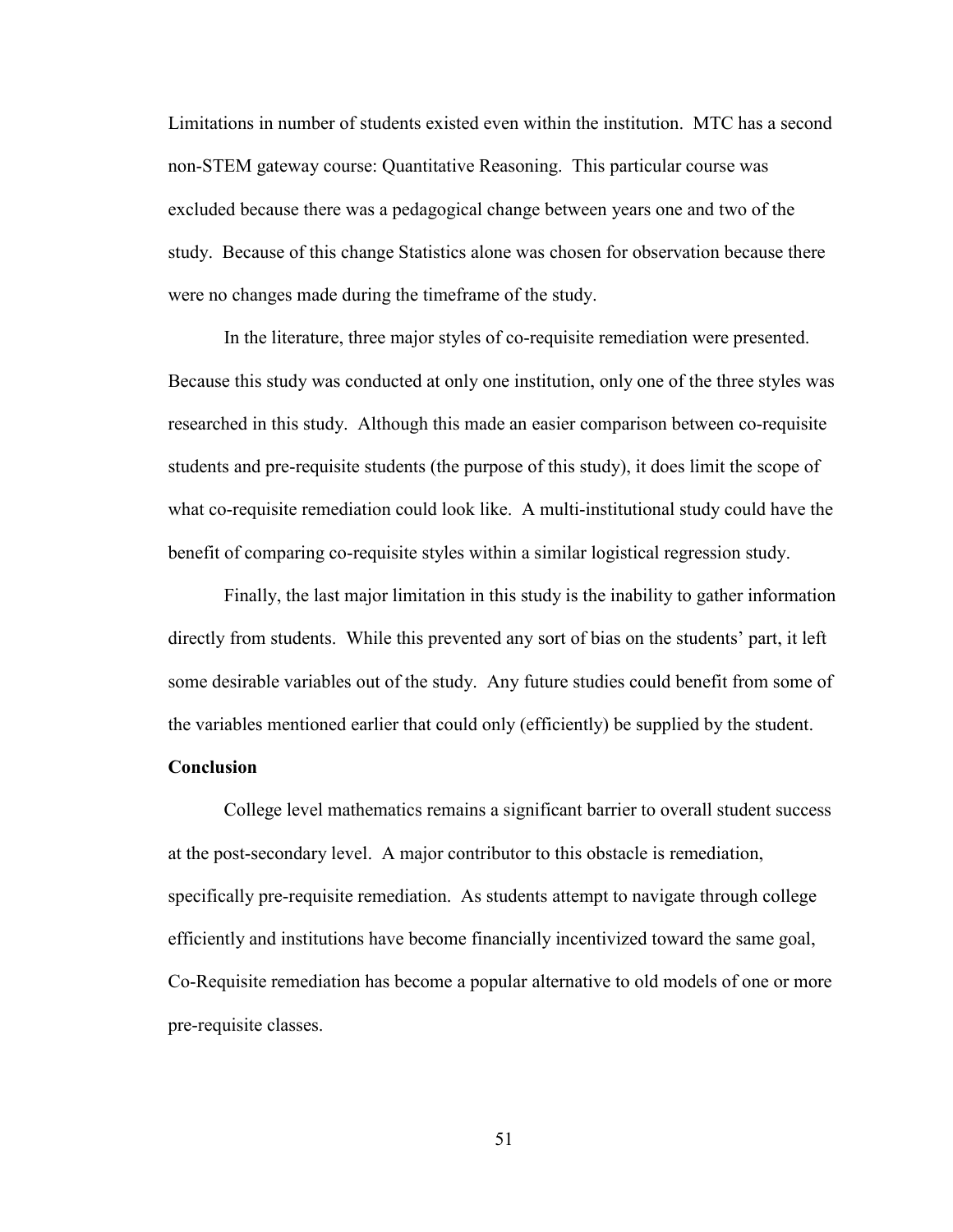The purpose of this study was to examine the success rates of students in college level mathematics classes based on whether they took a pre-requisite or co-requisite remediation. Additionally, the study examined the success rates of these two remediation groups in the context of a STEM and non-STEM pathway. A secondary purpose of the study was to examine other factors, both academic and demographic, which are outside of remediation that may also predict success rates, to determine which variables are significant predictors of success.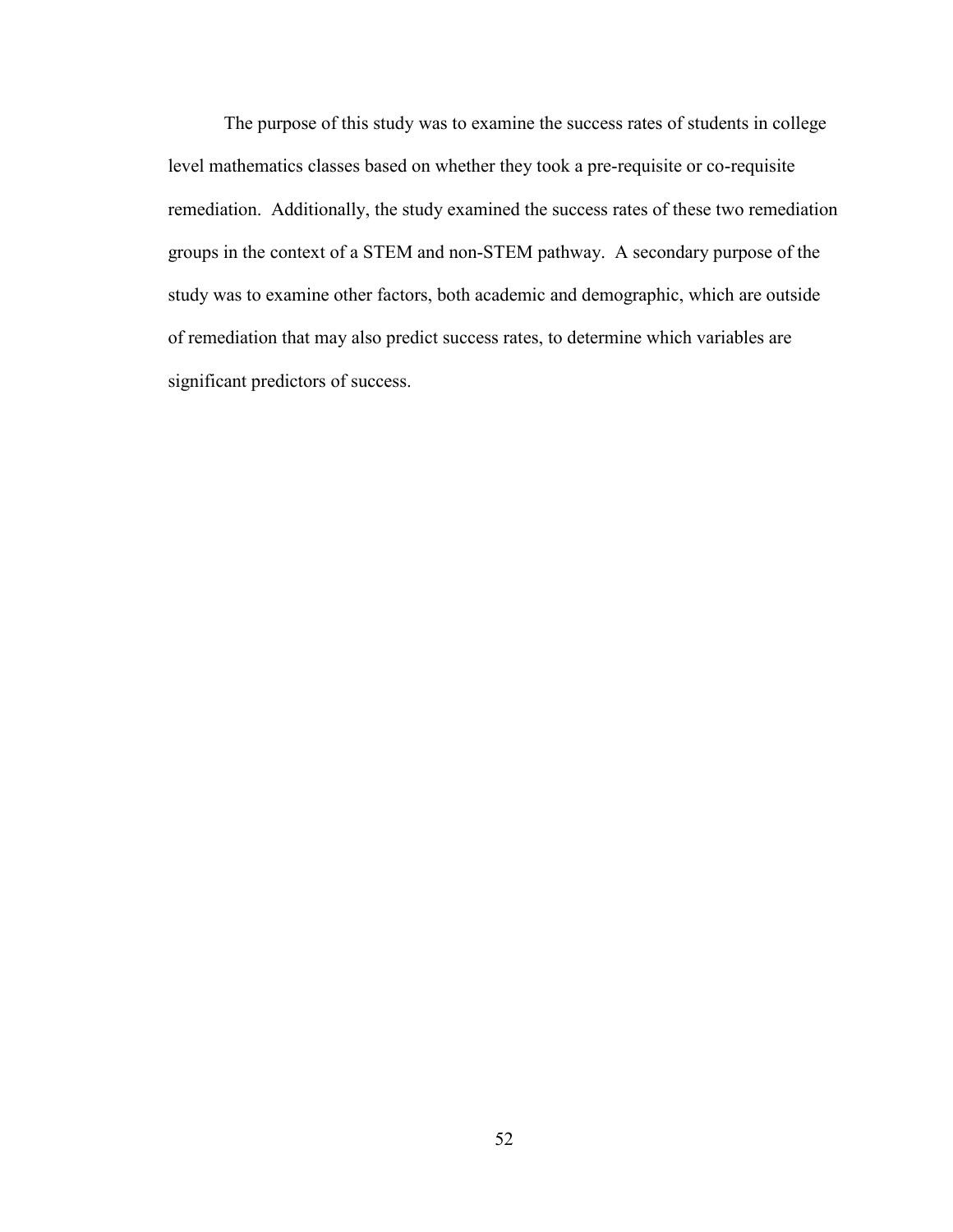# **REFERENCES**

- American Missionary Association. (2015) In *Encyclopaedia Britannica*. Retrieved from https://www.britannica.com/topic/American-Missionary-Association
- Arendale, David R.. (2002). Then and now: The early history of developmental education: past events and future trends. New York College Learning Skills Association. Retrieved from the University of Minnesota Digital Conservancy, http://hdl.handle.net/11299/200366
- Auguste,E., Packard, B.W., and Keep, A. (2018) Nontraditional Women Students' Experiences of Identity Recognition and Marginalization During Advising. NACADA Journal: 2018, Vol. 38, No. 2, pp. 45-60
- Bahr, P.R. (2008). Does mathematics remediation work?: A comparative analysis of academic attainment among community college students. Research in Higher Education, 49(5), 420-450. DOI: 10.1007/s11162-008-9089-4
- Bailey, T., Jeong, D. W., and Cho, S. (2008). Referral, Enrollment, and Completion in Developmental Education Sequences in Community Colleges. CCRC Working Paper No. 15. New York, NY: Community College Research Center, Columbia University. Retrieved from ERIC database. (ED503962)
- Bean, J. P., & Metzner, B. S. (1985). A Conceptual Model of Nontraditional Undergraduate Student Attrition. Review of Educational Research, 55(4), 485– 540. https://doi.org/10.3102/00346543055004485
- Belfield, C., Jenkins, D., and Lahr, H., (2016, April) *Is Corequisite Remediation Cost-Effective? Early Findings From Tennessee*. (CCRC Research Brief No. 62) Retrieved from [https://ccrc.tc.columbia.edu/media/k2/attachments/corequisite](https://ccrc.tc.columbia.edu/media/k2/attachments/corequisite-)remediation-cost-effective-tennessee.pdf
- Birrell, R. and Pinter-Lucke, C., (2018). Developing a Successful Co-Requisite Course [PowerPoint slides]. Retrieved from http://www.calstate.edu/app/mathqr/ documents/co-req-development-backward-mapping.pdf
- Cavote, S., & Kopera-Frye, K. (2007). Non-Traditional Student Persistence and First Year Experience Courses. Journal of College Student Retention, 8(4), 477-489. DOI:10.2190/Q166-2010-51T4-852L
- Center for Community College Student Engagement. (2016). Expectations meet reality: The underprepared student and community colleges. Austin, TX: The University of Texas at Austin, College of Education, Department of Educational Administration, Program in Higher Education Leadership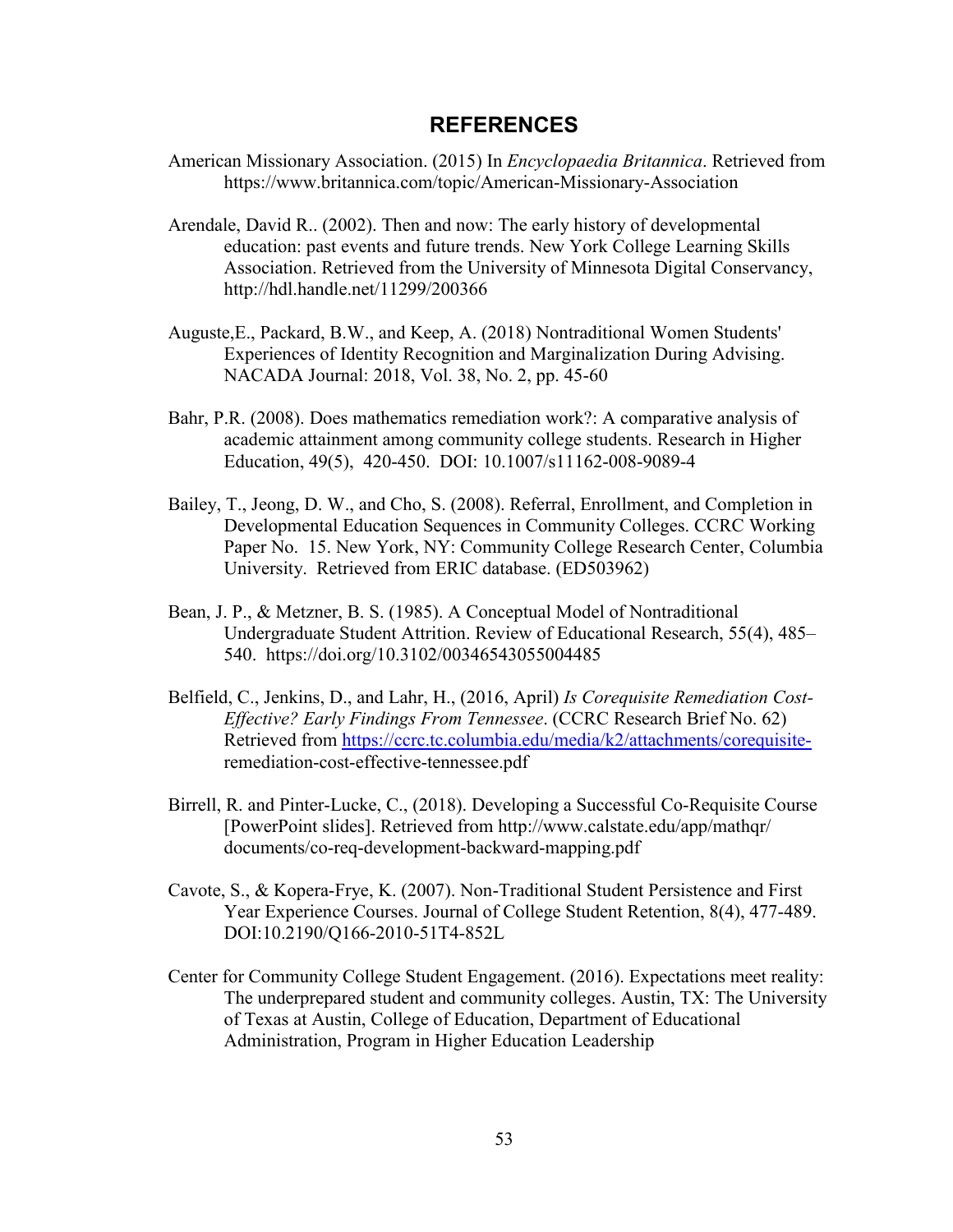- Chung, E., Turnbull, D., & Chur-Hansen, A. (2017). Differences in resilience between 'traditional' and 'non-traditional' university students. Active Learning in Higher Education, 18(1), 77–87. https://doi.org/10.1177/1469787417693493
- College Entrance Examination Board of the Middle States and Maryland (1900). Plan of organization for the College Entrance Examination Board of the Middle States and Maryland and a statement of subjects in which examinations are proposed. Cornell University Library. Retrieved from https://archive.org/details/cu31924031758109
- Community College Research Center (2014). *What We Know About Accelerated Developmental Education*. New York: Columbia University, Teachers College
- Complete College America (n.d.). Corequisite Support. Retrieved on June 8, 2019 at https://completecollege.org/strategy/corequisite-support/
- Daiva, Treinienė. (2017). The Concept of Nontraditional Student. Vocational Training: Research And Realities. 28. 40-60. 10.2478/vtrr-2018-0004. Retrieved from https://www.researchgate.net/publication/324763139\_The\_Concept\_of\_Nontradit ional\_Student
- Daugherty, L., Gomez, C.J., Carew, D.G., Mendoza-Graf, A., Miller, T. (2018). *Designing and Implementing Corequisite Models of Developmental Education: Findings from Texas Community Colleges.* Santa Monica, Calif.: RAND Corporation, RR-2337-IE. Retrieved from https://www.rand.org/pubs/ research\_reports/RR2337.html
- Federal Pell Grants (n.d.) Retrieved May 30, 2019 from https://studentaid.ed.gov/ sa/types/grants-scholarships/pell
- Grubb, W. N., Boner, E., Frankel, K., Parker, L., Patterson, D., Gabriner, R., Hope, L., Schiorring, E., Smith, B., Taylor, R., Walton, I., and Wilson, S. (2011). Understanding the "crisis" in basic skills: Framing the issues in community colleges. Working paper. Policy Analysis for California Education.
- Horn, L. (1996). Nontraditional Undergraduates, Trends in Enrollment From 1986 to 1992 and Persistence and Attainment Among 1989–90 Beginning Postsecondary Students (NCES 97–578). U.S. Department of Education, NCES. Washington, DC: U.S. Government Printing Office
- Land-grant universities. (2017). In J. Cunningham, *Encyclopaedia Britannica*. Retrieved from https://www.britannica.com/topic/land-grant-university
- Landry, L. (2018). The New Traditional Student is Nontraditional. Retrieved from https://www.northeastern.edu/bachelors-completion/news/nontraditional-students/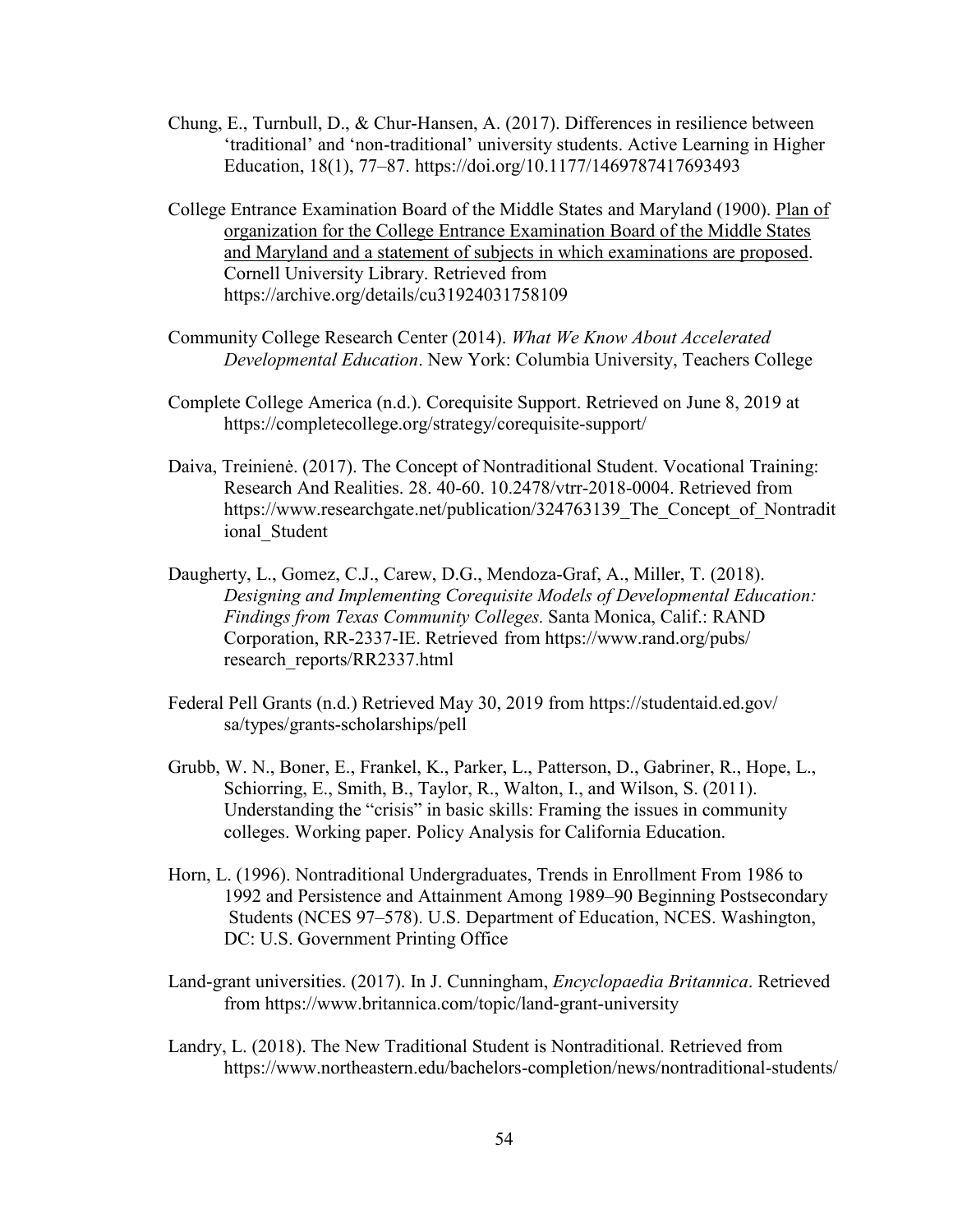- Logue, A.W. (2018) The Extensive Evidence of Co-Requisite Remediation's Effectiveness. Retrieved from https://www.insidehighered.com/views/ 2018/07/17/data-already-tell-us-how-effective-co-requisite-education-opinion
- Martinez, M.E. & Bain, S.F. (2014). The Costs of Remedial and Developmental Education in Postsecondary Education. Research in Higher Education Journal. Vol 22. Ponte Vedra, FL: Academic and Business Research Institute. Retrieved from ERIC database. (EJ1064045)
- Maxwell, M. (1975). *Remedial Education at Berkeley: Why Do We Still Require It?* Student Learning Center - University of California at Berkeley.
- Maxwell, M. (1979). Improving student learning skills: A comprehensive guide to successful practices and programs for increasing the performance of underprepared students. San Francisco, CA: Jossey-Bass Publishers
- McFarland, J., Hussar, B., Wang, X., Zhang, J., Wang, K., Rathbun, A., Barmer, A., Forrest Cataldi, E., and Bullock Mann, F. (2018). The Condition of Education 2018 (NCES 2018-144). U.S. Department of Education. Washington, DC: National Center for Education Statistics. Retrieved May 11, 2019 from https://nces.ed.gov/pubsearch/pubsinfo.asp?pubid=2018144.
- Moore, C., & Shulock, N. (2009). Student progress toward degree completion: Lessons from the research literature. Sacramento, CA: Institute for Higher Education
- Leadership & Policy, California State University. Retrieved from https://www.ppic.org/wp-content/uploads/remedial-education-reforms-atcalifornias-community-colleges-august-2018.pdf

Ohio Department of Education. *Ohio School Report Cards*. Retrieved on June 20, 2019 from https://reportcard.education.ohio.gov

- Ohio Department of Higher Education (2018). *Math Co-Requisite Developmental Models*. Bridges To Success, Ohio Mathematics Initiative Subgroup. Retrieved June 8, 2019 from https://www.ohiohighered.org/B2S/co-requisite-remediation
- Quinton, S. (2016). More States Start Funding Colleges Based on Outcomes. Retrieved from https://www.pewtrusts.org/en/research-and-analysis/blogs/stateline/ 2016/08/15/more-states-start-funding-colleges-based-on-outcomes
- Rodriguez, O., Mejia, M.C. & Johnson, H. (2018). Remedial Education Reforms at California's Community Colleges: Early Evidence on Placement and Curricular Reforms. Public Policy Institute of California. Retrieved from https://www.ppic.org/wp-content/uploads/remedial-education-reforms-atcalifornias-community-colleges-august-2018.pdf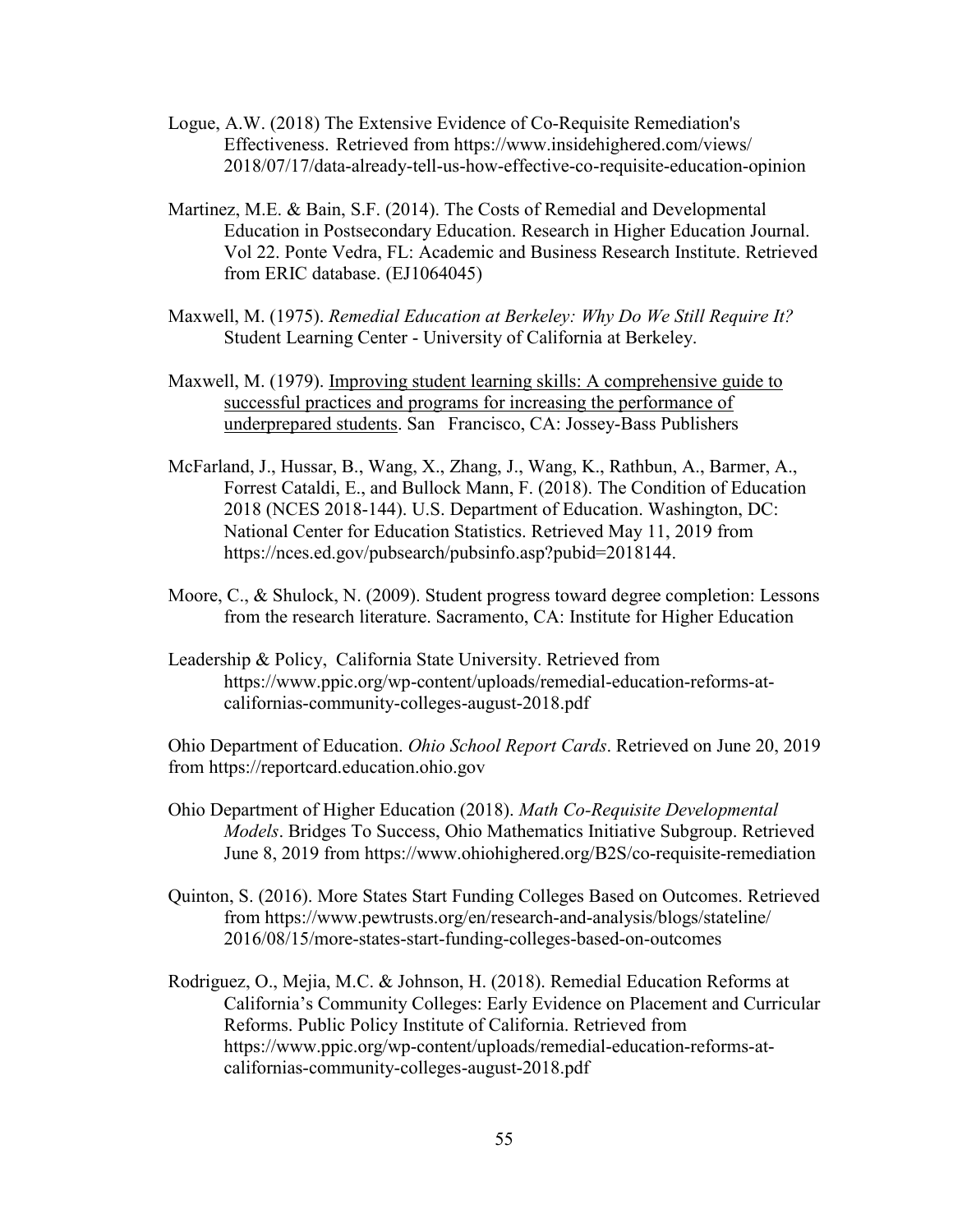- Russell, H. J. (2009). Persistence and discontinuation of part -time, non -traditional, latino female community college students (Order No. 3400505). Available from ProQuest Dissertations & Theses A&I; ProQuest Dissertations & Theses Global. (305119844). Retrieved from http://proxy.lib.ohiostate.edu/login?url= https://search.proquest.com/docview/305119844?accountid=9783
- Scott-Clayton, J. (2012) *Do High-Stakes Placement Exams Predict College Success? CCRC Working Paper No. 41*. Retrieved from https://ccrc.tc.columbia.edu/ publications/high-stakes-placement-exams-predict.html
- Tomlinson, L. M., (1989). *Postsecondary Developmental Programs: A Traditional Agenda with New Imperatives*. Report No. 3. Washington, D.C.: School of Education and Human Development, The George Washington University
- University of Wisconsin. (2013) In A.Tikkanen, *Encyclopaedia Britannica*. Retrieved from https://www.britannica.com/topic/University-of-Wisconsin
- U.S. Bureau of Labor Statistics (2019). Unemployment rates and earnings by educational attainment. Retrieved from https://www.bls.gov/emp/tables/unemploymentearnings-education.htm#
- U.S. Department of Education, National Center for Education Statistics, *Nontraditional Undergraduates*, NCES 2002–012, by Susan Choy. Washington, DC: 2002
- Wladis, C., Conway, K.M., and Hachey, A.C., (2015) The Online STEM Classroom-Who Succeeds? An Exploration of the Impact of Ethnicity, Gender, and Nontraditional Student Characteristics in the Community College Context. *Community College Review, 43*(2) 142–164. doi: 10.1177/0091552115571729
- Whinnery, E. and Pompelia, S. (2019). *Common Elements of Developmental Education Policies*. Retrieved from https://www.ecs.org/wp-content/uploads/Common-Elements-of- Developmental-Education-Policies.pdf
- The White House (2011). *THE WHITE HOUSE SUMMIT ON COMMUNITY COLLEGES* (Summit Report). Retrieved from https://obamawhitehouse.archives.gov/sites/default/files/uploads/community\_ college\_summit\_report.pdf